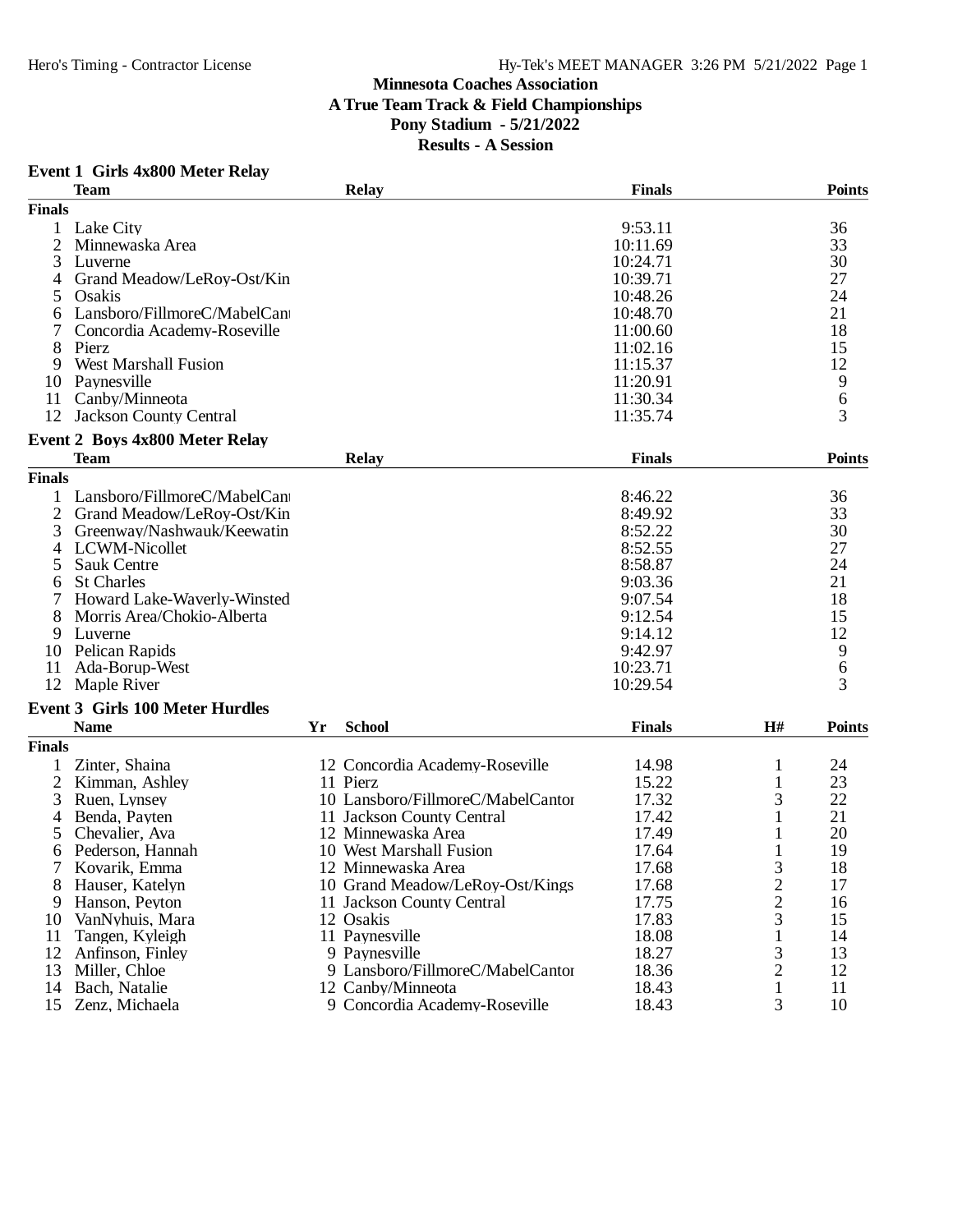**A True Team Track & Field Championships**

**Pony Stadium - 5/21/2022**

|                | Finals  (Event 3 Girls 100 Meter Hurdles) |    |                                                 |               |                                |                          |
|----------------|-------------------------------------------|----|-------------------------------------------------|---------------|--------------------------------|--------------------------|
|                | <b>Name</b>                               | Yr | <b>School</b>                                   | <b>Finals</b> | H#                             | <b>Points</b>            |
|                | 16 Foster, Gracie                         |    | 8 Grand Meadow/LeRoy-Ost/Kings                  | 18.51         | 3                              | 9                        |
|                | 17 Hanneken, Alexis                       |    | 9 Pierz                                         | 18.57         | $\overline{c}$                 | $8\,$                    |
|                | 18 Osowski, Nora                          |    | 9 West Marshall Fusion                          | 18.60         | 3                              | $\boldsymbol{7}$         |
|                | 19 Hartshorn, Roselynn                    |    | 10 Luverne                                      | 19.11         | $\overline{c}$                 | 6                        |
|                | 20 Diaz, Nohemi                           |    | 9 Canby/Minneota                                | 19.25         | $\overline{2}$                 | 5                        |
|                | 21 Papik, Augusta                         |    | 9 Luverne                                       | 19.31         | $\mathbf{1}$                   | $\overline{\mathcal{L}}$ |
|                | 22 Earnest-Miller, Baily                  |    | 10 Lake City                                    | 19.39         | 3                              | 3                        |
|                | 23 Sanders, Sadie                         |    | 9 Lake City                                     | 20.26         | $\overline{2}$                 | $\overline{2}$           |
|                | 24 Hoffarth, Bria                         |    | 10 Osakis                                       | 20.67         | $\overline{2}$                 | 1                        |
|                | <b>Event 4 Boys 110 Meter Hurdles</b>     |    |                                                 |               |                                |                          |
|                | <b>Name</b>                               | Yr | <b>School</b>                                   | <b>Finals</b> | H#                             | <b>Points</b>            |
| <b>Finals</b>  |                                           |    |                                                 |               |                                |                          |
| 1              | Flack, Miles                              |    | 12 LCWM-Nicollet                                | 15.43         | 3                              | 24                       |
| 2              | Thiesen, Macoy                            |    | 12 Sauk Centre                                  | 15.68         | $\mathbf{1}$                   | 23                       |
| 3              | Knott, Brandon                            |    | 11 Howard Lake-Waverly-Winsted                  | 15.93         | $\overline{c}$                 | 22                       |
| $\overline{4}$ | Trio, Will                                |    | 12 Maple River                                  | 15.97         | $\overline{c}$                 | 21                       |
| 5              | Hilton, Christopher                       |    | <b>St Charles</b>                               | 15.97         | $\mathbf{1}$                   | 20                       |
| 6              | Harvey, Will                              |    | 10 Lansboro/FillmoreC/MabelCantor               | 16.75         | 3                              | 19                       |
| 7              | Howard, Ayden                             |    | 10 Grand Meadow/LeRoy-Ost/Kings                 | 16.87         | $\overline{c}$                 | 18                       |
| 8              | Miller, Christian                         |    | 12 Ada-Borup-West                               | 16.88         | 3                              | 17                       |
| 9              | Dudgeon, Cade                             |    | 12 LCWM-Nicollet                                | 17.43         | $\overline{c}$                 | 16                       |
| 10             |                                           |    |                                                 | 17.46         | $\mathbf{1}$                   | 15                       |
|                | Jenson, Oskar                             |    | 12 Greenway/Nashwauk/Keewatin<br>11 Sauk Centre | 17.56         |                                | 14                       |
|                | 11 Kerfeld, Aaron                         |    |                                                 | 18.01         | $\overline{c}$<br>$\mathbf{1}$ | 13                       |
|                | 12 Reiland, Zach                          |    | 9 Grand Meadow/LeRoy-Ost/Kings                  |               |                                |                          |
| 13             | Ertman, Bryce                             |    | 12 Maple River                                  | 18.21         | 3                              | 12                       |
|                | 14 Waldbeser, Derek                       |    | 10 Morris Area/Chokio-Alberta                   | 18.26         | $\mathbf{1}$                   | 11                       |
|                | 15 Landberg, Tristan                      |    | 10 Pelican Rapids                               | 18.45         | 3                              | 10                       |
|                | 16 Nohl, Lewis                            |    | 11 Morris Area/Chokio-Alberta                   | 18.48         | $\overline{c}$                 | 9                        |
|                | 17 Checco de Souza, Anthony               |    | 10 Pelican Rapids                               | 18.76         | $\mathbf{1}$                   | $\,8\,$                  |
|                | 18 Brevig, Braden                         |    | <b>St Charles</b>                               | 18.76         | 3                              | $\boldsymbol{7}$         |
|                | 19 Brown, Hayden                          |    | 10 Howard Lake-Waverly-Winsted                  | 18.83         | 3                              | $\sqrt{6}$               |
|                | 20 DeBates, Isaac                         |    | 10 Luverne                                      | 19.19         | 3                              | 5                        |
| 21             | Melting, Sam                              |    | 10 Ada-Borup-West                               | 19.37         | $\overline{c}$                 | $\overline{4}$           |
|                | 22 Andersen, Micah                        |    | 11 Luverne                                      | 19.71         | $\mathbf{1}$                   | $\mathfrak{Z}$           |
|                | 23 Roberts, Gage                          |    | 10 Greenway/Nashwauk/Keewatin                   | 20.05         | $\overline{c}$                 | $\overline{\mathbf{c}}$  |
|                | 24 Clarke, Carter                         |    | 12 Lansboro/FillmoreC/MabelCantor               | 21.54         | 1                              | 1                        |
|                | <b>Event 5 Girls 100 Meter Dash</b>       |    |                                                 |               |                                |                          |
|                | <b>Name</b>                               | Yr | <b>School</b>                                   | <b>Finals</b> | $\mathbf{H}^{\#}$              | <b>Points</b>            |
| <b>Finals</b>  |                                           |    |                                                 |               |                                |                          |
| $\mathbf{1}$   | Reiland, Anika                            |    | 11 Grand Meadow/LeRoy-Ost/Kings                 | 12.47         | 1                              | 24                       |
| $\overline{2}$ | Reiland, Chantle                          |    | 9 Grand Meadow/LeRoy-Ost/Kings                  | 12.81         | $\overline{2}$                 | 23                       |
| 3              | Bremer, Natalie                           |    | 12 Lake City                                    | 13.05         | 3                              | 22                       |
| 4              | Ruen, Brielle                             |    | 12 Lansboro/FillmoreC/MabelCantor               | 13.18         | $\overline{c}$                 | 21                       |
| 5              | Krekelberg, Heidi                         |    | 11 Concordia Academy-Roseville                  | 13.25         | $\overline{2}$                 | 20                       |
| 6              | Kaiser, Emily                             |    | 12 Minnewaska Area                              | 13.28         | $\mathbf{1}$                   | 19                       |
| 7              | Frank, Brooklyn                           |    | 9 Paynesville                                   | 13.33         | 2                              | 18                       |
| 8              | Uhlenkamp, Katie                          |    | 11 Paynesville                                  | 13.57         | 3                              | 17                       |
|                |                                           |    |                                                 |               |                                |                          |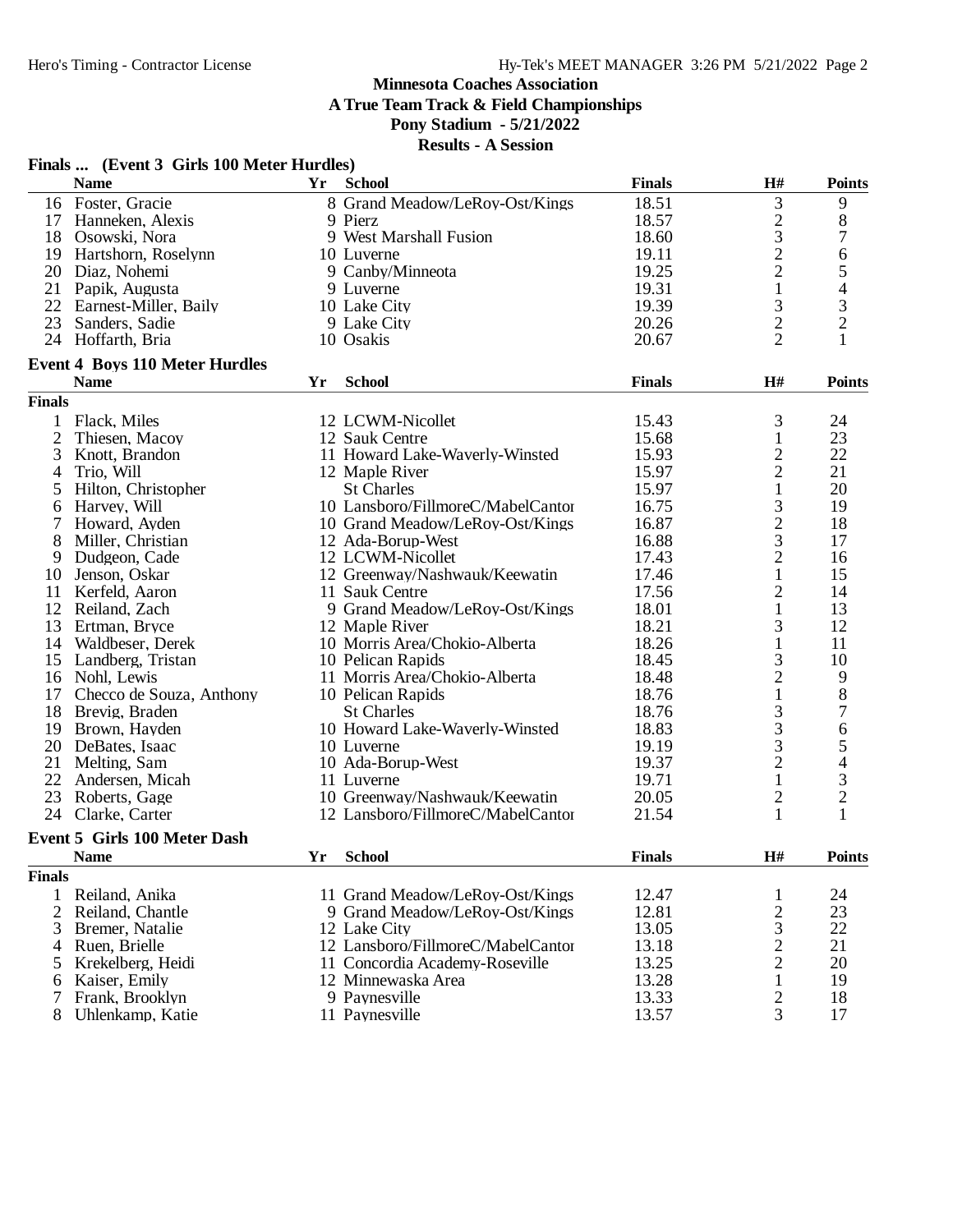**A True Team Track & Field Championships**

## **Pony Stadium - 5/21/2022**

|      | Finals  (Event 5 Girls 100 Meter Dash) |              |
|------|----------------------------------------|--------------|
| Nomo |                                        | $V_r$ Cohool |

|               | <b>Name</b>                 | Yr | <b>School</b>                     | <b>Finals</b> | H#               | <b>Points</b>                                   |
|---------------|-----------------------------|----|-----------------------------------|---------------|------------------|-------------------------------------------------|
|               | 9 Lindemann, Mya            |    | 11 Minnewaska Area                | 13.59         | 3                | 16                                              |
|               | 10 Kieser, Sarai            |    | 8 Concordia Academy-Roseville     | 13.64         | 3                | 15                                              |
| 11            | Tomlin, Daysia              |    | 10 Jackson County Central         | 13.64         | 1                | 14                                              |
|               | 12 Oye, Isabella            |    | 11 Luverne                        | 13.65         | 1                | 13                                              |
|               | 13 Kendall, Kiana           |    | 10 Osakis                         | 13.67         | $\mathbf{1}$     | 12                                              |
|               | 14 Gruber, Claire           |    | 8 Pierz                           | 13.68         | 3                | 11                                              |
|               | 15 Stegenga, Sarah          |    | 10 Luverne                        | 13.73         | $\frac{2}{3}$    | 10                                              |
|               | 16 Carson, Hannah           |    | 9 Jackson County Central          | 13.94         |                  | 9                                               |
| 17            | Stoks, Natalie              |    | 9 Canby/Minneota                  | 14.01         | $\overline{c}$   | $8\,$                                           |
|               | 18 Langen, Eva              |    | 9 West Marshall Fusion            | 14.03         | 1                | 7                                               |
|               | 19 Brogle, Lauren           |    | 10 Lansboro/FillmoreC/MabelCantor | 14.05         | 1                | 6                                               |
|               | 20 Lochner, Maddie          |    | 10 Pierz                          | 14.16         | $\mathbf{1}$     | 5                                               |
|               | 21 Diaz, Nohemi             |    | 9 Canby/Minneota                  | 14.23         | 3                | $\overline{4}$                                  |
|               | 22 Burns, Cc                |    | 9 Lake City                       | 14.33         | $\overline{c}$   |                                                 |
| 23            | Brekke, Mikailah            |    | 8 West Marshall Fusion            | 14.72         | 3                | $\frac{3}{2}$                                   |
|               | 24 Holmquist, Shiann        |    | 8 Osakis                          | 14.74         | $\overline{2}$   | 1                                               |
|               | Event 6 Boys 100 Meter Dash |    |                                   |               |                  |                                                 |
|               | <b>Name</b>                 | Yr | <b>School</b>                     | <b>Finals</b> | H#               | <b>Points</b>                                   |
| <b>Finals</b> |                             |    |                                   |               |                  |                                                 |
|               | 1 Sandbulte, Ashton         |    | 12 Luverne                        | 11.18         | 1                | 24                                              |
| 2             | Lebrija, Ethan              |    | 12 Morris Area/Chokio-Alberta     | 11.20         | 1                | 23                                              |
| 3             | Howard, James               |    | 12 Grand Meadow/LeRoy-Ost/Kings   | 11.36         | 1                | 22                                              |
| 4             | Disbrow, Noah               |    | 12 St Charles                     | 11.40         | $\overline{2}$   | 21                                              |
| 5             | Wells, Taevon               |    | 12 Greenway/Nashwauk/Keewatin     | 11.58         | 1                | 20                                              |
| 6             | Thoreson, Jett              |    | 12 St Charles                     | 11.59         | 1                | 19                                              |
| 7             | Radtke, Eli                 |    | 12 Luverne                        | 11.64         | 3                | 18                                              |
| 8             | Ludeman, Camden             |    | 12 LCWM-Nicollet                  | 11.67         | $\frac{2}{3}$    | 17                                              |
| 9             | Boese, Collin               |    | 11 Howard Lake-Waverly-Winsted    | 11.72         |                  | 16                                              |
|               | 10 Hunt, Trey               |    | 12 Morris Area/Chokio-Alberta     | 11.76         | $\overline{c}$   | 15                                              |
| 11            | Schirmer, Mason             |    | 11 Maple River                    | 11.79         | 1                | 14                                              |
|               | 12 Weber, Rylan             |    | 12 Sauk Centre                    | 11.81         | $\overline{2}$   | 13                                              |
| 13            | Jones, Cam                  |    | 10 Howard Lake-Waverly-Winsted    | 11.87         | $\mathbf{1}$     | 12                                              |
|               | 14 Storhoff, Parker         |    | 11 Lansboro/FillmoreC/MabelCantor | 11.87         | $\overline{2}$   | 11                                              |
|               | 15 Blakeway, Peyton         |    | 11 Pelican Rapids                 | 11.88         | $\mathbf{1}$     | 10                                              |
|               | 16 Rebrovich, Justice       |    | 12 Greenway/Nashwauk/Keewatin     | 11.94         | 3                | 9                                               |
|               | 17 Christianson, Chase      |    | 10 Lansboro/FillmoreC/MabelCantor | 11.99         |                  | $8\,$                                           |
|               | 18 Reiland, Kaaleem         |    | 8 Grand Meadow/LeRoy-Ost/Kings    | 12.05         | $32323$<br>$332$ | 7                                               |
|               | 19 Helgeeson, Austin        |    | 10 Sauk Centre                    | 12.06         |                  | $\boldsymbol{6}$                                |
|               | 20 Harris, Amarus           |    | 9 Maple River                     | 12.07         |                  |                                                 |
| 21            | Spaeth, Cameron             |    | 10 Ada-Borup-West                 | 12.12         |                  | $\begin{array}{c} 5 \\ 4 \\ 3 \\ 2 \end{array}$ |
|               | 22 Thorson, Izaak           |    | 10 LCWM-Nicollet                  | 12.22         |                  |                                                 |
| 23            | Mertz, Gabriel              |    | 11 Ada-Borup-West                 | 12.26         |                  |                                                 |
|               | 24 Diaz, Daniel             |    | 11 Pelican Rapids                 | 12.44         | 3                | $\mathbf{1}$                                    |
| $---$         | Duffy, John                 |    | 9 Greenway/Nashwauk/Keewatin      | <b>SCR</b>    |                  |                                                 |
|               | Christopherson, Liam        |    | 10 Howard Lake-Waverly-Winsted    | <b>SCR</b>    |                  |                                                 |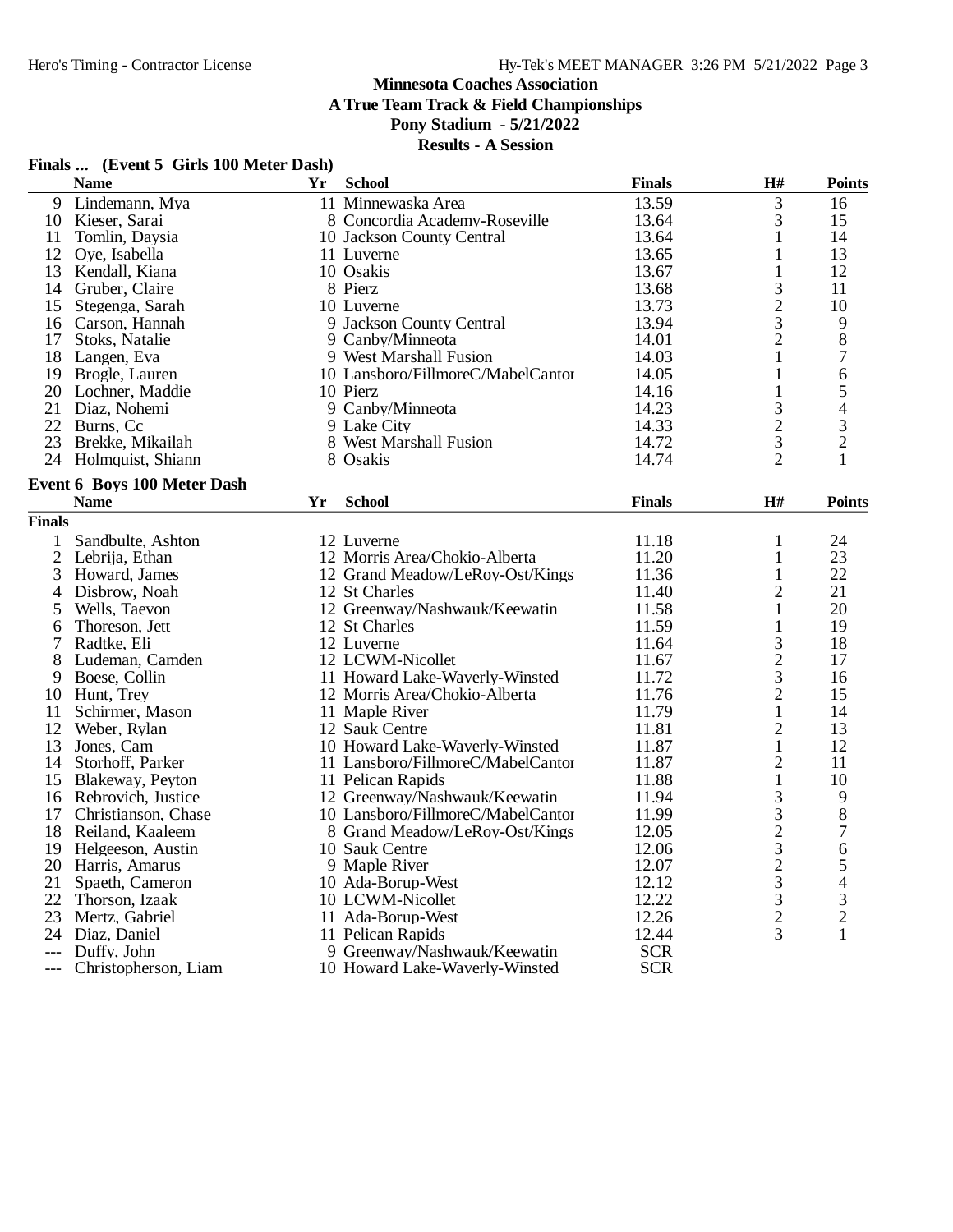### **Minnesota Coaches Association A True Team Track & Field Championships Pony Stadium - 5/21/2022 Results - A Session**

|                | Event 38 Boys 100 Meter Dash Wheelchair<br><b>Name</b> | Yr | <b>School</b>                    | <b>Finals</b> |                     | <b>Points</b> |
|----------------|--------------------------------------------------------|----|----------------------------------|---------------|---------------------|---------------|
| <b>Finals</b>  |                                                        |    |                                  |               |                     |               |
|                | 1 Gunnarson, Tyller                                    |    | <b>St Charles</b>                | 18.29         |                     | 1             |
|                | <b>Event 7 Girls 4x200 Meter Relay</b>                 |    |                                  |               |                     |               |
|                | <b>Team</b>                                            |    | <b>Relay</b>                     | <b>Finals</b> | H#                  | <b>Points</b> |
| <b>Finals</b>  |                                                        |    |                                  |               |                     |               |
| 1              | Grand Meadow/LeRoy-Ost/Kin                             |    |                                  | 1:51.45       | 2                   | 36            |
|                | Concordia Academy-Roseville                            |    |                                  | 1:51.67       | 1                   | 33            |
| 3              | Paynesville                                            |    |                                  | 1:51.99       | 1                   | 30            |
|                | Minnewaska Area                                        |    |                                  | 1:52.66       | 1                   | 27            |
| 4              | Canby/Minneota                                         |    |                                  | 1:52.85       |                     | 24            |
| 5              |                                                        |    |                                  |               | $\overline{c}$<br>1 | 21            |
| 6              | <b>Jackson County Central</b>                          |    |                                  | 1:53.07       |                     |               |
|                | Lansboro/FillmoreC/MabelCant                           |    |                                  | 1:53.21       | 2                   | 18            |
| 8              | Pierz                                                  |    |                                  | 1:54.44       | 1                   | 15            |
| 9              | Luverne                                                |    |                                  | 1:54.58       | 1                   | 12            |
| 10             | Osakis                                                 |    |                                  | 1:54.85       | $\overline{c}$      | 9             |
| 11             | <b>West Marshall Fusion</b>                            |    |                                  | 1:55.13       | $\overline{c}$      | 6             |
|                | 12 Lake City                                           |    |                                  | 1:55.19       | $\overline{2}$      | 3             |
|                | <b>Event 8 Boys 4x200 Meter Relay</b>                  |    |                                  |               |                     |               |
|                | <b>Team</b>                                            |    | <b>Relay</b>                     | <b>Finals</b> | H#                  | <b>Points</b> |
| <b>Finals</b>  |                                                        |    |                                  |               |                     |               |
|                | Howard Lake-Waverly-Winsted                            |    |                                  | 1:35.01       | 1                   | 36            |
| $\overline{2}$ | LCWM-Nicollet                                          |    |                                  | 1:35.55       | 1                   | 33            |
| 3              | Maple River                                            |    |                                  | 1:36.45       | 1                   | 30            |
| 4              | Lansboro/FillmoreC/MabelCant                           |    |                                  | 1:37.13       | 2                   | 27            |
| 5              | Grand Meadow/LeRoy-Ost/Kin                             |    |                                  | 1:37.50       | 1                   | 24            |
| 6              | Pelican Rapids                                         |    |                                  | 1:37.80       | $\overline{c}$      | 21            |
|                | <b>St Charles</b>                                      |    |                                  | 1:38.22       | $\overline{c}$      | 18            |
|                | Luverne                                                |    |                                  | 1:39.47       | $\mathbf{1}$        | 15            |
| 9              | Morris Area/Chokio-Alberta                             |    |                                  | 1:39.91       | $\overline{c}$      | 12            |
| 10             | Greenway/Nashwauk/Keewatin                             |    |                                  | 1:41.52       | 1                   | 9             |
| 11             | Ada-Borup-West                                         |    |                                  | 1:41.78       | 2                   |               |
| 12             | <b>Sauk Centre</b>                                     |    |                                  |               | 2                   | 6<br>3        |
|                |                                                        |    |                                  | 1:43.08       |                     |               |
|                | <b>Event 9 Girls 1600 Meter Run</b>                    |    |                                  |               |                     |               |
|                | <b>Name</b>                                            | Yr | <b>School</b>                    | <b>Finals</b> |                     | <b>Points</b> |
| <b>Finals</b>  |                                                        |    |                                  |               |                     |               |
|                | Nelson, Tenley                                         |    | 12 Luverne                       | 5:14.44       |                     | 24            |
|                | 2 Danielson, Olivia                                    |    | 8 Minnewaska Area                | 5:20.37       |                     | 23            |
| 3              | DeBates, Jenna                                         |    | 10 Luverne                       | 5:26.07       |                     | 22            |
| 4              | Roberg, Grace                                          |    | 9 Paynesville                    | 5:32.91       |                     | 21            |
|                | Ankeny, Lauryn                                         |    | 8 Minnewaska Area                | 5:39.84       |                     | 20            |
| 6              | Yotter, Olivia                                         |    | 7 Lake City                      | 5:42.62       |                     | 19            |
|                | Kiehne, Lillyan                                        |    | 8 Lansboro/FillmoreC/MabelCantor | 5:43.28       |                     | 18            |
|                | Fiskness, Kaia                                         |    | 7 Osakis                         | 5:45.27       |                     | 17            |
| 9              | Weisser, Bella                                         |    | 8 Osakis                         | 5:45.74       |                     | 16            |
| 10             | Stoks, Claire                                          |    | 9 Canby/Minneota                 | 5:47.53       |                     | 15            |
| 11             | Hendrickson, McKenna                                   |    | 11 Grand Meadow/LeRoy-Ost/Kings  | 5:48.83       |                     | 14            |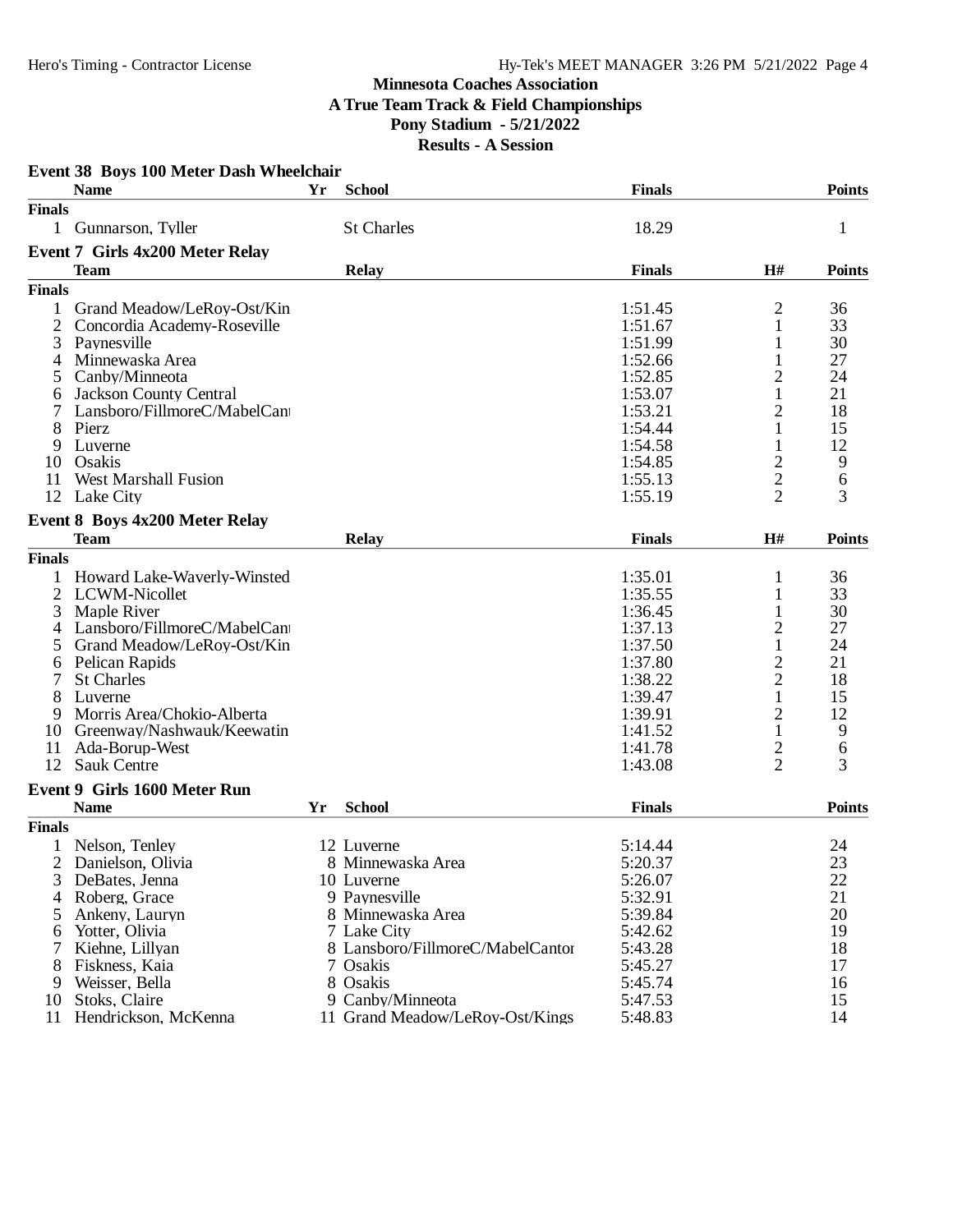**A True Team Track & Field Championships**

## **Pony Stadium - 5/21/2022**

|  | Finals  (Event 9 Girls 1600 Meter Run) |  |  |  |  |
|--|----------------------------------------|--|--|--|--|
|--|----------------------------------------|--|--|--|--|

| 5:49.18<br>13<br>Morken, Sahara<br>9 Lansboro/FillmoreC/MabelCantor<br>12<br>12<br>13<br>Warmka, Naomi<br>8 Grand Meadow/LeRoy-Ost/Kings<br>5:49.20<br>5:53.25<br>11<br>14<br>Anderson, Olivia<br>12 Jackson County Central<br>10<br>5:53.47<br>15<br>Earnest Miller, Carly<br>12 Lake City<br>$\begin{array}{c} 9 \\ 8 \end{array}$<br>10 Concordia Academy-Roseville<br>5:55.84<br>16 Schutte, Alayna<br>9 Paynesville<br>5:57.04<br>17<br>Wendlandt, Madison<br>$\overline{7}$<br>8 West Marshall Fusion<br>18<br>5:59.53<br>Peterson, Annie<br>$\boldsymbol{6}$<br>19<br>Lochner, Chloe<br>8 Pierz<br>5:59.63<br>5<br>20<br>6:02.22<br>Paplow, Elese<br>10 Jackson County Central<br>$\begin{array}{c} 4 \\ 3 \\ 2 \end{array}$<br>21<br>8 Pierz<br>6:08.14<br>Leidenfrost, Sophie<br>22 Frank, Josie<br>9 Canby/Minneota<br>6:21.65<br>23<br>11 West Marshall Fusion<br>McGlynn, Claire<br>6:29.54<br>$\mathbf{1}$<br>24<br>O'Keefe, Kambrie<br>7:23.27<br>10 Concordia Academy-Roseville<br>Event 10 Boys 1600 Meter Run<br><b>Name</b><br><b>School</b><br><b>Finals</b><br><b>Points</b><br>Yr<br><b>Finals</b><br>10 Lansboro/FillmoreC/MabelCantor<br>4:30.92<br>24<br>Kiehne, Jayce<br>1<br>$\mathfrak{2}$<br>23<br>4:36.19<br>Janiszeski, Camden<br>11 Luverne<br>22<br>11 Grand Meadow/LeRoy-Ost/Kings<br>4:36.83<br>3<br>Hubka, Garrison<br>21<br>Janiszeski, Owen<br>9 Luverne<br>4:36.85<br>4<br>20<br>12 Lansboro/FillmoreC/MabelCantor<br>4:37.05<br>5<br>Ruen, Carson<br>19<br>4:38.96<br>Larson, Charlie<br>9 Pelican Rapids<br>6<br>18<br>12 St Charles<br>4:39.51<br>O'Hara, Andrew<br>17<br>8<br>Stencel, Cole<br>11 Maple River<br>4:41.86<br>11 Howard Lake-Waverly-Winsted<br>4:44.39<br>16<br>Deiter, Chase<br>9<br>15<br>Arnold, Shane<br>12 St Charles<br>4:46.42<br>10<br>14<br>Olson, Daniel<br>12 Greenway/Nashwauk/Keewatin<br>4:51.16<br>11<br>13<br>12<br>4:54.68<br>Hansen, Tucker<br>11 Ada-Borup-West<br>12<br>13<br>Thoennes, Connor<br>12 Greenway/Nashwauk/Keewatin<br>4:56.40<br>11<br>14<br>Gengler, Charlie<br>8 LCWM-Nicollet<br>5:06.83<br>10<br>15<br>Drevlow, Jacob<br>5:07.77<br>8 Sauk Centre<br>9<br>Wente, Cole<br>12 Morris Area/Chokio-Alberta<br>16<br>5:09.17<br>$8\,$<br>17<br>Riemer, Ezekiel<br>12 Howard Lake-Waverly-Winsted<br>5:11.26<br>$\overline{7}$<br>18<br>5:13.00<br>Tiernan, Thomas<br>12 Morris Area/Chokio-Alberta<br>6<br>19<br>5:14.58<br>Larson, Grady<br>7 Pelican Rapids<br>5<br>4<br>3<br>20<br>5:14.69<br>Tesar, Milos<br>11 Ada-Borup-West<br>21<br>10 LCWM-Nicollet<br>Anderson, Mason<br>5:16.88<br>22<br>11 Maple River<br>5:17.85<br>Ziegler, Noah<br>$\overline{2}$<br>23<br>8 Grand Meadow/LeRoy-Ost/Kings<br>5:19.89<br>Glynn, Carter<br>24 Drevlow, Andrew<br>10 Sauk Centre<br>5:34.70<br>$\mathbf{1}$<br>Event 11 Girls 4x100 Meter Relay<br>H#<br><b>Team</b><br><b>Relay</b><br><b>Finals</b><br><b>Points</b><br><b>Finals</b><br>Concordia Academy-Roseville<br>52.46<br>36<br>1<br>2<br>52.99<br>Minnewaska Area<br>33<br>2<br>1<br>53.06<br>30<br>Luverne<br>1<br>3<br>$\overline{2}$<br>Lake City<br>53.35<br>27 | <b>Name</b> | Yr | <b>School</b> | <b>Finals</b> | <b>Points</b> |
|--------------------------------------------------------------------------------------------------------------------------------------------------------------------------------------------------------------------------------------------------------------------------------------------------------------------------------------------------------------------------------------------------------------------------------------------------------------------------------------------------------------------------------------------------------------------------------------------------------------------------------------------------------------------------------------------------------------------------------------------------------------------------------------------------------------------------------------------------------------------------------------------------------------------------------------------------------------------------------------------------------------------------------------------------------------------------------------------------------------------------------------------------------------------------------------------------------------------------------------------------------------------------------------------------------------------------------------------------------------------------------------------------------------------------------------------------------------------------------------------------------------------------------------------------------------------------------------------------------------------------------------------------------------------------------------------------------------------------------------------------------------------------------------------------------------------------------------------------------------------------------------------------------------------------------------------------------------------------------------------------------------------------------------------------------------------------------------------------------------------------------------------------------------------------------------------------------------------------------------------------------------------------------------------------------------------------------------------------------------------------------------------------------------------------------------------------------------------------------------------------------------------------------------------------------------------------------------------------------------------------------------------------------------------------------------------------------------------------------------------------------------------------------------------------------------------------------------------------------------------------------------------------------------------------------------------------------------------------------------------------------------------------------------------------------------------------------------------------------------------|-------------|----|---------------|---------------|---------------|
|                                                                                                                                                                                                                                                                                                                                                                                                                                                                                                                                                                                                                                                                                                                                                                                                                                                                                                                                                                                                                                                                                                                                                                                                                                                                                                                                                                                                                                                                                                                                                                                                                                                                                                                                                                                                                                                                                                                                                                                                                                                                                                                                                                                                                                                                                                                                                                                                                                                                                                                                                                                                                                                                                                                                                                                                                                                                                                                                                                                                                                                                                                                    |             |    |               |               |               |
|                                                                                                                                                                                                                                                                                                                                                                                                                                                                                                                                                                                                                                                                                                                                                                                                                                                                                                                                                                                                                                                                                                                                                                                                                                                                                                                                                                                                                                                                                                                                                                                                                                                                                                                                                                                                                                                                                                                                                                                                                                                                                                                                                                                                                                                                                                                                                                                                                                                                                                                                                                                                                                                                                                                                                                                                                                                                                                                                                                                                                                                                                                                    |             |    |               |               |               |
|                                                                                                                                                                                                                                                                                                                                                                                                                                                                                                                                                                                                                                                                                                                                                                                                                                                                                                                                                                                                                                                                                                                                                                                                                                                                                                                                                                                                                                                                                                                                                                                                                                                                                                                                                                                                                                                                                                                                                                                                                                                                                                                                                                                                                                                                                                                                                                                                                                                                                                                                                                                                                                                                                                                                                                                                                                                                                                                                                                                                                                                                                                                    |             |    |               |               |               |
|                                                                                                                                                                                                                                                                                                                                                                                                                                                                                                                                                                                                                                                                                                                                                                                                                                                                                                                                                                                                                                                                                                                                                                                                                                                                                                                                                                                                                                                                                                                                                                                                                                                                                                                                                                                                                                                                                                                                                                                                                                                                                                                                                                                                                                                                                                                                                                                                                                                                                                                                                                                                                                                                                                                                                                                                                                                                                                                                                                                                                                                                                                                    |             |    |               |               |               |
|                                                                                                                                                                                                                                                                                                                                                                                                                                                                                                                                                                                                                                                                                                                                                                                                                                                                                                                                                                                                                                                                                                                                                                                                                                                                                                                                                                                                                                                                                                                                                                                                                                                                                                                                                                                                                                                                                                                                                                                                                                                                                                                                                                                                                                                                                                                                                                                                                                                                                                                                                                                                                                                                                                                                                                                                                                                                                                                                                                                                                                                                                                                    |             |    |               |               |               |
|                                                                                                                                                                                                                                                                                                                                                                                                                                                                                                                                                                                                                                                                                                                                                                                                                                                                                                                                                                                                                                                                                                                                                                                                                                                                                                                                                                                                                                                                                                                                                                                                                                                                                                                                                                                                                                                                                                                                                                                                                                                                                                                                                                                                                                                                                                                                                                                                                                                                                                                                                                                                                                                                                                                                                                                                                                                                                                                                                                                                                                                                                                                    |             |    |               |               |               |
|                                                                                                                                                                                                                                                                                                                                                                                                                                                                                                                                                                                                                                                                                                                                                                                                                                                                                                                                                                                                                                                                                                                                                                                                                                                                                                                                                                                                                                                                                                                                                                                                                                                                                                                                                                                                                                                                                                                                                                                                                                                                                                                                                                                                                                                                                                                                                                                                                                                                                                                                                                                                                                                                                                                                                                                                                                                                                                                                                                                                                                                                                                                    |             |    |               |               |               |
|                                                                                                                                                                                                                                                                                                                                                                                                                                                                                                                                                                                                                                                                                                                                                                                                                                                                                                                                                                                                                                                                                                                                                                                                                                                                                                                                                                                                                                                                                                                                                                                                                                                                                                                                                                                                                                                                                                                                                                                                                                                                                                                                                                                                                                                                                                                                                                                                                                                                                                                                                                                                                                                                                                                                                                                                                                                                                                                                                                                                                                                                                                                    |             |    |               |               |               |
|                                                                                                                                                                                                                                                                                                                                                                                                                                                                                                                                                                                                                                                                                                                                                                                                                                                                                                                                                                                                                                                                                                                                                                                                                                                                                                                                                                                                                                                                                                                                                                                                                                                                                                                                                                                                                                                                                                                                                                                                                                                                                                                                                                                                                                                                                                                                                                                                                                                                                                                                                                                                                                                                                                                                                                                                                                                                                                                                                                                                                                                                                                                    |             |    |               |               |               |
|                                                                                                                                                                                                                                                                                                                                                                                                                                                                                                                                                                                                                                                                                                                                                                                                                                                                                                                                                                                                                                                                                                                                                                                                                                                                                                                                                                                                                                                                                                                                                                                                                                                                                                                                                                                                                                                                                                                                                                                                                                                                                                                                                                                                                                                                                                                                                                                                                                                                                                                                                                                                                                                                                                                                                                                                                                                                                                                                                                                                                                                                                                                    |             |    |               |               |               |
|                                                                                                                                                                                                                                                                                                                                                                                                                                                                                                                                                                                                                                                                                                                                                                                                                                                                                                                                                                                                                                                                                                                                                                                                                                                                                                                                                                                                                                                                                                                                                                                                                                                                                                                                                                                                                                                                                                                                                                                                                                                                                                                                                                                                                                                                                                                                                                                                                                                                                                                                                                                                                                                                                                                                                                                                                                                                                                                                                                                                                                                                                                                    |             |    |               |               |               |
|                                                                                                                                                                                                                                                                                                                                                                                                                                                                                                                                                                                                                                                                                                                                                                                                                                                                                                                                                                                                                                                                                                                                                                                                                                                                                                                                                                                                                                                                                                                                                                                                                                                                                                                                                                                                                                                                                                                                                                                                                                                                                                                                                                                                                                                                                                                                                                                                                                                                                                                                                                                                                                                                                                                                                                                                                                                                                                                                                                                                                                                                                                                    |             |    |               |               |               |
|                                                                                                                                                                                                                                                                                                                                                                                                                                                                                                                                                                                                                                                                                                                                                                                                                                                                                                                                                                                                                                                                                                                                                                                                                                                                                                                                                                                                                                                                                                                                                                                                                                                                                                                                                                                                                                                                                                                                                                                                                                                                                                                                                                                                                                                                                                                                                                                                                                                                                                                                                                                                                                                                                                                                                                                                                                                                                                                                                                                                                                                                                                                    |             |    |               |               |               |
|                                                                                                                                                                                                                                                                                                                                                                                                                                                                                                                                                                                                                                                                                                                                                                                                                                                                                                                                                                                                                                                                                                                                                                                                                                                                                                                                                                                                                                                                                                                                                                                                                                                                                                                                                                                                                                                                                                                                                                                                                                                                                                                                                                                                                                                                                                                                                                                                                                                                                                                                                                                                                                                                                                                                                                                                                                                                                                                                                                                                                                                                                                                    |             |    |               |               |               |
|                                                                                                                                                                                                                                                                                                                                                                                                                                                                                                                                                                                                                                                                                                                                                                                                                                                                                                                                                                                                                                                                                                                                                                                                                                                                                                                                                                                                                                                                                                                                                                                                                                                                                                                                                                                                                                                                                                                                                                                                                                                                                                                                                                                                                                                                                                                                                                                                                                                                                                                                                                                                                                                                                                                                                                                                                                                                                                                                                                                                                                                                                                                    |             |    |               |               |               |
|                                                                                                                                                                                                                                                                                                                                                                                                                                                                                                                                                                                                                                                                                                                                                                                                                                                                                                                                                                                                                                                                                                                                                                                                                                                                                                                                                                                                                                                                                                                                                                                                                                                                                                                                                                                                                                                                                                                                                                                                                                                                                                                                                                                                                                                                                                                                                                                                                                                                                                                                                                                                                                                                                                                                                                                                                                                                                                                                                                                                                                                                                                                    |             |    |               |               |               |
|                                                                                                                                                                                                                                                                                                                                                                                                                                                                                                                                                                                                                                                                                                                                                                                                                                                                                                                                                                                                                                                                                                                                                                                                                                                                                                                                                                                                                                                                                                                                                                                                                                                                                                                                                                                                                                                                                                                                                                                                                                                                                                                                                                                                                                                                                                                                                                                                                                                                                                                                                                                                                                                                                                                                                                                                                                                                                                                                                                                                                                                                                                                    |             |    |               |               |               |
|                                                                                                                                                                                                                                                                                                                                                                                                                                                                                                                                                                                                                                                                                                                                                                                                                                                                                                                                                                                                                                                                                                                                                                                                                                                                                                                                                                                                                                                                                                                                                                                                                                                                                                                                                                                                                                                                                                                                                                                                                                                                                                                                                                                                                                                                                                                                                                                                                                                                                                                                                                                                                                                                                                                                                                                                                                                                                                                                                                                                                                                                                                                    |             |    |               |               |               |
|                                                                                                                                                                                                                                                                                                                                                                                                                                                                                                                                                                                                                                                                                                                                                                                                                                                                                                                                                                                                                                                                                                                                                                                                                                                                                                                                                                                                                                                                                                                                                                                                                                                                                                                                                                                                                                                                                                                                                                                                                                                                                                                                                                                                                                                                                                                                                                                                                                                                                                                                                                                                                                                                                                                                                                                                                                                                                                                                                                                                                                                                                                                    |             |    |               |               |               |
|                                                                                                                                                                                                                                                                                                                                                                                                                                                                                                                                                                                                                                                                                                                                                                                                                                                                                                                                                                                                                                                                                                                                                                                                                                                                                                                                                                                                                                                                                                                                                                                                                                                                                                                                                                                                                                                                                                                                                                                                                                                                                                                                                                                                                                                                                                                                                                                                                                                                                                                                                                                                                                                                                                                                                                                                                                                                                                                                                                                                                                                                                                                    |             |    |               |               |               |
|                                                                                                                                                                                                                                                                                                                                                                                                                                                                                                                                                                                                                                                                                                                                                                                                                                                                                                                                                                                                                                                                                                                                                                                                                                                                                                                                                                                                                                                                                                                                                                                                                                                                                                                                                                                                                                                                                                                                                                                                                                                                                                                                                                                                                                                                                                                                                                                                                                                                                                                                                                                                                                                                                                                                                                                                                                                                                                                                                                                                                                                                                                                    |             |    |               |               |               |
|                                                                                                                                                                                                                                                                                                                                                                                                                                                                                                                                                                                                                                                                                                                                                                                                                                                                                                                                                                                                                                                                                                                                                                                                                                                                                                                                                                                                                                                                                                                                                                                                                                                                                                                                                                                                                                                                                                                                                                                                                                                                                                                                                                                                                                                                                                                                                                                                                                                                                                                                                                                                                                                                                                                                                                                                                                                                                                                                                                                                                                                                                                                    |             |    |               |               |               |
|                                                                                                                                                                                                                                                                                                                                                                                                                                                                                                                                                                                                                                                                                                                                                                                                                                                                                                                                                                                                                                                                                                                                                                                                                                                                                                                                                                                                                                                                                                                                                                                                                                                                                                                                                                                                                                                                                                                                                                                                                                                                                                                                                                                                                                                                                                                                                                                                                                                                                                                                                                                                                                                                                                                                                                                                                                                                                                                                                                                                                                                                                                                    |             |    |               |               |               |
|                                                                                                                                                                                                                                                                                                                                                                                                                                                                                                                                                                                                                                                                                                                                                                                                                                                                                                                                                                                                                                                                                                                                                                                                                                                                                                                                                                                                                                                                                                                                                                                                                                                                                                                                                                                                                                                                                                                                                                                                                                                                                                                                                                                                                                                                                                                                                                                                                                                                                                                                                                                                                                                                                                                                                                                                                                                                                                                                                                                                                                                                                                                    |             |    |               |               |               |
|                                                                                                                                                                                                                                                                                                                                                                                                                                                                                                                                                                                                                                                                                                                                                                                                                                                                                                                                                                                                                                                                                                                                                                                                                                                                                                                                                                                                                                                                                                                                                                                                                                                                                                                                                                                                                                                                                                                                                                                                                                                                                                                                                                                                                                                                                                                                                                                                                                                                                                                                                                                                                                                                                                                                                                                                                                                                                                                                                                                                                                                                                                                    |             |    |               |               |               |
|                                                                                                                                                                                                                                                                                                                                                                                                                                                                                                                                                                                                                                                                                                                                                                                                                                                                                                                                                                                                                                                                                                                                                                                                                                                                                                                                                                                                                                                                                                                                                                                                                                                                                                                                                                                                                                                                                                                                                                                                                                                                                                                                                                                                                                                                                                                                                                                                                                                                                                                                                                                                                                                                                                                                                                                                                                                                                                                                                                                                                                                                                                                    |             |    |               |               |               |
|                                                                                                                                                                                                                                                                                                                                                                                                                                                                                                                                                                                                                                                                                                                                                                                                                                                                                                                                                                                                                                                                                                                                                                                                                                                                                                                                                                                                                                                                                                                                                                                                                                                                                                                                                                                                                                                                                                                                                                                                                                                                                                                                                                                                                                                                                                                                                                                                                                                                                                                                                                                                                                                                                                                                                                                                                                                                                                                                                                                                                                                                                                                    |             |    |               |               |               |
|                                                                                                                                                                                                                                                                                                                                                                                                                                                                                                                                                                                                                                                                                                                                                                                                                                                                                                                                                                                                                                                                                                                                                                                                                                                                                                                                                                                                                                                                                                                                                                                                                                                                                                                                                                                                                                                                                                                                                                                                                                                                                                                                                                                                                                                                                                                                                                                                                                                                                                                                                                                                                                                                                                                                                                                                                                                                                                                                                                                                                                                                                                                    |             |    |               |               |               |
|                                                                                                                                                                                                                                                                                                                                                                                                                                                                                                                                                                                                                                                                                                                                                                                                                                                                                                                                                                                                                                                                                                                                                                                                                                                                                                                                                                                                                                                                                                                                                                                                                                                                                                                                                                                                                                                                                                                                                                                                                                                                                                                                                                                                                                                                                                                                                                                                                                                                                                                                                                                                                                                                                                                                                                                                                                                                                                                                                                                                                                                                                                                    |             |    |               |               |               |
|                                                                                                                                                                                                                                                                                                                                                                                                                                                                                                                                                                                                                                                                                                                                                                                                                                                                                                                                                                                                                                                                                                                                                                                                                                                                                                                                                                                                                                                                                                                                                                                                                                                                                                                                                                                                                                                                                                                                                                                                                                                                                                                                                                                                                                                                                                                                                                                                                                                                                                                                                                                                                                                                                                                                                                                                                                                                                                                                                                                                                                                                                                                    |             |    |               |               |               |
|                                                                                                                                                                                                                                                                                                                                                                                                                                                                                                                                                                                                                                                                                                                                                                                                                                                                                                                                                                                                                                                                                                                                                                                                                                                                                                                                                                                                                                                                                                                                                                                                                                                                                                                                                                                                                                                                                                                                                                                                                                                                                                                                                                                                                                                                                                                                                                                                                                                                                                                                                                                                                                                                                                                                                                                                                                                                                                                                                                                                                                                                                                                    |             |    |               |               |               |
|                                                                                                                                                                                                                                                                                                                                                                                                                                                                                                                                                                                                                                                                                                                                                                                                                                                                                                                                                                                                                                                                                                                                                                                                                                                                                                                                                                                                                                                                                                                                                                                                                                                                                                                                                                                                                                                                                                                                                                                                                                                                                                                                                                                                                                                                                                                                                                                                                                                                                                                                                                                                                                                                                                                                                                                                                                                                                                                                                                                                                                                                                                                    |             |    |               |               |               |
|                                                                                                                                                                                                                                                                                                                                                                                                                                                                                                                                                                                                                                                                                                                                                                                                                                                                                                                                                                                                                                                                                                                                                                                                                                                                                                                                                                                                                                                                                                                                                                                                                                                                                                                                                                                                                                                                                                                                                                                                                                                                                                                                                                                                                                                                                                                                                                                                                                                                                                                                                                                                                                                                                                                                                                                                                                                                                                                                                                                                                                                                                                                    |             |    |               |               |               |
|                                                                                                                                                                                                                                                                                                                                                                                                                                                                                                                                                                                                                                                                                                                                                                                                                                                                                                                                                                                                                                                                                                                                                                                                                                                                                                                                                                                                                                                                                                                                                                                                                                                                                                                                                                                                                                                                                                                                                                                                                                                                                                                                                                                                                                                                                                                                                                                                                                                                                                                                                                                                                                                                                                                                                                                                                                                                                                                                                                                                                                                                                                                    |             |    |               |               |               |
|                                                                                                                                                                                                                                                                                                                                                                                                                                                                                                                                                                                                                                                                                                                                                                                                                                                                                                                                                                                                                                                                                                                                                                                                                                                                                                                                                                                                                                                                                                                                                                                                                                                                                                                                                                                                                                                                                                                                                                                                                                                                                                                                                                                                                                                                                                                                                                                                                                                                                                                                                                                                                                                                                                                                                                                                                                                                                                                                                                                                                                                                                                                    |             |    |               |               |               |
|                                                                                                                                                                                                                                                                                                                                                                                                                                                                                                                                                                                                                                                                                                                                                                                                                                                                                                                                                                                                                                                                                                                                                                                                                                                                                                                                                                                                                                                                                                                                                                                                                                                                                                                                                                                                                                                                                                                                                                                                                                                                                                                                                                                                                                                                                                                                                                                                                                                                                                                                                                                                                                                                                                                                                                                                                                                                                                                                                                                                                                                                                                                    |             |    |               |               |               |
|                                                                                                                                                                                                                                                                                                                                                                                                                                                                                                                                                                                                                                                                                                                                                                                                                                                                                                                                                                                                                                                                                                                                                                                                                                                                                                                                                                                                                                                                                                                                                                                                                                                                                                                                                                                                                                                                                                                                                                                                                                                                                                                                                                                                                                                                                                                                                                                                                                                                                                                                                                                                                                                                                                                                                                                                                                                                                                                                                                                                                                                                                                                    |             |    |               |               |               |
|                                                                                                                                                                                                                                                                                                                                                                                                                                                                                                                                                                                                                                                                                                                                                                                                                                                                                                                                                                                                                                                                                                                                                                                                                                                                                                                                                                                                                                                                                                                                                                                                                                                                                                                                                                                                                                                                                                                                                                                                                                                                                                                                                                                                                                                                                                                                                                                                                                                                                                                                                                                                                                                                                                                                                                                                                                                                                                                                                                                                                                                                                                                    |             |    |               |               |               |
|                                                                                                                                                                                                                                                                                                                                                                                                                                                                                                                                                                                                                                                                                                                                                                                                                                                                                                                                                                                                                                                                                                                                                                                                                                                                                                                                                                                                                                                                                                                                                                                                                                                                                                                                                                                                                                                                                                                                                                                                                                                                                                                                                                                                                                                                                                                                                                                                                                                                                                                                                                                                                                                                                                                                                                                                                                                                                                                                                                                                                                                                                                                    |             |    |               |               |               |
|                                                                                                                                                                                                                                                                                                                                                                                                                                                                                                                                                                                                                                                                                                                                                                                                                                                                                                                                                                                                                                                                                                                                                                                                                                                                                                                                                                                                                                                                                                                                                                                                                                                                                                                                                                                                                                                                                                                                                                                                                                                                                                                                                                                                                                                                                                                                                                                                                                                                                                                                                                                                                                                                                                                                                                                                                                                                                                                                                                                                                                                                                                                    |             |    |               |               |               |
|                                                                                                                                                                                                                                                                                                                                                                                                                                                                                                                                                                                                                                                                                                                                                                                                                                                                                                                                                                                                                                                                                                                                                                                                                                                                                                                                                                                                                                                                                                                                                                                                                                                                                                                                                                                                                                                                                                                                                                                                                                                                                                                                                                                                                                                                                                                                                                                                                                                                                                                                                                                                                                                                                                                                                                                                                                                                                                                                                                                                                                                                                                                    |             |    |               |               |               |
|                                                                                                                                                                                                                                                                                                                                                                                                                                                                                                                                                                                                                                                                                                                                                                                                                                                                                                                                                                                                                                                                                                                                                                                                                                                                                                                                                                                                                                                                                                                                                                                                                                                                                                                                                                                                                                                                                                                                                                                                                                                                                                                                                                                                                                                                                                                                                                                                                                                                                                                                                                                                                                                                                                                                                                                                                                                                                                                                                                                                                                                                                                                    |             |    |               |               |               |
|                                                                                                                                                                                                                                                                                                                                                                                                                                                                                                                                                                                                                                                                                                                                                                                                                                                                                                                                                                                                                                                                                                                                                                                                                                                                                                                                                                                                                                                                                                                                                                                                                                                                                                                                                                                                                                                                                                                                                                                                                                                                                                                                                                                                                                                                                                                                                                                                                                                                                                                                                                                                                                                                                                                                                                                                                                                                                                                                                                                                                                                                                                                    |             |    |               |               |               |
|                                                                                                                                                                                                                                                                                                                                                                                                                                                                                                                                                                                                                                                                                                                                                                                                                                                                                                                                                                                                                                                                                                                                                                                                                                                                                                                                                                                                                                                                                                                                                                                                                                                                                                                                                                                                                                                                                                                                                                                                                                                                                                                                                                                                                                                                                                                                                                                                                                                                                                                                                                                                                                                                                                                                                                                                                                                                                                                                                                                                                                                                                                                    |             |    |               |               |               |
|                                                                                                                                                                                                                                                                                                                                                                                                                                                                                                                                                                                                                                                                                                                                                                                                                                                                                                                                                                                                                                                                                                                                                                                                                                                                                                                                                                                                                                                                                                                                                                                                                                                                                                                                                                                                                                                                                                                                                                                                                                                                                                                                                                                                                                                                                                                                                                                                                                                                                                                                                                                                                                                                                                                                                                                                                                                                                                                                                                                                                                                                                                                    |             |    |               |               |               |
|                                                                                                                                                                                                                                                                                                                                                                                                                                                                                                                                                                                                                                                                                                                                                                                                                                                                                                                                                                                                                                                                                                                                                                                                                                                                                                                                                                                                                                                                                                                                                                                                                                                                                                                                                                                                                                                                                                                                                                                                                                                                                                                                                                                                                                                                                                                                                                                                                                                                                                                                                                                                                                                                                                                                                                                                                                                                                                                                                                                                                                                                                                                    |             |    |               |               |               |
|                                                                                                                                                                                                                                                                                                                                                                                                                                                                                                                                                                                                                                                                                                                                                                                                                                                                                                                                                                                                                                                                                                                                                                                                                                                                                                                                                                                                                                                                                                                                                                                                                                                                                                                                                                                                                                                                                                                                                                                                                                                                                                                                                                                                                                                                                                                                                                                                                                                                                                                                                                                                                                                                                                                                                                                                                                                                                                                                                                                                                                                                                                                    |             |    |               |               |               |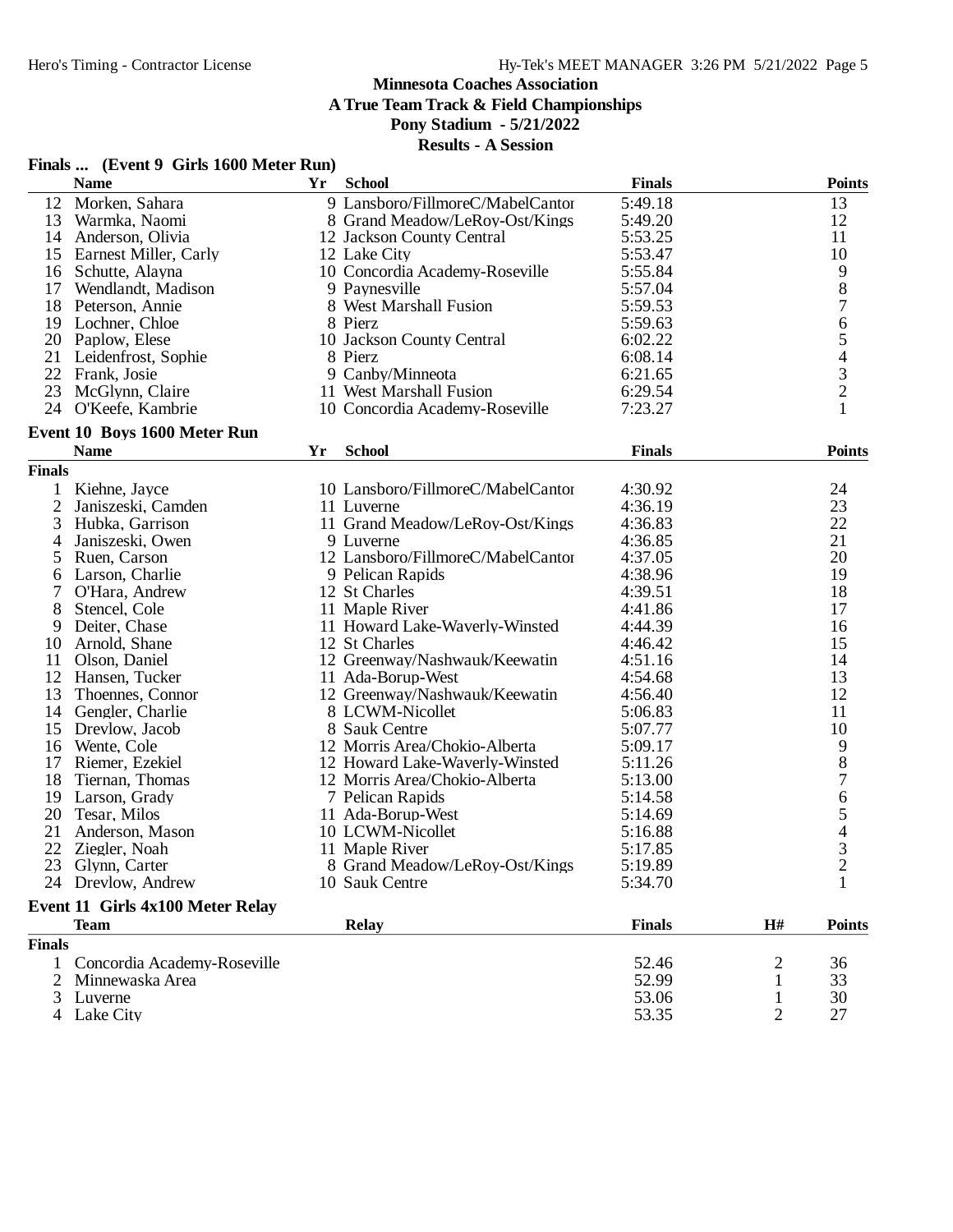**A True Team Track & Field Championships**

## **Pony Stadium - 5/21/2022**

**Results - A Session**

|               | Finals  (Event 11 Girls 4x100 Meter Relay) |              |               |                |               |
|---------------|--------------------------------------------|--------------|---------------|----------------|---------------|
|               | <b>Team</b>                                | <b>Relay</b> | <b>Finals</b> | H#             | <b>Points</b> |
| 5             | Lansboro/FillmoreC/MabelCant               |              | 53.86         | $\overline{2}$ | 24            |
| 6             | Paynesville                                |              | 53.97         | $\frac{2}{2}$  | 21            |
|               | Grand Meadow/LeRoy-Ost/Kin                 |              | 53.99         |                | 18            |
| 8             | Pierz                                      |              | 54.20         |                | 15            |
| 9             | Jackson County Central                     |              | 54.40         |                | 12            |
| 10            | Osakis                                     |              | 54.93         |                | 9             |
| 11            | <b>West Marshall Fusion</b>                |              | 55.50         | $\overline{c}$ | 6             |
| 12            | Canby/Minneota                             |              | 55.52         | $\mathbf{1}$   | 3             |
|               | Event 12 Boys 4x100 Meter Relay            |              |               |                |               |
|               | <b>Team</b>                                | <b>Relay</b> | <b>Finals</b> | H#             | <b>Points</b> |
| <b>Finals</b> |                                            |              |               |                |               |
|               | Howard Lake-Waverly-Winsted                |              | 45.83         | 2              | 36            |
|               | <b>St Charles</b>                          |              | 46.09         |                | 33            |
| 3             | Lansboro/FillmoreC/MabelCan                |              | 46.51         | $\overline{c}$ | 30            |
|               | LCWM-Nicollet                              |              | 46.66         |                | 27            |
| 5             | Maple River                                |              | 46.74         | $\overline{2}$ | 24            |
| 6             | Pelican Rapids                             |              | 47.05         |                | 21            |
|               | Grand Meadow/LeRoy-Ost/Kin                 |              | 47.30         |                | 18            |
| 8             | Greenway/Nashwauk/Keewatin                 |              | 47.48         |                | 15            |
| 9             | Ada-Borup-West                             |              | 48.49         | $\sqrt{2}$     | 12            |
| 10            | Luverne                                    |              | 48.72         | $\overline{2}$ | 9             |
| 11            | Morris Area/Chokio-Alberta                 |              | 50.05         | $\mathbf{1}$   | 6             |
| $---$         | <b>Sauk Centre</b>                         |              | DQ            | $\overline{2}$ |               |

# **Event 13 Girls 400 Meter Dash**

|        | <b>Name</b>        | Yr | <b>School</b>                     | <b>Finals</b> | H#             | <b>Points</b> |
|--------|--------------------|----|-----------------------------------|---------------|----------------|---------------|
| Finals |                    |    |                                   |               |                |               |
|        | Zinter, Shaina     |    | 12 Concordia Academy-Roseville    | 56.81         | 2              | 24            |
| 2.     | Luetmer, McKenzie  |    | 11 Minnewaska Area                | 59.63         | $\overline{c}$ | 23            |
| 3      | Ruen, Brielle      |    | 12 Lansboro/FillmoreC/MabelCantor | 1:01.16       | 3              | 22            |
| 4      | Landherr, Elsa     |    | 11 Jackson County Central         | 1:01.98       | $\overline{2}$ | 21            |
| 5.     | Reiland, Anika     |    | 11 Grand Meadow/LeRoy-Ost/Kings   | 1:02.60       |                | 20            |
| 6      | Merritt, Braelyn   |    | 10 Canby/Minneota                 | 1:02.95       |                | 19            |
|        | Lais. Tiana        |    | 11 Luverne                        | 1:04.06       | $\overline{c}$ | 18            |
| 8      | Stegenga, Sarah    |    | 10 Luverne                        | 1:04.18       | 3              | 17            |
| 9      | Gates, Natalie     |    | 10 Lake City                      | 1:04.64       |                | 16            |
| 10     | Spanier, Aubrie    |    | 12 Paynesville                    | 1:04.73       | 3              | 15            |
| 11     | Miner, Adeline     |    | 11 Lansboro/FillmoreC/MabelCantor | 1:05.11       | $\overline{2}$ | 14            |
| 12     | Stark, Teagan      |    | 10 Minnewaska Area                | 1:05.16       | 3              | 13            |
| 13     | Queensland, Lauren |    | 9 Grand Meadow/LeRoy-Ost/Kings    | 1:06.41       | 3              | 12            |
| 14     | Narum, Emma        |    | 11 Lake City                      | 1:06.42       | $\overline{2}$ | 11            |
| 15     | Walker, Kaelyn     |    | 8 Osakis                          | 1:06.56       | $\overline{2}$ | 10            |
| 16     | Algarin, Mahalia   |    | 9 Pierz                           | 1:06.78       |                | 9             |
| 17     | Leidenfrost, Katie |    | 12 Pierz                          | 1:07.00       |                | 8             |
| 18     | Boyer, Ally        |    | 7 Osakis                          | 1:07.15       |                |               |
| 19     | Spanier, Rayna     |    | 9 Paynesville                     | 1:07.64       |                | 6             |
| 20     | Haren, Emma        |    | 10 Jackson County Central         | 1:08.79       | 3              | 5             |
| 21     | Wollum, Elysa      |    | 12 Canby/Minneota                 | 1:09.45       | 3              | 4             |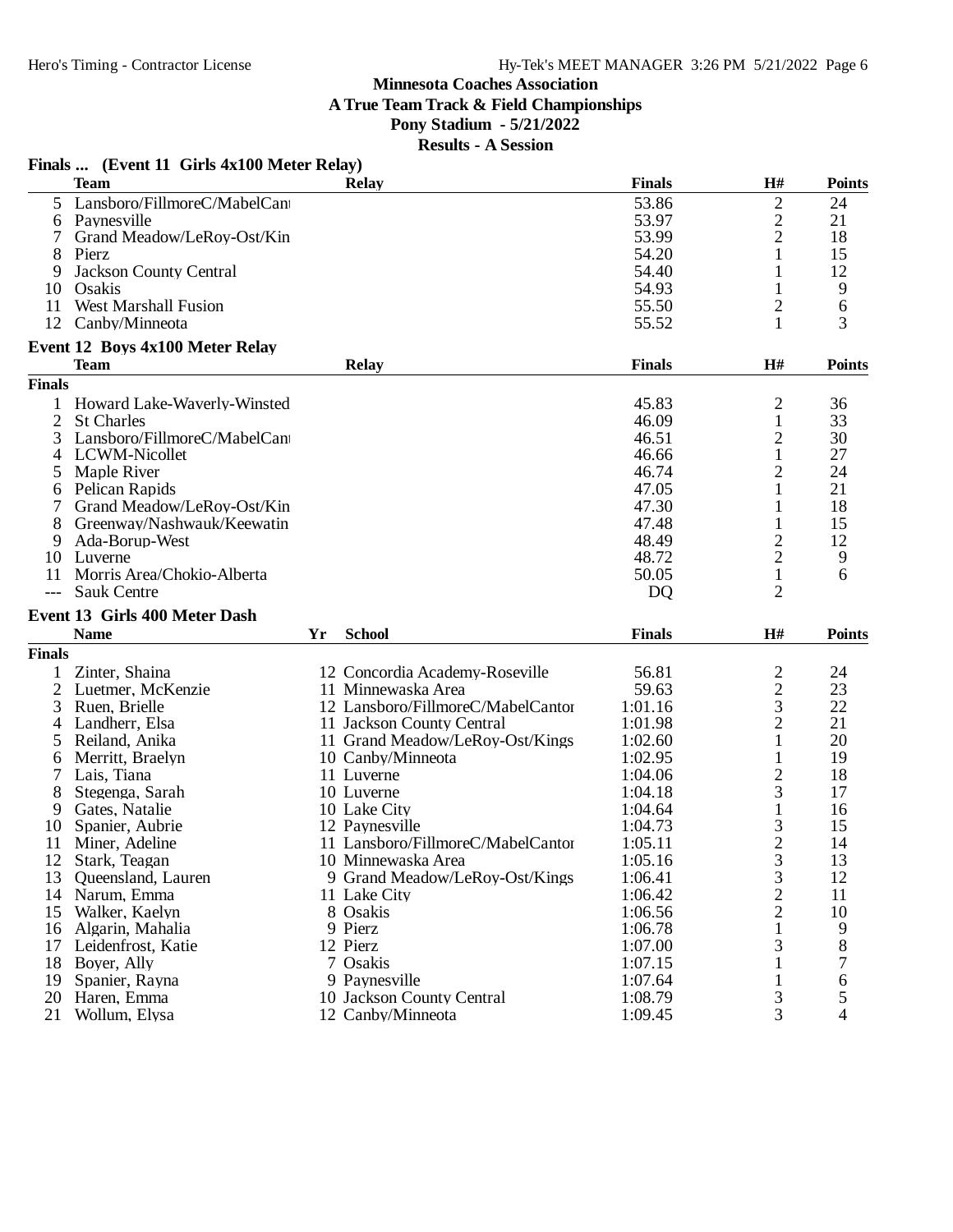**A True Team Track & Field Championships**

## **Pony Stadium - 5/21/2022**

|                | Finals  (Event 13 Girls 400 Meter Dash) |    |                                   |               |                         |                                       |
|----------------|-----------------------------------------|----|-----------------------------------|---------------|-------------------------|---------------------------------------|
|                | <b>Name</b>                             | Yr | <b>School</b>                     | <b>Finals</b> | H#                      | <b>Points</b>                         |
|                | 22 Westman, Isabelle                    |    | 9 West Marshall Fusion            | 1:10.34       | $\overline{2}$          | 3                                     |
|                | 23 Connolly, Grace                      |    | 9 Concordia Academy-Roseville     | 1:10.86       | 1                       | $\overline{c}$                        |
|                | 24 LaBine, Alexis                       |    | 7 West Marshall Fusion            | 1:10.93       | 1                       | 1                                     |
|                | Event 42 Boys 400 Meter Dash Wheelchair |    |                                   |               |                         |                                       |
|                | <b>Name</b>                             | Yr | <b>School</b>                     | <b>Finals</b> |                         | <b>Points</b>                         |
| <b>Finals</b>  |                                         |    |                                   |               |                         |                                       |
| $\mathbf{1}$   | Gunnarson, Tyller                       |    | <b>St Charles</b>                 | 1:06.66       |                         | 1                                     |
|                | Event 14 Boys 400 Meter Dash            |    |                                   |               |                         |                                       |
|                | <b>Name</b>                             | Yr | <b>School</b>                     | <b>Finals</b> | H#                      | <b>Points</b>                         |
| <b>Finals</b>  |                                         |    |                                   |               |                         |                                       |
| 1              | Wells, Taevon                           |    | 12 Greenway/Nashwauk/Keewatin     | 50.15         | 1                       | 24                                    |
| $\overline{2}$ | Howard, James                           |    | 12 Grand Meadow/LeRoy-Ost/Kings   | 50.64         | 1                       | 23                                    |
| 3              | Havemeier, Brady                        |    | 12 LCWM-Nicollet                  | 51.63         | 1                       | 22                                    |
| 4              | Sandbulte, Ashton                       |    | 12 Luverne                        | 52.04         | 3                       | 21                                    |
| 5              | Centeno, Sebastian                      |    | 12 Pelican Rapids                 | 52.59         | 1                       | 20                                    |
| 6              | Luchsinger, Lance                       |    | 11 Howard Lake-Waverly-Winsted    | 53.04         | 1                       | 19                                    |
| 7              | Thoreson, Jett                          |    | 12 St Charles                     | 53.14         | $\overline{2}$          | 18                                    |
| 8              | Matzke, Tyson                           |    | <b>St Charles</b>                 | 53.74         | 1                       | 17                                    |
| 9              | Bruns, Blake                            |    | 11 Morris Area/Chokio-Alberta     | 53.93         | 1                       | 16                                    |
| 10             | Jorgenson, Bodie                        |    | 12 Greenway/Nashwauk/Keewatin     | 54.01         | 3                       | 15                                    |
| 11             | Blondin, Reese                          |    | 11 Sauk Centre                    | 54.27         | $\mathbf{1}$            | 14                                    |
| 12             | Dara, Lucky                             |    | 9 Luverne                         | 54.64         | $\overline{\mathbf{c}}$ | 13                                    |
| 13             | Orduna, Matthew                         |    | 10 Maple River                    | 54.96         | 3                       | 12                                    |
| 14             | Caturia, Brandon                        |    | 12 Howard Lake-Waverly-Winsted    | 55.03         | 3                       | 11                                    |
| 15             | Hansen, Brock                           |    | 12 Maple River                    | 55.54         | $\overline{c}$          | 10                                    |
| 16             | Ruen, Luke                              |    | 10 Lansboro/FillmoreC/MabelCantor | 55.70         |                         |                                       |
| 17             | Peterson, Jordan                        |    | 12 Lansboro/FillmoreC/MabelCantor | 56.30         | $\frac{2}{3}$           | $\begin{array}{c} 9 \\ 8 \end{array}$ |
| 18             | Scholl, Charles                         |    | 10 Ada-Borup-West                 | 56.80         |                         | $\overline{7}$                        |
| 19             | Johnson, Carter                         |    | 11 Pelican Rapids                 | 56.83         | $\frac{2}{3}$           |                                       |
| 20             | Granle, Odear                           |    | 10 Grand Meadow/LeRoy-Ost/Kings   | 57.34         |                         |                                       |
| 21             | Lantz, Levi                             |    | 11 LCWM-Nicollet                  | 58.13         | $\overline{c}$          | 6<br>5<br>4                           |
| 22             | Malek, Noah                             |    | 10 Morris Area/Chokio-Alberta     | 58.25         | 3                       |                                       |
| 23             | Tate, Alex                              |    | 10 Sauk Centre                    | 58.49         | $\overline{c}$          | $\frac{3}{2}$                         |
| 24             | Larson, Mason                           |    | 9 Ada-Borup-West                  | 58.49         | 3                       | 1                                     |
|                | Event 15 Girls 300 Meter Hurdles        |    |                                   |               |                         |                                       |
|                | <b>Name</b>                             | Yr | <b>School</b>                     | <b>Finals</b> | H#                      | <b>Points</b>                         |
| <b>Finals</b>  |                                         |    |                                   |               |                         |                                       |
| 1              | Wagner, Elizabeth                       |    | 11 Luverne                        | 48.88         | $\mathbf{1}$            | 24                                    |
| $\overline{2}$ | Hanson, Peyton                          |    | 11 Jackson County Central         | 49.52         | 1                       | 23                                    |
| 3              | Ruen, Lynsey                            |    | 10 Lansboro/FillmoreC/MabelCantor | 49.53         | $\mathbf{1}$            | 22                                    |
| 4              | Pederson, Hannah                        |    | 10 West Marshall Fusion           | 50.29         | $\mathbf{1}$            | 21                                    |
| 5              | Kimman, Ashley                          |    | 11 Pierz                          | 50.74         | $\overline{c}$          | 20                                    |
| 6              | Kovarik, Emma                           |    | 12 Minnewaska Area                | 51.06         | 3                       | 19                                    |
| 7              | VanNyhuis, Mara                         |    | 12 Osakis                         | 51.52         | 1                       | 18                                    |
| 8              | Galle, Breeley                          |    | 8 Grand Meadow/LeRoy-Ost/Kings    | 51.83         | $\overline{2}$          | 17                                    |
| 9              | Fleury, Dacia                           |    | 9 Minnewaska Area                 | 52.07         | $\mathbf{1}$            | 16                                    |
|                |                                         |    |                                   |               |                         |                                       |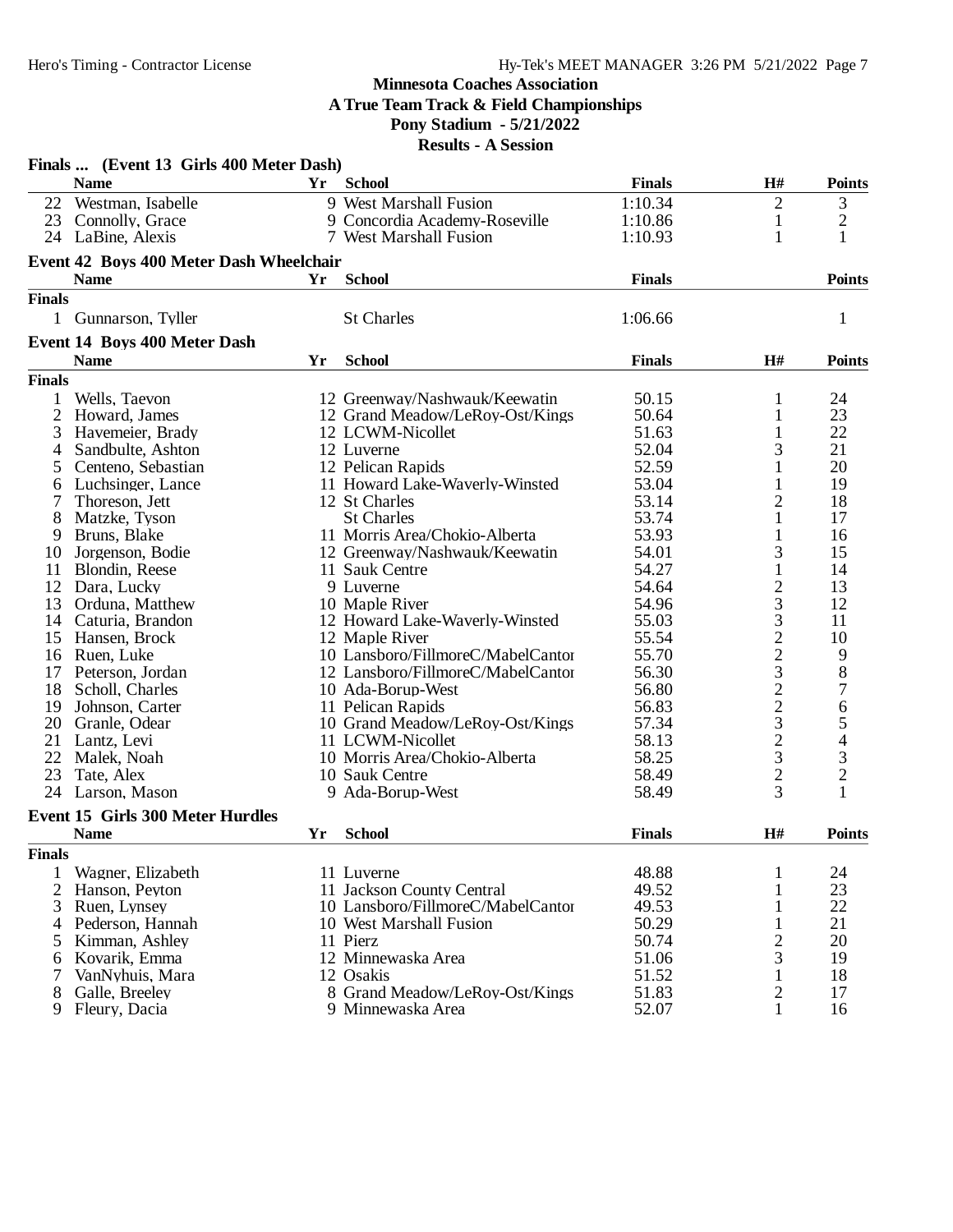**A True Team Track & Field Championships**

#### **Pony Stadium - 5/21/2022**

#### **Results - A Session**

## **Finals ... (Event 15 Girls 300 Meter Hurdles)**

|                | <b>Name</b>                            | Yr | <b>School</b>                     | <b>Finals</b> | H#                                              | <b>Points</b>            |
|----------------|----------------------------------------|----|-----------------------------------|---------------|-------------------------------------------------|--------------------------|
| 10             | Diaz, Nohemi                           |    | 9 Canby/Minneota                  | 52.35         | $\mathbf{1}$                                    | 15                       |
| 11             | Lewison, Emma                          |    | 8 Grand Meadow/LeRoy-Ost/Kings    | 52.38         | 3                                               | 14                       |
| 12             | Tangen, Kyleigh                        |    | 11 Paynesville                    | 52.52         |                                                 | 13                       |
| 13             | Anfinson, Finley                       |    | 9 Paynesville                     | 52.52         | $\frac{2}{3}$                                   | 12                       |
| 14             | Zenz, Michaela                         |    | 9 Concordia Academy-Roseville     | 53.52         |                                                 | 11                       |
| 15             | Ristau, Jersey                         |    | 10 Lansboro/FillmoreC/MabelCantor | 53.67         |                                                 | 10                       |
| 16             | Cother, Rylie                          |    | 9 Jackson County Central          | 53.97         |                                                 | 9                        |
| 17             | Willenbring, Tracy                     |    | 9 Concordia Academy-Roseville     | 54.17         | 322233322                                       | $8\,$                    |
| 18             | Osowski, Nora                          |    | 9 West Marshall Fusion            | 54.49         |                                                 | 7                        |
| 19             | Earnest-Miller, Baily                  |    | 10 Lake City                      | 54.62         |                                                 | 6                        |
| 20             | Bach, Natalie                          |    | 12 Canby/Minneota                 | 55.73         |                                                 | 5                        |
| 21             | Papik, Augusta                         |    | 9 Luverne                         | 55.90         |                                                 | $\overline{\mathcal{A}}$ |
| 22             | Benjamin, Delilah                      |    | 8 Lake City                       | 56.52         |                                                 | $\mathfrak{Z}$           |
| 23             | Marshik, Halle                         |    | 10 Pierz                          | 58.31         | $\mathbf{1}$                                    | $\overline{2}$           |
|                | 24 Hoffarth, Bria                      |    | 10 Osakis                         | 1:00.34       | 3                                               | $\mathbf{1}$             |
|                |                                        |    |                                   |               |                                                 |                          |
|                | <b>Event 16 Boys 300 Meter Hurdles</b> |    |                                   |               |                                                 |                          |
|                | <b>Name</b>                            | Yr | <b>School</b>                     | <b>Finals</b> | H#                                              | <b>Points</b>            |
| <b>Finals</b>  |                                        |    |                                   |               |                                                 |                          |
|                | Flack, Miles                           |    | 12 LCWM-Nicollet                  | 40.39         | $\mathfrak{2}$                                  | 24                       |
| $\overline{2}$ | Knott, Brandon                         |    | 11 Howard Lake-Waverly-Winsted    | 41.04         | $\mathbf{1}$                                    | 23                       |
| 3              | Karg, Caleb                            |    | 12 Howard Lake-Waverly-Winsted    | 42.34         | $\overline{\mathbf{c}}$                         | 22                       |
| 4              | Rein, JT                               |    | 12 Lansboro/FillmoreC/MabelCantor | 42.65         | $\mathbf{1}$                                    | 21                       |
| 5              | Miller, Christian                      |    | 12 Ada-Borup-West                 | 43.58         | $\overline{c}$                                  | 20                       |
| 6              | Trio, Will                             |    | 12 Maple River                    | 43.64         | $\mathbf{1}$                                    | 19                       |
| 7              | Matteson, Michael                      |    | 11 LCWM-Nicollet                  | 43.71         | 3                                               | 18                       |
| 8              | Marthaler, Spencer                     |    | 11 Sauk Centre                    | 44.26         | $\overline{c}$                                  | 17                       |
| 9              | Landberg, Tristan                      |    | 10 Pelican Rapids                 | 44.42         | $\mathbf{1}$                                    | 16                       |
| 10             | Hilton, Christopher                    |    | <b>St Charles</b>                 | 44.78         | 1                                               | 15                       |
| 11             | Reiland, Zach                          |    | 9 Grand Meadow/LeRoy-Ost/Kings    | 44.82         | 1                                               | 14                       |
| 12             | Harvey, Will                           |    | 10 Lansboro/FillmoreC/MabelCantor | 45.12         |                                                 | 13                       |
| 13             | Kerfeld, Aaron                         |    | 11 Sauk Centre                    | 45.82         | $\frac{2}{3}$                                   | 12                       |
| 14             | Howard, Ayden                          |    | 10 Grand Meadow/LeRoy-Ost/Kings   | 45.87         |                                                 | 11                       |
|                |                                        |    |                                   |               | $\begin{array}{c} 3 \\ 3 \\ 2 \\ 3 \end{array}$ |                          |
| 15             | Checco de Souza, Anthony               |    | 10 Pelican Rapids                 | 46.31         |                                                 | 10                       |
| 16             | Ertman, Bryce                          |    | 12 Maple River                    | 46.33         |                                                 | 9                        |
| 17             | Roberts, Gage                          |    | 10 Greenway/Nashwauk/Keewatin     | 46.33         | $\mathbf{1}$                                    | $\,8\,$                  |
| 18             | Waldbeser, Derek                       |    | 10 Morris Area/Chokio-Alberta     | 46.58         |                                                 | $\tau$                   |
| 19             | Nohl, Lewis                            |    | 11 Morris Area/Chokio-Alberta     | 46.66         | 3                                               | 6                        |
| 20             | Andersen, Micah                        |    | 11 Luverne                        | 48.17         | 3                                               | $\mathfrak s$            |
| 21             | Jenson, Oskar                          |    | 12 Greenway/Nashwauk/Keewatin     | 48.17         | $\overline{2}$                                  | 4                        |
|                | 22 Brevig, Braden                      |    | <b>St Charles</b>                 | 48.43         | 3                                               | $\mathfrak{Z}$           |
| 23             | Dolo, Darius                           |    | 7 Luverne                         | 50.31         | $\overline{c}$                                  | $\overline{2}$           |
|                | 24 Kujanson, Kelby                     |    | 7 Ada-Borup-West                  | 56.89         | 1                                               | 1                        |
|                | <b>Event 17 Girls 800 Meter Run</b>    |    |                                   |               |                                                 |                          |
|                | <b>Name</b>                            | Yr | <b>School</b>                     | <b>Finals</b> | H#                                              | <b>Points</b>            |
| <b>Finals</b>  |                                        |    |                                   |               |                                                 |                          |
| $\mathbf{1}$   | Nelson, Tenley                         |    | 12 Luverne                        | 2:21.96       | 1                                               | 24                       |
|                | 2 Danielson, Olivia                    |    | 8 Minnewaska Area                 | 2:23.97       | 1                                               | 23                       |
|                |                                        |    |                                   |               |                                                 |                          |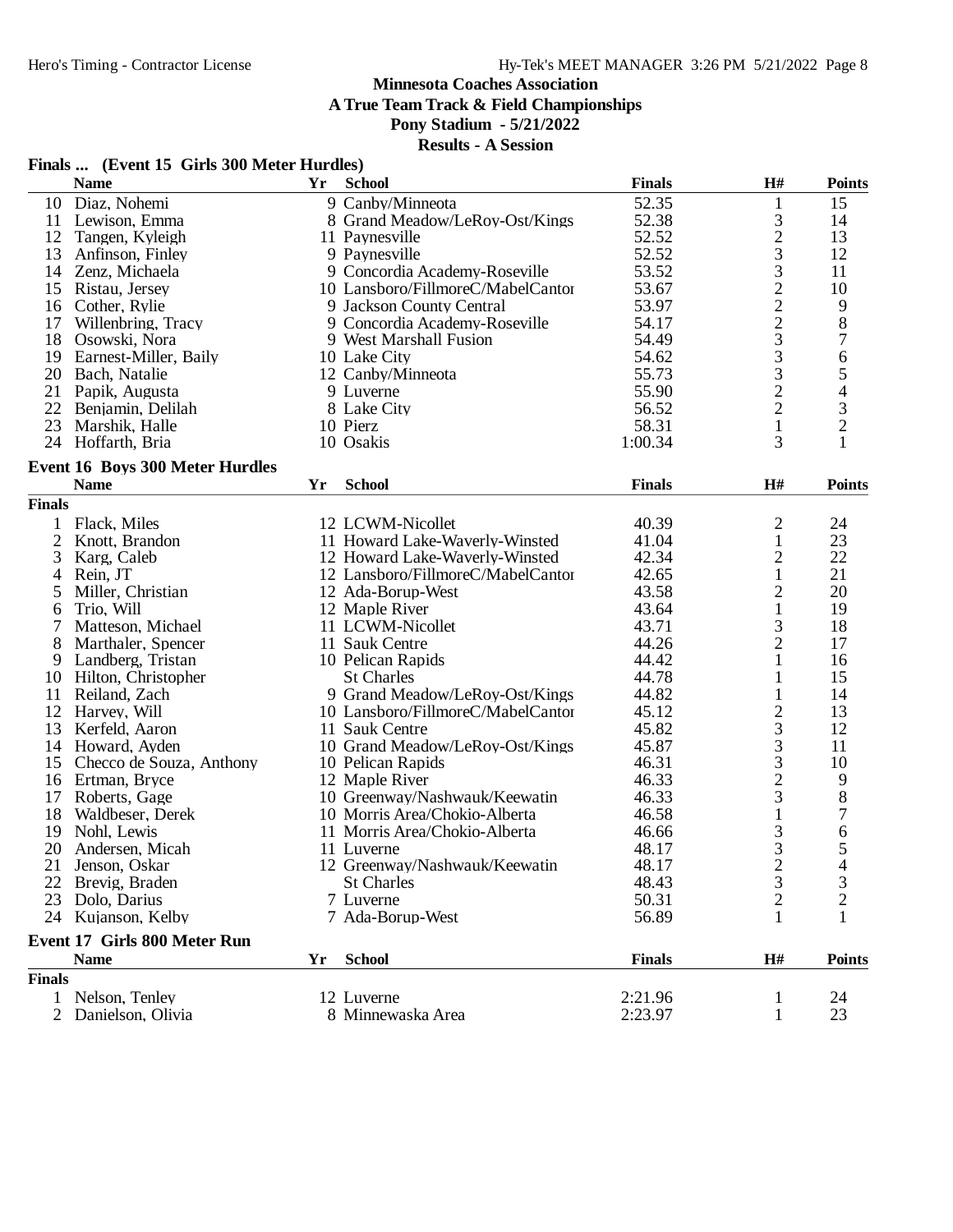**A True Team Track & Field Championships**

#### **Pony Stadium - 5/21/2022**

|  | Finals  (Event 17 Girls 800 Meter Run) |  |  |  |
|--|----------------------------------------|--|--|--|
|--|----------------------------------------|--|--|--|

|                | <b>Name</b>                 | Yr | <b>School</b>                     | <b>Finals</b> | $\mathbf{H}$ #                                    | <b>Points</b>            |
|----------------|-----------------------------|----|-----------------------------------|---------------|---------------------------------------------------|--------------------------|
| 3              | Schmitz, Mela               |    | 12 Lake City                      | 2:26.47       | $\mathbf{1}$                                      | 22                       |
| 4              | Majerus, Jacey              |    | 12 Lake City                      | 2:28.14       | 2                                                 | 21                       |
| 5              | Hendrickson, McKenna        |    | 11 Grand Meadow/LeRoy-Ost/Kings   | 2:29.68       | 1                                                 | 20                       |
| 6              | Merritt, Braelyn            |    | 10 Canby/Minneota                 | 2:29.70       | 1                                                 | 19                       |
| 7              | Roberg, Grace               |    | 9 Paynesville                     | 2:30.75       | 1                                                 | 18                       |
| 8              | Pickett, Morgan             |    | 12 Lansboro/FillmoreC/MabelCantor | 2:33.01       | 1                                                 | 17                       |
| 9              | Erickson, Emily             |    | 12 Concordia Academy-Roseville    | 2:35.33       | $\mathbf{1}$                                      | 16                       |
| 10             | Queensland, Kendyl          |    | 11 Grand Meadow/LeRoy-Ost/Kings   | 2:36.10       |                                                   | 15                       |
| 11             | Kiehne, Lillyan             |    | 8 Lansboro/FillmoreC/MabelCantor  | 2:36.27       | $\frac{2}{2}$                                     | 14                       |
| 12             | Weisser, Bella              |    | 8 Osakis                          | 2:37.72       | $\mathbf{1}$                                      | 13                       |
| 13             | Thoen, Makena               |    | 11 Minnewaska Area                | 2:38.42       |                                                   | 12                       |
| 14             | Chesley, Cassi              |    | 10 Luverne                        | 2:38.84       | $\frac{2}{2}$                                     | 11                       |
| 15             | Lochner, Chloe              |    | 8 Pierz                           | 2:40.68       | $\,1$                                             | 10                       |
| 16             | Anderson, Olivia            |    | 12 Jackson County Central         | 2:40.93       | $\mathbf{1}$                                      | 9                        |
| 17             | Kockelman, Brynn            |    | 8 Canby/Minneota                  | 2:41.09       |                                                   | 8                        |
| 18             | Spychalla, Lexi             |    | 12 Osakis                         | 2:41.44       | $\begin{array}{c}\n2 \\ 2 \\ 2 \\ 2\n\end{array}$ | 7                        |
| 19             | Leidenfrost, Sophie         |    | 8 Pierz                           | 2:41.55       |                                                   | 6                        |
|                | 20 Erickson, Grace          |    | 12 Concordia Academy-Roseville    | 2:43.66       |                                                   | 5                        |
| 21             | Wendlandt, Madison          |    | 9 Paynesville                     | 2:49.18       |                                                   | $\overline{\mathcal{L}}$ |
| 22             | Miska, Jorie                |    | 8 West Marshall Fusion            | 2:52.49       | $\,1$                                             |                          |
| 23             | Farmer, Maci                |    | 11 Jackson County Central         | 2:55.87       | $\overline{c}$                                    | $\frac{3}{2}$            |
|                | 24 Westberg, Bella          |    | 8 West Marshall Fusion            | 3:02.68       | $\overline{2}$                                    | $\mathbf{1}$             |
|                |                             |    |                                   |               |                                                   |                          |
|                | Event 18 Boys 800 Meter Run |    |                                   |               |                                                   |                          |
|                | <b>Name</b>                 | Yr | <b>School</b>                     | <b>Finals</b> | H#                                                | <b>Points</b>            |
| <b>Finals</b>  |                             |    |                                   |               |                                                   |                          |
|                | Kiehne, Jayce               |    | 10 Lansboro/FillmoreC/MabelCantor | 1:59.56       | $\mathbf{1}$                                      | 24                       |
| $\overline{c}$ | Plackner, Benjamin          |    | 11 Greenway/Nashwauk/Keewatin     | 2:05.49       | $\mathbf{1}$                                      | 23                       |
| 3              | Janiszeski, Owen            |    | 9 Luverne                         | 2:07.78       | $\overline{\mathbf{c}}$                           | 22                       |
| 4              | Janiszeski, Camden          |    | 11 Luverne                        | 2:09.70       | $\mathbf{1}$                                      | 21                       |
| 5              | Snyder, Isaac               |    | 10 Lansboro/FillmoreC/MabelCantor | 2:09.92       | $\overline{c}$                                    | 20                       |
| 6              | Hansen, Tucker              |    | 11 Ada-Borup-West                 | 2:11.53       | $\mathbf{1}$                                      | 19                       |
| 7              | Imm, Andrew                 |    | 11 Grand Meadow/LeRoy-Ost/Kings   | 2:12.05       | 1                                                 | 18                       |
| 8              | Centeno, Sebastian          |    | 12 Pelican Rapids                 | 2:12.56       | $\mathbf{1}$                                      | 17                       |
| 9              | Lahr, Nathaniel             |    | 11 Sauk Centre                    | 2:12.85       | $\mathbf{1}$                                      | 16                       |
| 10             | Shaw, Erik                  |    | 10 Grand Meadow/LeRoy-Ost/Kings   | 2:13.20       | $\overline{c}$                                    | 15                       |
| 11             | Flett, Casey                |    | 12 Greenway/Nashwauk/Keewatin     | 2:14.36       | $\overline{c}$                                    | 14                       |
| 12             | Burlingame, Eddie           |    | <b>St Charles</b>                 | 2:14.65       | $\overline{c}$                                    | 13                       |
| 13             | Iglesias, Jovani            |    | <b>St Charles</b>                 | 2:14.68       | $\mathbf{1}$                                      | 12                       |
|                | 14 Fells, Christian         |    | 11 LCWM-Nicollet                  | 2:14.92       | $\mathbf{1}$                                      | 11                       |
| 15             | Burau, Drew                 |    | 12 Howard Lake-Waverly-Winsted    | 2:15.60       | $\mathbf{1}$                                      | 10                       |
| 16             | Guggemos, Charlie           |    | 12 Howard Lake-Waverly-Winsted    | 2:16.28       | $\overline{2}$                                    | 9                        |
| 17             | Christians, Owen            |    | 11 Sauk Centre                    | 2:16.35       | $\overline{c}$                                    | 8                        |
| 18             | Orduna, Anthony             |    | 7 Maple River                     | 2:17.45       | $\overline{c}$                                    | 7                        |
| 19             | Pietan, Lucas               |    | 9 LCWM-Nicollet                   | 2:17.84       | $\overline{2}$                                    | 6                        |
| 20             | Giese, Matthew              |    | 11 Morris Area/Chokio-Alberta     | 2:19.57       |                                                   |                          |
|                |                             |    |                                   |               | $\mathbf{1}$                                      | 5                        |
| 21<br>22       | Moe, Sam                    |    | 12 Pelican Rapids                 | 2:21.31       | $\overline{c}$                                    | 4                        |
|                | Gwin, Brody                 |    | 12 Ada-Borup-West                 | 2:22.71       | $\overline{c}$                                    | 3                        |
| 23             | Rivera, Carlos              |    | 10 Morris Area/Chokio-Alberta     | 2:25.12       | $\overline{2}$                                    | $\overline{2}$           |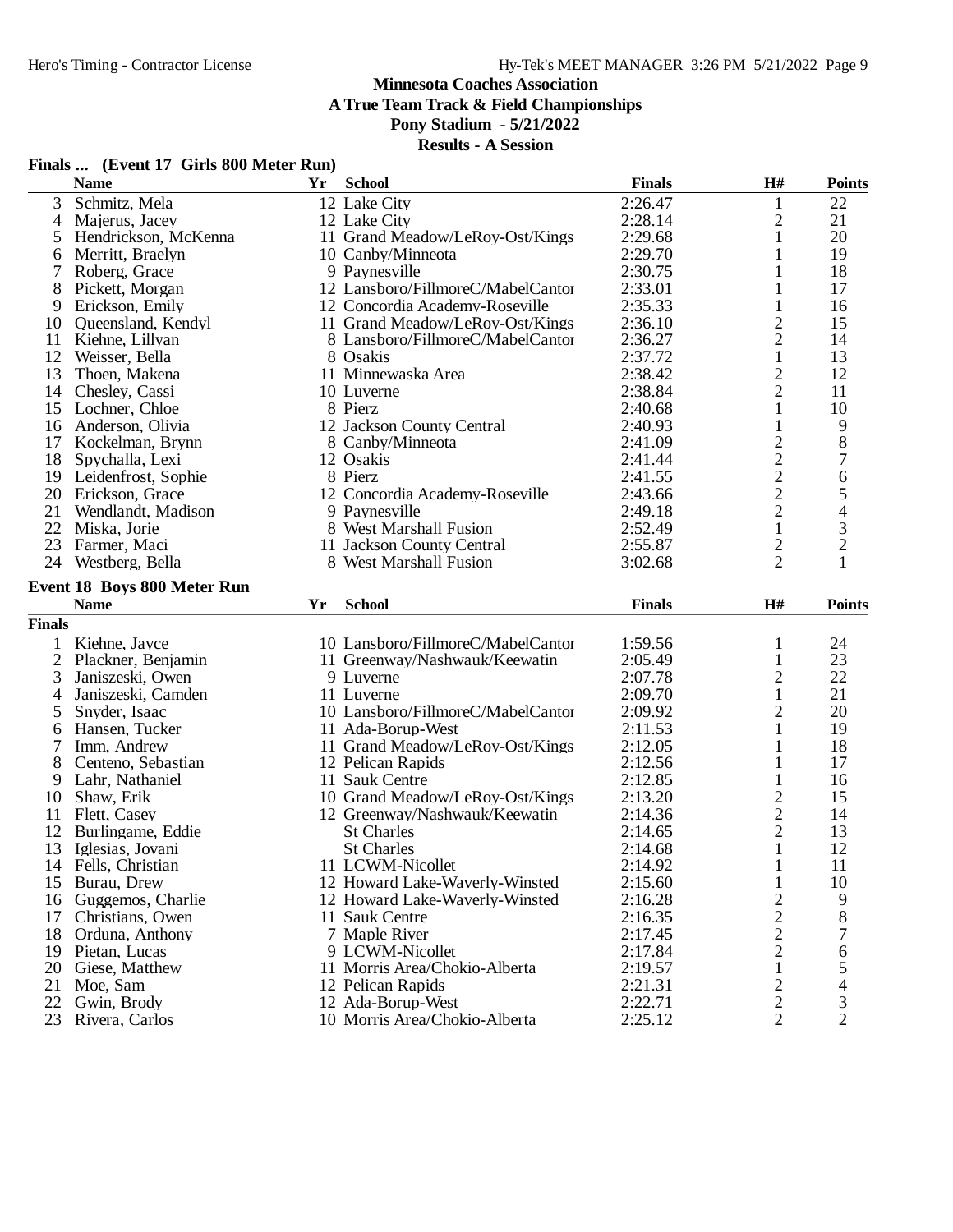#### **Minnesota Coaches Association A True Team Track & Field Championships**

#### **Pony Stadium - 5/21/2022**

|               | Finals  (Event 18 Boys 800 Meter Run)   |    |                                   |               |                    |                  |
|---------------|-----------------------------------------|----|-----------------------------------|---------------|--------------------|------------------|
|               | <b>Name</b>                             | Yr | <b>School</b>                     | <b>Finals</b> | H#                 | <b>Points</b>    |
|               | 24 Ziegler, Noah                        |    | 11 Maple River                    | 2:35.46       | 1                  | 1                |
|               | Event 19 Girls 200 Meter Dash           |    |                                   |               |                    |                  |
|               | <b>Name</b>                             | Yr | <b>School</b>                     | <b>Finals</b> | H#                 | <b>Points</b>    |
| <b>Finals</b> |                                         |    |                                   |               |                    |                  |
|               | Reiland, Anika                          |    | 11 Grand Meadow/LeRoy-Ost/Kings   | 25.89         | 2                  | 24               |
| 2             | Zinter, Shaina                          |    | 12 Concordia Academy-Roseville    | 26.37         | 1                  | 23               |
| 3             | Reiland, Chantle                        |    | 9 Grand Meadow/LeRoy-Ost/Kings    | 26.59         | 3                  | 22               |
| 4             | Bremer, Natalie                         |    | 12 Lake City                      | 27.11         | $\overline{c}$     | 21               |
| 5             | Ruen, Brielle                           |    | 12 Lansboro/FillmoreC/MabelCantor | 27.34         | 3                  | 20               |
| 6             | Korinek, Emma                           |    | 9 Concordia Academy-Roseville     | 27.82         | 3                  | 19               |
|               | Kaiser, Emily                           |    | 12 Minnewaska Area                | 27.82         | $\mathbf{1}$       | 18               |
| 8             | Uhlenkamp, Katie                        |    | 11 Paynesville                    | 27.92         | 3                  | 17               |
|               |                                         |    |                                   |               |                    |                  |
| 9             | Landherr, Elsa                          |    | 11 Jackson County Central         | 27.95         | 1                  | 16               |
| 10            | Frank, Brooklyn                         |    | 9 Paynesville                     | 28.18         | 1                  | 15               |
| 11            | Wenzel, Mia                             |    | 12 Luverne                        | 28.24         | $\overline{c}$     | 14               |
| 12            | Kendall, Kiana                          |    | 10 Osakis                         | 28.24         | $\mathbf{1}$       | 13               |
| 13            | Hansen, RyAnn                           |    | 12 Canby/Minneota                 | 28.36         | $\frac{2}{3}$<br>3 | 12               |
| 14            | Lindemann, Mya                          |    | 11 Minnewaska Area                | 28.41         |                    | 11               |
| 15            | Banck, Anna                             |    | 8 Luverne                         | 28.62         |                    | 10               |
| 16            | Carson, Hannah                          |    | 9 Jackson County Central          | 29.06         |                    | 9                |
| 17            | Sanderson, Kloev                        |    | 11 Lake City                      | 29.11         | 3                  | $8\,$            |
| 18            | Gall, Evalie                            |    | 8 Pierz                           | 29.19         | $\mathbf 1$        | $\overline{7}$   |
| 19            | Wollum, Karlie                          |    | 8 Canby/Minneota                  | 29.20         | 3                  | $\boldsymbol{6}$ |
| 20            | Erwin, Bailey                           |    | 9 Lansboro/FillmoreC/MabelCantor  | 29.29         | 1                  | 5                |
| 21            | Gahler, Maya                            |    | 7 Pierz                           | 29.39         | $\overline{c}$     | 4                |
| 22            | Bayne, Lilly                            |    | 12 West Marshall Fusion           | 29.82         |                    | 3                |
| 23            | Roering, Addison                        |    | 7 Osakis                          | 29.89         | $\frac{2}{2}$      | $\overline{c}$   |
| 24            | Mortimer, Reegan                        |    | 9 West Marshall Fusion            | 30.42         | $\mathbf{1}$       | $\mathbf{1}$     |
|               | Event 40 Boys 200 Meter Dash Wheelchair |    |                                   |               |                    |                  |
|               | <b>Name</b>                             | Yr | <b>School</b>                     | <b>Finals</b> |                    | <b>Points</b>    |
| <b>Finals</b> |                                         |    |                                   |               |                    |                  |
|               | 1 Gunnarson, Tyller                     |    | <b>St Charles</b>                 | 34.45         |                    | 1                |
|               |                                         |    |                                   |               |                    |                  |
|               | Event 20 Boys 200 Meter Dash            |    |                                   |               |                    |                  |
|               | <b>Name</b>                             | Yr | <b>School</b>                     | <b>Finals</b> | H#                 | <b>Points</b>    |
| <b>Finals</b> |                                         |    |                                   |               |                    |                  |
|               | Sandbulte, Ashton                       |    | 12 Luverne                        | 22.35         | 1                  | 24               |
|               | 2 Lebrija, Ethan                        |    | 12 Morris Area/Chokio-Alberta     | 22.54         | $\mathbf{1}$       | 23               |
| 3             | Wells, Taevon                           |    | 12 Greenway/Nashwauk/Keewatin     | 22.69         | 1                  | 22               |
| 4             | Howard, James                           |    | 12 Grand Meadow/LeRoy-Ost/Kings   | 22.75         | 1                  | 21               |
| 5             | Havemeier, Brady                        |    | 12 LCWM-Nicollet                  | 23.31         | $\overline{c}$     | 20               |
| 6             | Disbrow, Noah                           |    | 12 St Charles                     | 23.43         | 1                  | 19               |
| 7             | Boese, Collin                           |    | 11 Howard Lake-Waverly-Winsted    | 23.44         | $\mathbf{2}$       | 18               |
| 8             | Hunt, Trey                              |    | 12 Morris Area/Chokio-Alberta     | 23.51         | 3                  | 17               |
| 9             | Jones, Cam                              |    | 10 Howard Lake-Waverly-Winsted    | 23.78         | 3                  | 16               |
| 10            | Thoreson, Jett                          |    | 12 St Charles                     | 23.83         | 3                  | 15               |
| 11            | Weber, Rylan                            |    | 12 Sauk Centre                    | 24.09         | 1                  | 14               |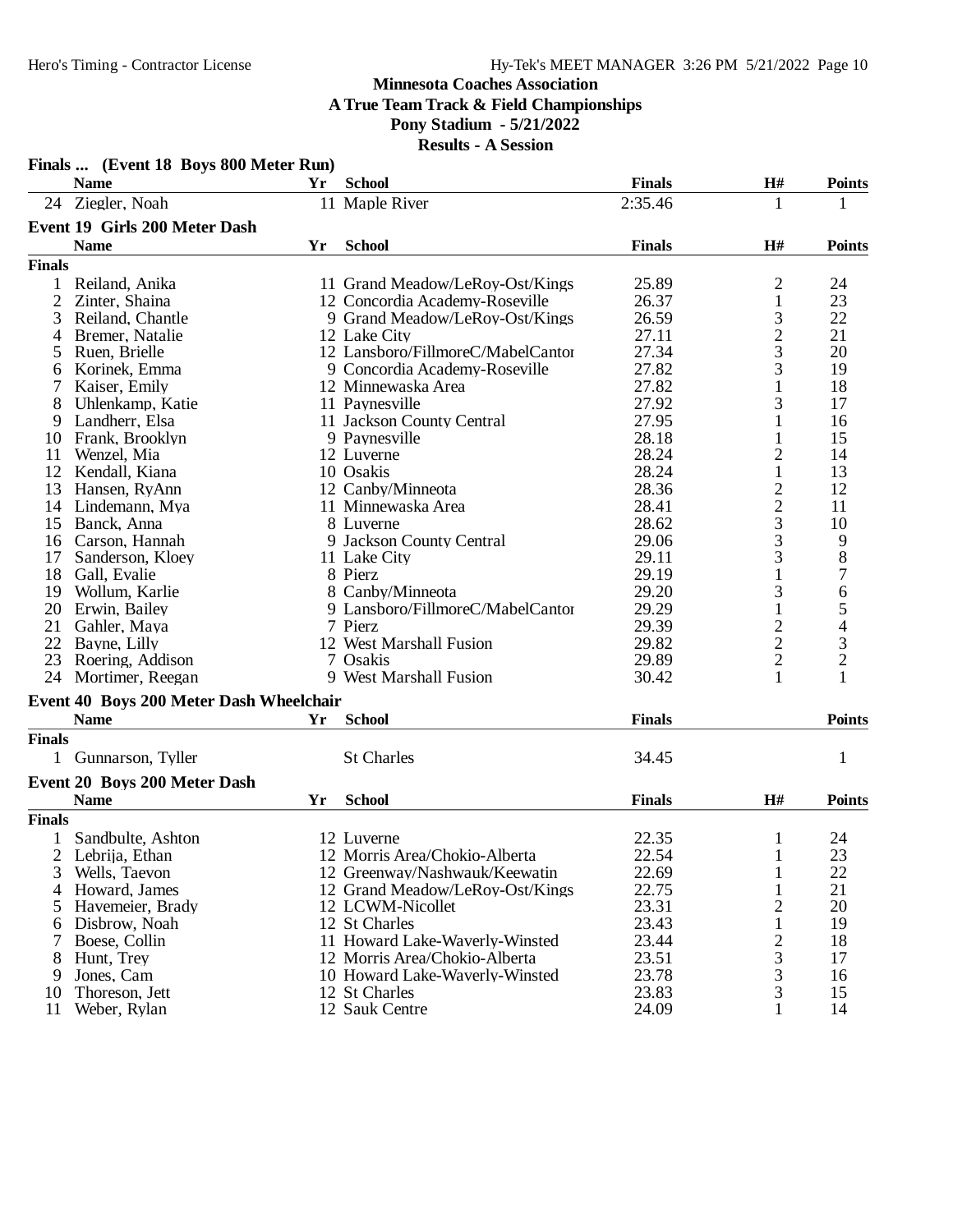**A True Team Track & Field Championships**

## **Pony Stadium - 5/21/2022**

| Finals  (Event 20 Boys 200 Meter Dash) |  |  |
|----------------------------------------|--|--|
|                                        |  |  |

|                | <b>Name</b>                    | Yr | <b>School</b>                     | <b>Finals</b>        | H#             | <b>Points</b>            |
|----------------|--------------------------------|----|-----------------------------------|----------------------|----------------|--------------------------|
|                | 12 Blakeway, Peyton            |    | 11 Pelican Rapids                 | 24.30                | 1              | 13                       |
| 13             | Peterson, Jordan               |    | 12 Lansboro/FillmoreC/MabelCantor | 24.52                | $\mathfrak{Z}$ | 12                       |
| 14             | Radtke, Eli                    |    | 12 Luverne                        | 24.52                |                | 11                       |
| 15             | Hansen, Brock                  |    | 12 Maple River                    | 24.56                | 2233232322     | 10                       |
| 16             | Williams, Hunter               |    | 11 Pelican Rapids                 | 24.70                |                | 9                        |
| 17             | Thorson, Izaak                 |    | 10 LCWM-Nicollet                  | 24.75                |                | $8\,$                    |
| 18             | Rebrovich, Justice             |    | 12 Greenway/Nashwauk/Keewatin     | 24.89                |                | 7                        |
| 19             | Miller, Christian              |    | 12 Ada-Borup-West                 | 24.91                |                | 6                        |
| 20             | Rein, Michael                  |    | 10 Lansboro/FillmoreC/MabelCantor | 24.98                |                | 5                        |
| 21             | Orduna, Matthew                |    | 10 Maple River                    | 25.06                |                | $\overline{\mathcal{L}}$ |
| 22             | Howard, Seth                   |    | 9 Grand Meadow/LeRoy-Ost/Kings    | 25.10                |                |                          |
| 23             | Gilmore, David                 |    | 8 Sauk Centre                     | 25.18                |                | $\frac{3}{2}$            |
| 24             | Scholl, Charles                |    | 10 Ada-Borup-West                 | 25.93                | $\mathbf{1}$   | $\mathbf{1}$             |
|                | Event 21 Girls 3200 Meter Run  |    |                                   |                      |                |                          |
|                | <b>Name</b>                    | Yr | <b>School</b>                     | <b>Finals</b>        |                | <b>Points</b>            |
| <b>Finals</b>  |                                |    |                                   |                      |                |                          |
| 1              | DeBates, Jenna                 |    | 10 Luverne                        | 11:53.63             |                | 24                       |
| $\mathfrak{2}$ | Meincke, Peyton                |    | 9 Lake City                       | 12:23.75             |                | 23                       |
| 3              |                                |    | 8 Luverne                         | 12:29.09             |                | 22                       |
|                | Schmuck, Ella<br>Stoks, Claire |    | 9 Canby/Minneota                  | 12:35.84             |                | 21                       |
| 4              | Woinarowicz, Ayla              |    | 7 West Marshall Fusion            |                      |                | 20                       |
| 5              | Wilmes, Kiearra                |    | 11 Minnewaska Area                | 12:48.14<br>12:54.23 |                | 19                       |
| 6              |                                |    |                                   | 12:57.15             |                | 18                       |
| 7<br>8         | Chevalier, Sydnie              |    | 12 Minnewaska Area<br>11 Pierz    | 12:59.35             |                | 17                       |
|                | Andres, Carissa                |    |                                   |                      |                |                          |
| 9              | Warmka, Naomi                  |    | 8 Grand Meadow/LeRoy-Ost/Kings    | 13:01.88             |                | 16                       |
| 10             | Paplow, Elese                  |    | 10 Jackson County Central         | 13:02.48             |                | 15                       |
| 11             | Gall, Evalie                   |    | 8 Pierz                           | 13:05.11             |                | 14                       |
| 12             | Betts, Kaylie                  |    | 8 Grand Meadow/LeRoy-Ost/Kings    | 13:12.11             |                | 13                       |
| 13             | Morken, Sahara                 |    | 9 Lansboro/FillmoreC/MabelCantor  | 13:17.29             |                | 12                       |
| 14             | Frenchick, Paige               |    | 10 Paynesville                    | 13:30.70             |                | 11                       |
| 15             | Bertram, Alyssa                |    | 7 Paynesville                     | 13:35.97             |                | 10                       |
| 16             | McGlynn, Claire                |    | 11 West Marshall Fusion           | 13:49.11             |                | 9                        |
| 17             | Dinsmore, Emily                |    | 12 Lake City                      | 13:57.83             |                | 8                        |
| 18             | Vlaminck, Hannah               |    | 8 Canby/Minneota                  | 13:58.06             |                | $\overline{7}$           |
| 19             | Schultz, Taylor                |    | 8 Jackson County Central          | 14:06.50             |                | 6                        |
| 20             | Otto, Audra                    |    | 9 Lansboro/FillmoreC/MabelCantor  | 14:07.39             |                | 5                        |
| 21             | Collins, Katie                 |    | 7 Osakis                          | 14:41.03             |                | $rac{4}{3}$              |
| 22             | Gundermann, Eva                |    | 10 Concordia Academy-Roseville    | 15:02.41             |                |                          |
| 23             | Hoffarth, Larissa              |    | 11 Osakis                         | 15:09.02             |                | $\overline{2}$           |
|                | 24 Ormanidhi, Ingrid           |    | 9 Concordia Academy-Roseville     | 17:32.30             |                | $\mathbf{1}$             |
|                | Event 22 Boys 3200 Meter Run   |    |                                   |                      |                |                          |
|                | <b>Name</b>                    | Yr | <b>School</b>                     | <b>Finals</b>        |                | <b>Points</b>            |
| <b>Finals</b>  |                                |    |                                   |                      |                |                          |
| 1              | Larson, Charlie                |    | 9 Pelican Rapids                  | 10:15.72             |                | 24                       |
|                | Stencel, Cole                  |    | 11 Maple River                    | 10:17.41             |                | 23                       |
|                | Ruen, Carson                   |    | 12 Lansboro/FillmoreC/MabelCantor | 10:21.69             |                | 22                       |
|                | Fick, Ryan                     |    | 10 Luverne                        | 10:23.57             |                | 21                       |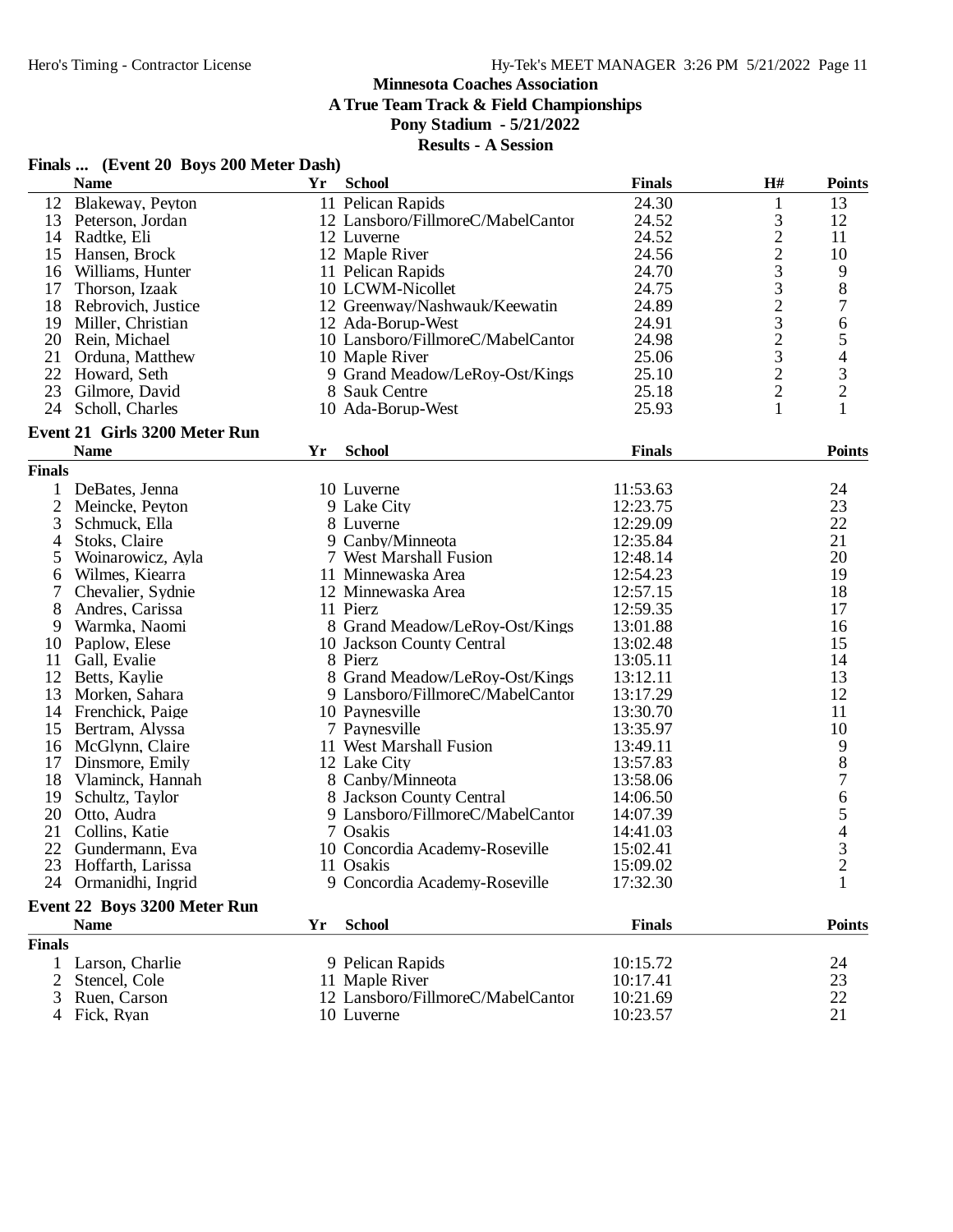**A True Team Track & Field Championships**

## **Pony Stadium - 5/21/2022**

#### **Results - A Session**

## **Finals ... (Event 22 Boys 3200 Meter Run)**

|                              | <b>Name</b>                      | <b>Yr</b> | <b>School</b>                     | <b>Finals</b> |                                | <b>Points</b>                                   |
|------------------------------|----------------------------------|-----------|-----------------------------------|---------------|--------------------------------|-------------------------------------------------|
| 5                            | Hubka, Garrison                  |           | 11 Grand Meadow/LeRoy-Ost/Kings   | 10:25.86      |                                | 20                                              |
| 6                            | Arnold, Shane                    |           | 12 St Charles                     | 10:26.71      |                                | 19                                              |
| 7                            | O'Hara, Andrew                   |           | 12 St Charles                     | 10:32.63      |                                | 18                                              |
| 8                            | Deiter, Chase                    |           | 11 Howard Lake-Waverly-Winsted    | 10:35.46      |                                | 17                                              |
| 9                            | Thoennes, Connor                 |           | 12 Greenway/Nashwauk/Keewatin     | 10:44.48      |                                | 16                                              |
| 10                           | Goergen, Tate                    |           | 7 Grand Meadow/LeRoy-Ost/Kings    | 10:49.60      |                                | 15                                              |
| 11                           | Viessman, Sage                   |           | 9 Luverne                         | 10:53.70      |                                | 14                                              |
| 12                           | Serfling, Riley                  |           | 12 Lansboro/FillmoreC/MabelCantor | 10:54.06      |                                | 13                                              |
| 13                           | Drevlow, Jacob                   |           | 8 Sauk Centre                     | 11:07.87      |                                | 12                                              |
| 14                           | Stallman, Gavin                  |           | 11 Morris Area/Chokio-Alberta     | 11:08.77      |                                | 11                                              |
| 15                           | Gengler, Charlie                 |           | 8 LCWM-Nicollet                   | 11:21.10      |                                | 10                                              |
| 16                           | Moeller, Aidan                   |           | 8 LCWM-Nicollet                   | 11:21.64      |                                | 9                                               |
| 17                           | Dunn, Harry                      |           | 10 Sauk Centre                    | 11:27.87      |                                | 8                                               |
| 18                           | Welch, Jack                      |           | 8 Pelican Rapids                  | 11:30.44      |                                | $\overline{7}$                                  |
| 19                           | Eberhard, Ivan                   |           | 10 Howard Lake-Waverly-Winsted    | 11:30.98      |                                | 6                                               |
| 20                           | Danielson, Isaac                 |           | 7 Greenway/Nashwauk/Keewatin      | 11:55.87      |                                |                                                 |
| 21                           | Tesar, Milos                     |           | 11 Ada-Borup-West                 | 11:59.46      |                                | $\begin{array}{c} 5 \\ 4 \\ 3 \\ 2 \end{array}$ |
| 22                           | Rivera, Carlos                   |           | 10 Morris Area/Chokio-Alberta     | 12:19.07      |                                |                                                 |
| 23                           | Krage, Zach                      |           | 10 Lansboro/FillmoreC/MabelCantor | 12:44.32      |                                |                                                 |
| 24                           | Jalbert, Luke                    |           | 9 Ada-Borup-West                  | 13:07.07      |                                | $\mathbf{1}$                                    |
| $---$                        | Plackner, Benjamin               |           | 11 Greenway/Nashwauk/Keewatin     | <b>SCR</b>    |                                |                                                 |
|                              |                                  |           |                                   |               |                                |                                                 |
|                              | Event 23 Girls 4x400 Meter Relay |           |                                   |               |                                |                                                 |
|                              | <b>Team</b>                      |           | <b>Relay</b>                      | <b>Finals</b> | H#                             | <b>Points</b>                                   |
| <b>Finals</b>                |                                  |           |                                   |               |                                |                                                 |
|                              | Luverne                          |           |                                   | 4:09.62       |                                | 36                                              |
| 2                            | Minnewaska Area                  |           |                                   | 4:11.59       | $\frac{2}{2}$<br>$\frac{2}{2}$ | 33                                              |
| 3                            | Lake City                        |           |                                   | 4:21.79       |                                | 30                                              |
| 4                            | Grand Meadow/LeRoy-Ost/Kin       |           |                                   | 4:22.83       |                                | 27                                              |
| 5                            | Lansboro/FillmoreC/MabelCan      |           |                                   | 4:24.36       |                                | 24                                              |
| 6                            | Osakis                           |           |                                   | 4:28.46       | $\mathbf{1}$                   | 21                                              |
| 7                            | Paynesville                      |           |                                   | 4:29.25       | $\overline{2}$                 | 18                                              |
| 8                            | Pierz                            |           |                                   | 4:32.00       | 1                              | 15                                              |
| 9                            | Canby/Minneota                   |           |                                   | 4:33.90       | 1                              | 12                                              |
| 10                           | <b>West Marshall Fusion</b>      |           |                                   | 4:41.72       | 1                              | 9                                               |
| 11                           | <b>Jackson County Central</b>    |           |                                   | 4:42.38       | $\overline{c}$                 | 6                                               |
|                              | 12 Concordia Academy-Roseville   |           |                                   | 4:48.82       | $\overline{2}$                 | 3                                               |
|                              |                                  |           |                                   |               |                                |                                                 |
|                              | Event 24 Boys 4x400 Meter Relay  |           |                                   |               |                                |                                                 |
|                              | <b>Team</b>                      |           | <b>Relay</b>                      | <b>Finals</b> | H#                             | <b>Points</b>                                   |
| $\overline{\textbf{Finals}}$ |                                  |           |                                   |               |                                |                                                 |
| 1                            | Lansboro/FillmoreC/MabelCan      |           |                                   | 3:35.76       | $\overline{\mathbf{c}}$        | 36                                              |
| $\overline{2}$               | Howard Lake-Waverly-Winsted      |           |                                   | 3:36.47       | $\overline{2}$                 | 33                                              |
| $\mathfrak{Z}$               | Grand Meadow/LeRoy-Ost/Kin       |           |                                   | 3:42.73       | $\overline{2}$                 | 30                                              |
|                              | 4 Greenway/Nashwauk/Keewatin     |           |                                   | 3:43.22       | 1                              | 27                                              |
| 5                            | Luverne                          |           |                                   | 3:45.23       | $\overline{2}$                 | 24                                              |
| 6                            | <b>St Charles</b>                |           |                                   | 3:46.52       | $\overline{2}$                 | 21                                              |
| 7                            | <b>LCWM-Nicollet</b>             |           |                                   | 3:46.65       | $\overline{c}$                 | 18                                              |
| 8                            | <b>Sauk Centre</b>               |           |                                   | 3:47.21       | 1                              | 15                                              |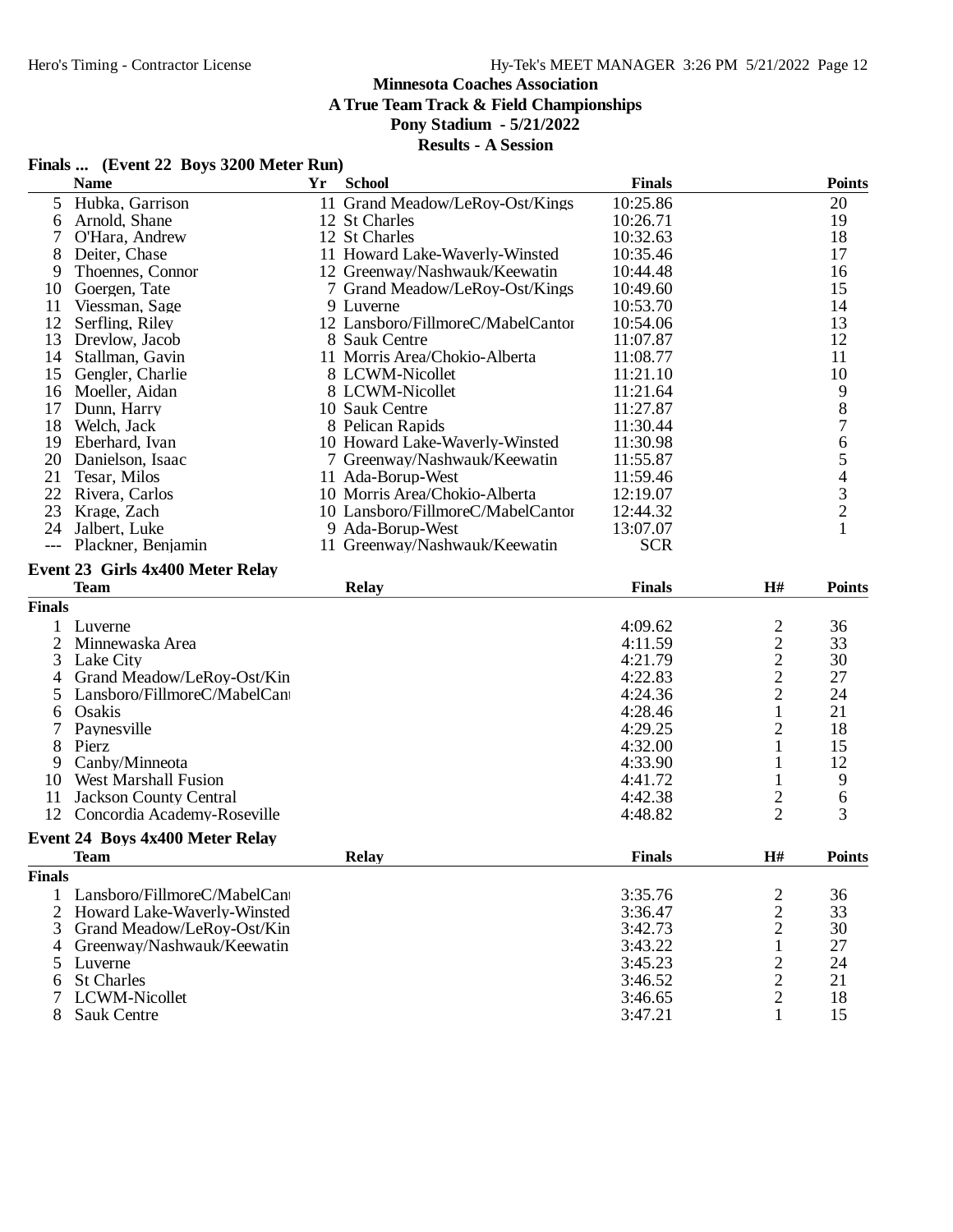**A True Team Track & Field Championships**

#### **Pony Stadium - 5/21/2022**

|                | Finals  (Event 24 Boys 4x400 Meter Relay) |    |                                   |               |                |                |
|----------------|-------------------------------------------|----|-----------------------------------|---------------|----------------|----------------|
|                | <b>Team</b>                               |    | <b>Relay</b>                      | <b>Finals</b> | H#             | <b>Points</b>  |
| 9              | Pelican Rapids                            |    |                                   | 3:48.07       | $\overline{2}$ | 12             |
| 10             | Morris Area/Chokio-Alberta                |    |                                   | 3:51.04       | 1              | 9              |
| 11             | Maple River                               |    |                                   | 3:52.39       | $\overline{c}$ | 6              |
| 12             | Ada-Borup-West                            |    |                                   | 4:00.65       | $\mathbf{1}$   | 3              |
|                | <b>Event 35 Girls Discus Throw</b>        |    |                                   |               |                |                |
|                | <b>Name</b>                               | Yr | <b>School</b>                     | <b>Finals</b> |                | <b>Points</b>  |
| <b>Finals</b>  |                                           |    |                                   |               |                |                |
| 1              | Wilhelm, Nora                             |    | 12 Concordia Academy-Roseville    | 117-06        |                | 24             |
| $\overline{2}$ | Foster, Lexy                              |    | 10 Grand Meadow/LeRoy-Ost/Kings   | 117-04        |                | 23             |
| 3              | Hart, Jadyn                               |    | 11 Luverne                        | 116-06        |                | 22             |
| 4              | Kranz, Kiley                              |    | 11 Osakis                         | 111-08        |                | 21             |
| 5              | Hart, Jocelyn                             |    | 11 Luverne                        | 107-09        |                | 20             |
| 6              | Broadwater, Kammry                        |    | 10 Lansboro/FillmoreC/MabelCantor | 107-06        |                | 19             |
| 7              | Kolstoe, Jayda                            |    | 8 Minnewaska Area                 | $103 - 10$    |                | 18             |
| 8              | Uhlenkamp, Katie                          |    | 11 Paynesville                    | 99-08         |                | 17             |
| 9              | Hoffman, Becca                            |    | 11 Grand Meadow/LeRoy-Ost/Kings   | 96-07         |                | 16             |
| 10             | Bishop, Savannah                          |    | 11 West Marshall Fusion           | 95-02         |                | 15             |
| 11             | VanNyhuis, Mara                           |    | 12 Osakis                         | 94-01         |                | 14             |
| 12             | Lochner, Ellie                            |    | 12 Pierz                          | 85-09         |                | 13             |
| 13             | Danielson, Olivia                         |    | 8 Minnewaska Area                 | 84-06         |                | 12             |
| 14             | McCord, Keira                             |    | 10 Concordia Academy-Roseville    | 83-05         |                | 11             |
| 15             | Milbrandt, Cheyenne                       |    | 10 Canby/Minneota                 | 82-00         |                | 10             |
| 16             | Michalski, Erin                           |    | 10 West Marshall Fusion           | 81-05         |                | 9              |
| 17             | Soiney, Kinley                            |    | 8 Lansboro/FillmoreC/MabelCantor  | 81-03         |                | $\bar{8}$      |
| 18             | Rowe, Maddie                              |    | 8 Jackson County Central          | 79-07         |                | $\overline{7}$ |
| 19             | Coquyt, Payton                            |    | 8 Jackson County Central          | 78-06         |                |                |
| 20             | Burns, Cc                                 |    | 9 Lake City                       | 77-04         |                |                |
| 21             | Skiba, Allison                            |    | 10 Pierz                          | $76-10$       |                |                |
| 22             | Reckmann, Hailey                          |    | 12 Lake City                      | 73-09         |                |                |
| 23             | Jacoby, Ellary                            |    | 12 Paynesville                    | $71-02$       |                | 65432          |
| 24             | Bruns, Aidyn                              |    | 12 Canby/Minneota                 | $65-10$       |                | $\mathbf{1}$   |
|                | <b>Event 34 Boys Shot Put</b>             |    |                                   |               |                |                |
|                | <b>Name</b>                               | Yr | <b>School</b>                     | <b>Finals</b> |                | <b>Points</b>  |
| <b>Finals</b>  |                                           |    |                                   |               |                |                |
|                | Paul, Riley                               |    | 12 Grand Meadow/LeRoy-Ost/Kings   | 48-09.25      |                | 24             |
| 2              | Oberg, Evan                               |    | 12 Morris Area/Chokio-Alberta     | 47-08.25      |                | 23             |
| 3              | Friedrichsen, Jordan                      |    | 12 Luverne                        | 47-05.75      |                | 22             |
| 4              | Jacobson, Justin                          |    | 10 Pelican Rapids                 | 43-03.50      |                | 21             |
| 5              | Luthe, Christian                          |    | 12 Grand Meadow/LeRoy-Ost/Kings   | 42-10.50      |                | 20             |
| 6              | Fischer, Ethan                            |    | 12 Maple River                    | 42-08.25      |                | 19             |
|                | Marx, Mason                               |    | 11 Greenway/Nashwauk/Keewatin     | 42-06.50      |                | 18             |
| 8              | Boese, Collin                             |    | 11 Howard Lake-Waverly-Winsted    | 41-06.50      |                | 17             |
| 9              | Woodley, Elijah                           |    | 9 Luverne                         | 41-05.50      |                | 16             |
| 10             | Fehr, Monte                               |    | 12 Morris Area/Chokio-Alberta     | 41-01.00      |                | 15             |
| 11             | Haugrud, Nick                             |    | 12 Pelican Rapids                 | 41-00.25      |                | 14             |
| 12             | McManemy, Gage                            |    | 11 LCWM-Nicollet                  | 40-07.75      |                | 13             |
| 13             | Lemmer, Connor                            |    | <b>St Charles</b>                 | 39-09.50      |                | 12             |
|                |                                           |    |                                   |               |                |                |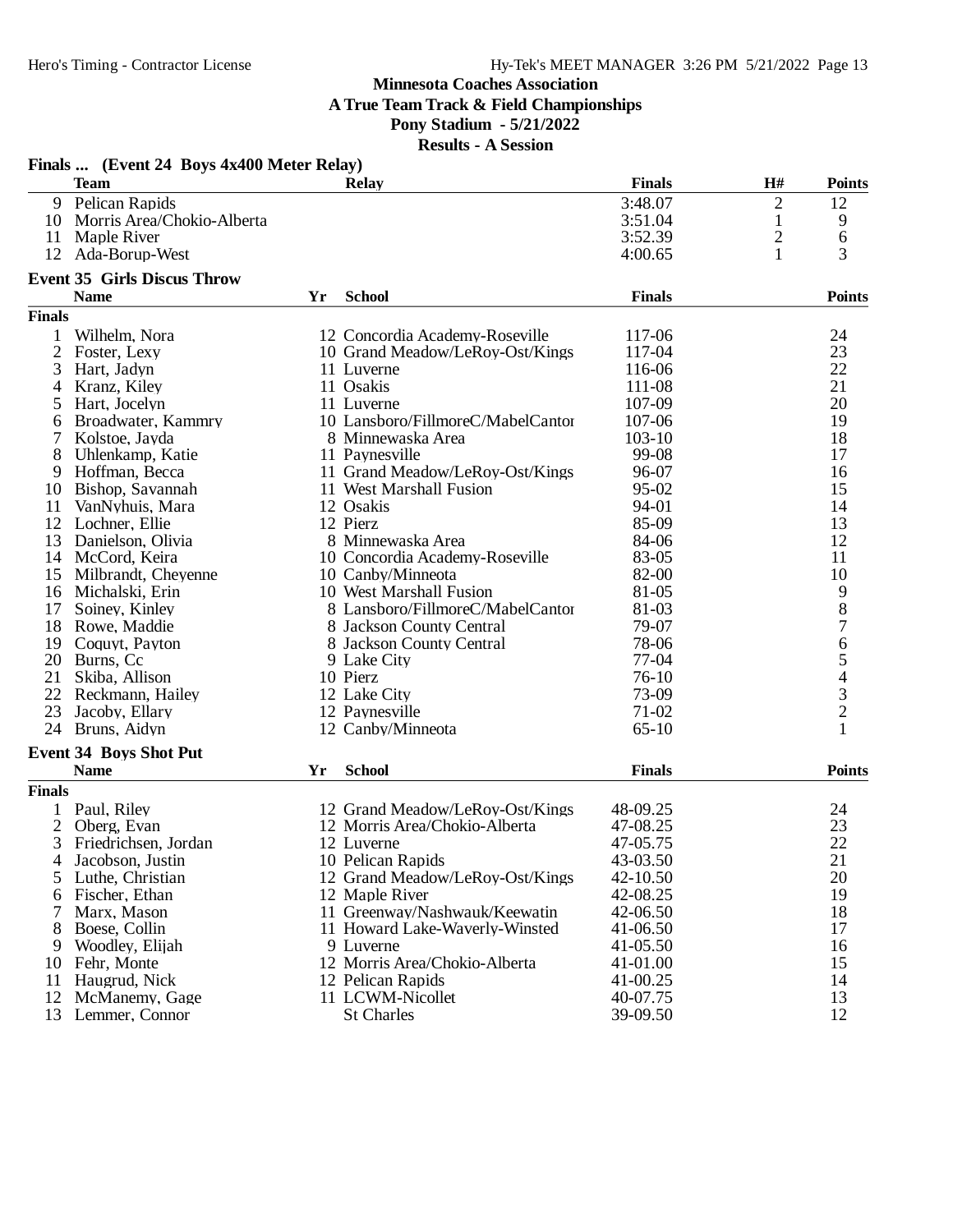## **Minnesota Coaches Association A True Team Track & Field Championships**

**Pony Stadium - 5/21/2022**

**Results - A Session**

|                | <b>Name</b>                       | Yr | <b>School</b>                     | <b>Finals</b> | <b>Points</b>                              |
|----------------|-----------------------------------|----|-----------------------------------|---------------|--------------------------------------------|
|                | 14 Peterson, Jacob                |    | 12 Lansboro/FillmoreC/MabelCantor | 39-02.25      | 11                                         |
| 15             | Buckholtz, Nolan                  |    | 12 Maple River                    | 38-08.50      | 10                                         |
| 16             | Cain, Isaac                       |    | 11 Howard Lake-Waverly-Winsted    | 38-06.25      |                                            |
| 17             | McCoy, Corey                      |    | 11 Sauk Centre                    | 38-00.00      | 9<br>8<br>7                                |
| 18             | Taylor, Brock                     |    | 11 Lansboro/FillmoreC/MabelCantor | 37-09.25      |                                            |
| 19             | Krohse, Ben                       |    | <b>St Charles</b>                 | 36-10.50      |                                            |
| 20             | Reyes, Sergio                     |    | 12 Ada-Borup-West                 | 36-02.75      | $\begin{array}{c} 6 \\ 5 \end{array}$      |
| 21             | Peterson, Drew                    |    | 12 Ada-Borup-West                 | 36-01.25      |                                            |
| 22             | Scott, Ian                        |    | 9 LCWM-Nicollet                   | 35-11.50      | $\begin{array}{c} 4 \\ 3 \\ 2 \end{array}$ |
| 23             | Sayovitz, Kyle                    |    | 11 Sauk Centre                    | $31 - 10.00$  |                                            |
| 24             | Oothoudt, Shawn                   |    | 9 Greenway/Nashwauk/Keewatin      | 30-07.00      | 1                                          |
|                | Event 50 Boys Shot Put Wheelchair |    |                                   |               |                                            |
|                | <b>Name</b>                       | Yr | <b>School</b>                     | <b>Finals</b> | <b>Points</b>                              |
| <b>Finals</b>  |                                   |    |                                   |               |                                            |
| 1              | Gunnarson, Tyller                 |    | <b>St Charles</b>                 | 13-04.00      | $\mathbf{1}$                               |
|                | <b>Event 31 Girls Pole Vault</b>  |    |                                   |               |                                            |
|                | <b>Name</b>                       | Yr | <b>School</b>                     | <b>Finals</b> | <b>Points</b>                              |
| <b>Finals</b>  |                                   |    |                                   |               |                                            |
|                | Hanson, Peyton                    |    | 11 Jackson County Central         | 10-00.00      | 24                                         |
| $\overline{2}$ | Zimmerman, Ellie                  |    | 12 Paynesville                    | $9 - 06.00$   | 23                                         |
| 3              | Miner, Adeline                    |    | 11 Lansboro/FillmoreC/MabelCantor | 9-03.00       | 22                                         |
| 4              | Simon, Madison                    |    | 11 Lansboro/FillmoreC/MabelCantor | $9 - 00.00$   | 21                                         |
| 5              | Michalski, Paige                  |    | 11 West Marshall Fusion           | 8-00.00       | 18                                         |
| 5              | Edmond, Isabella                  |    | 11 Paynesville                    | 8-00.00       | 18                                         |
| 5              | Virnig, Abigail                   |    | 8 Pierz                           | 8-00.00       | 18                                         |
| 5              | Beck, Shelby                      |    | 12 Grand Meadow/LeRoy-Ost/Kings   | 8-00.00       | 18                                         |
| 5              | Hanson, Erica                     |    | 9 Jackson County Central          | 8-00.00       | 18                                         |
| 10             | Houseman, Delaney                 |    | 12 Canby/Minneota                 | 8-00.00       | 14.50                                      |
| 10             | Hultgren, Alexis                  |    | 8 Luverne                         | 8-00.00       | 14.50                                      |
| 12             | Van Acker, Eva                    |    | 10 Osakis                         | 7-00.00       | 11                                         |
| 12             | Hendrickson, McKenna              |    | 11 Grand Meadow/LeRoy-Ost/Kings   | 7-00.00       | 11                                         |
| 12             | Nobles, Emma                      |    | 10 Osakis                         | 7-00.00       | 11                                         |
| 12             | Wilmes, Kendra                    |    | 9 Minnewaska Area                 | 7-00.00       | 11                                         |
| 12             | Wollum, Elysa                     |    | 12 Canby/Minneota                 | 7-00.00       | 11                                         |
| 17             | Earnest-Miller, Baily             |    | 10 Lake City                      | 7-00.00       | 6                                          |
| 17             | Andres, Eden                      |    | 9 Pierz                           | 7-00.00       | 6                                          |
| 17             | Oeltjen, Phemie                   |    | 8 Minnewaska Area                 | $7 - 00.00$   | 6                                          |
| 17             | Bensus, Karmen                    |    | 11 Concordia Academy-Roseville    | $7 - 00.00$   | 6                                          |
|                | 17 West, Paige                    |    | 11 Lake City                      | $7 - 00.00$   | 6                                          |
|                | 22 Kohlmetz, Gretchen             |    | 10 Concordia Academy-Roseville    | $6 - 00.00$   | 2.50                                       |
|                | 22 Oye, Corynn                    |    | 9 Luverne                         | $6 - 00.00$   | 2.50                                       |
|                | Brekke, Mikailah                  |    | 8 West Marshall Fusion            | <b>NH</b>     |                                            |
|                | <b>Event 32 Boys Pole Vault</b>   |    |                                   |               |                                            |
|                | <b>Name</b>                       | Yr | <b>School</b>                     | <b>Finals</b> | <b>Points</b>                              |
| <b>Finals</b>  |                                   |    |                                   |               |                                            |
|                | 1 Radtke, Eli                     |    | 12 Luverne                        | 13-03.00      | 24                                         |

## **Finals ... (Event 34 Boys Shot Put)**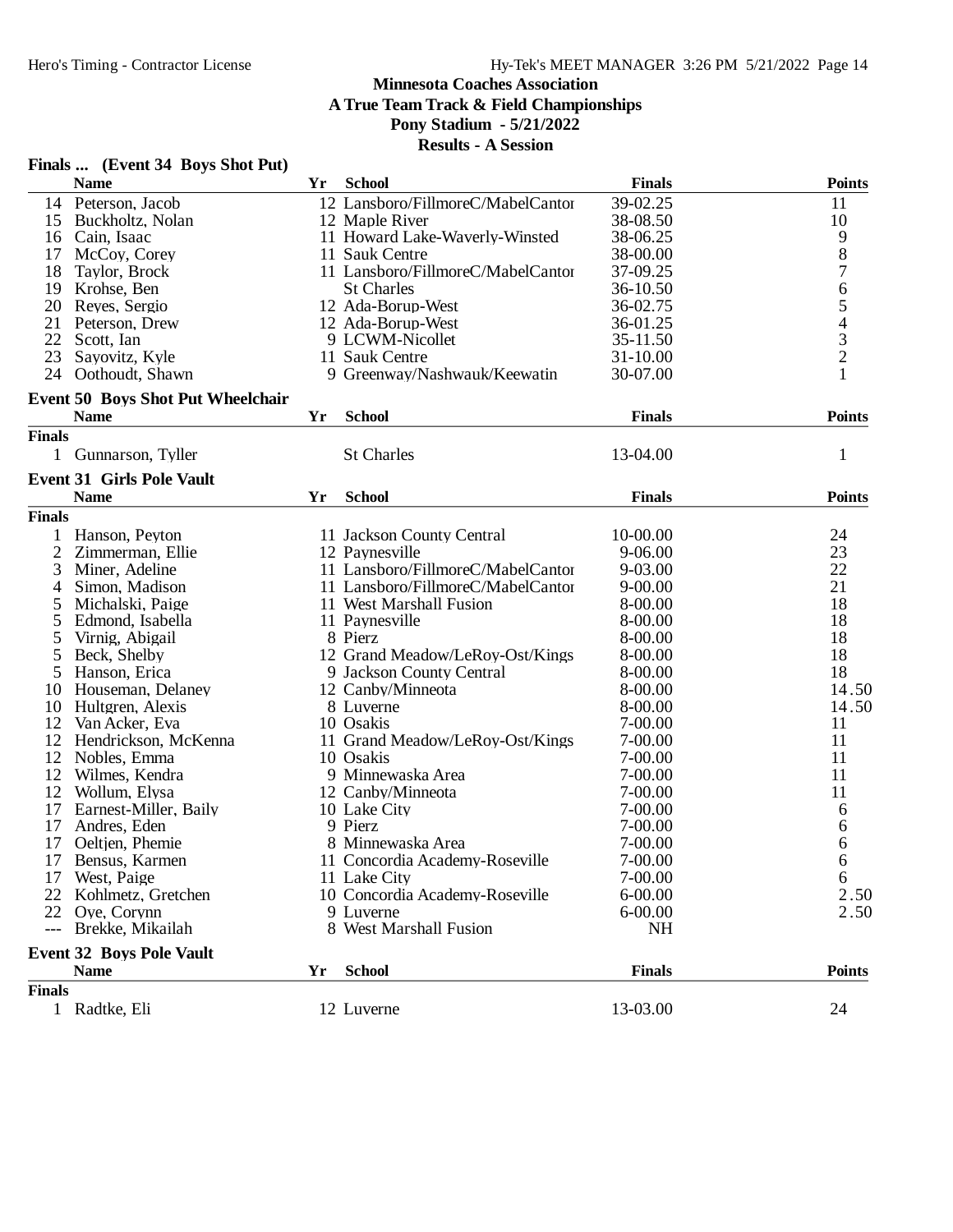**A True Team Track & Field Championships**

**Pony Stadium - 5/21/2022**

|               | Finals  (Event 32 Boys Pole Vault) |    |                                   |               |                               |
|---------------|------------------------------------|----|-----------------------------------|---------------|-------------------------------|
|               | <b>Name</b>                        | Yr | <b>School</b>                     | <b>Finals</b> | <b>Points</b>                 |
| 2             | Thoreson, Jett                     |    | 12 St Charles                     | 13-03.00      | 23                            |
| 3             | Burns, Kaden                       |    | 12 Morris Area/Chokio-Alberta     | 12-00.00      | 22                            |
| 4             | Hansen, Brock                      |    | 12 Maple River                    | 11-00.00      | 20                            |
| 4             | Gwin, Brody                        |    | 12 Ada-Borup-West                 | 11-00.00      | 20                            |
| 4             | Lantz, Levi                        |    | 11 LCWM-Nicollet                  | 11-00.00      | 20                            |
| 7             | Wright, Boston                     |    | 10 Lansboro/FillmoreC/MabelCantor | 11-00.00      | 18                            |
| 8             | Brevig, Braden                     |    | <b>St Charles</b>                 | 11-00.00      | 17                            |
| 9             | Mehlhaff, Noah                     |    | 12 Luverne                        | 11-00.00      | 16                            |
|               | 10 Johnson, Carter                 |    | 11 Pelican Rapids                 | 10-00.00      | 15                            |
| 11            | Pieper, Tate                       |    | 12 Lansboro/FillmoreC/MabelCantor | 10-00.00      | 14                            |
| 12            | Hansen, Cale                       |    | 10 Maple River                    | 10-00.00      | 12.50                         |
|               | 12 McDougall, Jake                 |    | 11 LCWM-Nicollet                  | 10-00.00      | 12.50                         |
| 14            | Gibson, Grayson                    |    | 8 Morris Area/Chokio-Alberta      | 10-00.00      | 11                            |
| 15            | Matheson, Porter                   |    | 10 Howard Lake-Waverly-Winsted    | $9 - 00.00$   | 10                            |
| 16            | Karels, Isaiah                     |    | 10 Howard Lake-Waverly-Winsted    | $9 - 00.00$   | 9                             |
| 17            | Jalbert, Luke                      |    | 9 Ada-Borup-West                  | $9 - 00.00$   | 8                             |
| 18            | Jenson, Oskar                      |    | 12 Greenway/Nashwauk/Keewatin     | 8-00.00       | 6.50                          |
|               | 18 Marthaler, Spencer              |    | 11 Sauk Centre                    | 8-00.00       | 6.50                          |
| 20            | Moe, Sam                           |    | 12 Pelican Rapids                 | 8-00.00       | 4.50                          |
| 20            | Granle, Odear                      |    | 10 Grand Meadow/LeRoy-Ost/Kings   | 8-00.00       | 4.50                          |
| 22            | Robischon, Jacob                   |    | 10 Sauk Centre                    | 7-00.00       |                               |
| 22            | Schultz, Dylan                     |    | 10 Grand Meadow/LeRoy-Ost/Kings   | 7-00.00       | $\frac{2}{2}$                 |
| 22            | Milstead, Hunter                   |    | 9 Greenway/Nashwauk/Keewatin      | 7-00.00       |                               |
|               | <b>Event 29 Girls High Jump</b>    |    |                                   |               |                               |
|               | <b>Name</b>                        | Yr | <b>School</b>                     | <b>Finals</b> | <b>Points</b>                 |
| <b>Finals</b> |                                    |    |                                   |               |                               |
| 1             | Kimman, Ashley                     |    | 11 Pierz                          | 5-00.00       | 24                            |
| 2             | Cother, Rylie                      |    | 9 Jackson County Central          | $4 - 10.00$   | 23                            |
| 3             | Wagner, Elizabeth                  |    | 11 Luverne                        | $4 - 10.00$   | 21.50                         |
| 3             | Queensland, Lauren                 |    | 9 Grand Meadow/LeRoy-Ost/Kings    | $4 - 10.00$   | 21.50                         |
| 5             | Wenzel, Mia                        |    | 12 Luverne                        | $4 - 10.00$   | 20                            |
| 6             | Bruns, Aidyn                       |    | 12 Canby/Minneota                 | $4 - 10.00$   | 19                            |
| 7             | Tangen, Kyleigh                    |    | 11 Paynesville                    | 4-08.00       | 18                            |
| 8             | Jacobsen, Ava                      |    | 9 Lansboro/FillmoreC/MabelCantor  | 4-08.00       | 17                            |
| 9             | Benda, Payten                      |    | 11 Jackson County Central         | 4-08.00       | 16                            |
| 10            | Osowski, Nora                      |    | 9 West Marshall Fusion            | $4 - 06.00$   | 15                            |
| 11            | Chevalier, Ava                     |    | 12 Minnewaska Area                | $4 - 06.00$   | 13.50                         |
| 11            | Anfinson, Finley                   |    | 9 Paynesville                     | 4-06.00       | 13.50                         |
| 13            | Fiskness, Kaia                     |    | 7 Osakis                          | 4-06.00       | 12                            |
| 14            | Hellickson, Kyla                   |    | 8 Lansboro/FillmoreC/MabelCantor  | 4-06.00       | 11                            |
| 15            | Queensland, Kendyl                 |    | 11 Grand Meadow/LeRoy-Ost/Kings   | 4-06.00       | 10                            |
|               | 16 Zenz, Michaela                  |    | 9 Concordia Academy-Roseville     | 4-04.00       | 9                             |
| 17            | Wollum, Karlie                     |    | 8 Canby/Minneota                  | $4 - 04.00$   | 7                             |
| 17            | Chevalier, Sydnie                  |    | 12 Minnewaska Area                | 4-04.00       | 7                             |
| 17            | Pederson, Markelle                 |    | 8 West Marshall Fusion            | $4 - 04.00$   | 7                             |
|               | 20 Leidenfrost, Katie              |    | 12 Pierz                          | $4 - 04.00$   | 5                             |
|               |                                    |    |                                   |               |                               |
| 21            | Spychalla, Lexi                    |    | 12 Osakis                         | 4-02.00       | $\overline{\mathcal{A}}$<br>3 |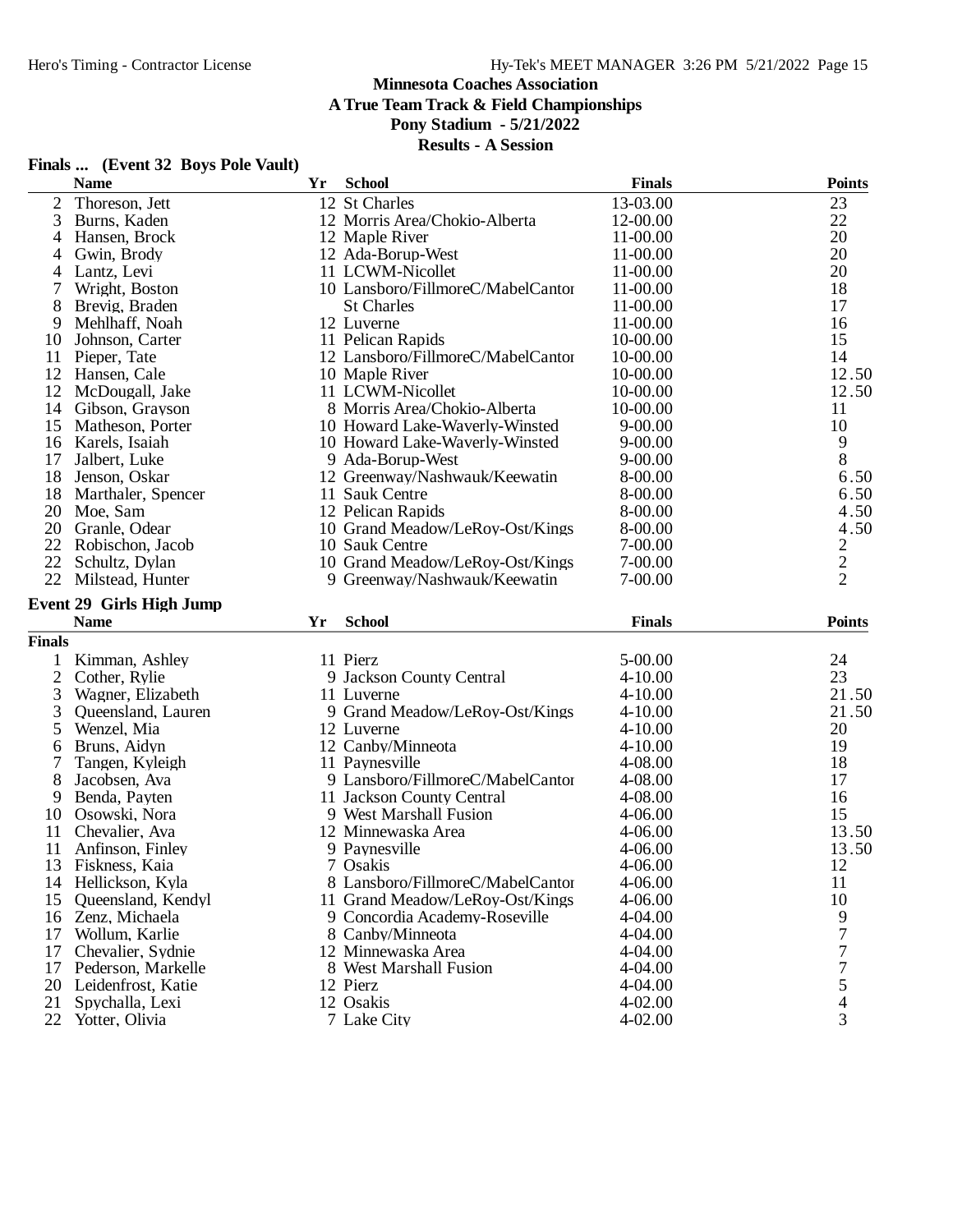#### **Minnesota Coaches Association A True Team Track & Field Championships Pony Stadium - 5/21/2022**

|                | Finals  (Event 29 Girls High Jump) |    |                                   |               |                |
|----------------|------------------------------------|----|-----------------------------------|---------------|----------------|
|                | <b>Name</b>                        | Yr | <b>School</b>                     | <b>Finals</b> | <b>Points</b>  |
| 23             | Wilhelm, Sylvia                    |    | 10 Concordia Academy-Roseville    | 4-00.00       | $\overline{2}$ |
|                | --- Mahn, Sophia                   |    | 11 Lake City                      | <b>NH</b>     |                |
|                | Event 30 Boys High Jump            |    |                                   |               |                |
|                | <b>Name</b>                        | Yr | <b>School</b>                     | <b>Finals</b> | <b>Points</b>  |
| <b>Finals</b>  |                                    |    |                                   |               |                |
|                | Ecker, Brayden                     |    | 12 Pelican Rapids                 | $6 - 00.00$   | 24             |
| 2              | Kiehne, Jayce                      |    | 10 Lansboro/FillmoreC/MabelCantor | $5 - 10.00$   | 23             |
| 3              | Schirmer, Mason                    |    | 11 Maple River                    | 5-08.00       | 21.50          |
| 3              | Dudgeon, Cade                      |    | 12 LCWM-Nicollet                  | 5-08.00       | 21.50          |
| 5              | Christianson, Chase                |    | 10 Lansboro/FillmoreC/MabelCantor | 5-06.00       | 19             |
| 5              | Nusser, Davynn                     |    | 11 Maple River                    | 5-06.00       | 19             |
| 5              | Scholl, Charles                    |    | 10 Ada-Borup-West                 | 5-06.00       | 19             |
| 8              | Thiesen, Macoy                     |    | 12 Sauk Centre                    | 5-06.00       | 16.50          |
| 8              | Davidson, Charles                  |    | <b>St Charles</b>                 | 5-06.00       | 16.50          |
| 10             | DeBates, Isaac                     |    | 10 Luverne                        | 5-06.00       | 14.50          |
| 10             | Jones, Cam                         |    | 10 Howard Lake-Waverly-Winsted    | 5-06.00       | 14.50          |
| 12             | Matteson, Michael                  |    | 11 LCWM-Nicollet                  | 5-04.00       | 13             |
| 13             | DeBeer, Gavin                      |    | 10 Luverne                        | 5-04.00       | 12             |
|                | 14 Larson, Mason                   |    | 9 Ada-Borup-West                  | 5-04.00       | 11             |
| 15             | McGee, Steven                      |    | 8 Greenway/Nashwauk/Keewatin      | 5-04.00       | 9.50           |
| 15             | Jakobsen, Sebastian                |    | 11 Grand Meadow/LeRoy-Ost/Kings   | 5-04.00       | 9.50           |
| 17             | Waldbeser, Derek                   |    | 10 Morris Area/Chokio-Alberta     | 5-02.00       | 7.50           |
| 17             | Larson, Charlie                    |    | 9 Pelican Rapids                  | 5-02.00       | 7.50           |
| 19             | Hunt, Trey                         |    | 12 Morris Area/Chokio-Alberta     | $5-02.00$     | 6              |
| 20             | Christopherson, Liam               |    | 10 Howard Lake-Waverly-Winsted    | 5-02.00       | 5              |
| 21             | Duffy, John                        |    | 9 Greenway/Nashwauk/Keewatin      | $5 - 00.00$   | 3.50           |
| 21             | Matzke, Tyson                      |    | <b>St Charles</b>                 | $5 - 00.00$   | 3.50           |
| 23             | Robischon, Jacob                   |    | 10 Sauk Centre                    | 5-00.00       | 2              |
| $---$          | Howard, Ayden                      |    | 10 Grand Meadow/LeRoy-Ost/Kings   | <b>NH</b>     |                |
|                |                                    |    |                                   |               |                |
|                | <b>Event 26 Boys Long Jump</b>     |    |                                   |               |                |
|                | <b>Name</b>                        | Yr | <b>School</b>                     | <b>Finals</b> | <b>Points</b>  |
| <b>Finals</b>  |                                    |    |                                   |               |                |
|                | Lebrija, Ethan                     |    | 12 Morris Area/Chokio-Alberta     | 20-08.25      | 24             |
| 2              | Luchsinger, Lance                  |    | 11 Howard Lake-Waverly-Winsted    | 20-06.25      | 23             |
| 3              | Disbrow, Noah                      |    | 12 St Charles                     | 19-10.50      | 22             |
| $\overline{4}$ | Howard, James                      |    | 12 Grand Meadow/LeRoy-Ost/Kings   | 19-02.50      | 21             |
|                | Sandbulte, Ashton                  |    | 12 Luverne                        | 19-02.50      | 20             |
|                | Williams, Hunter                   |    | 11 Pelican Rapids                 | 19-01.75      | 19             |
|                | Peterson, Jordan                   |    | 12 Lansboro/FillmoreC/MabelCantor | 19-00.25      | 18             |
| 8              | Liew, Henry                        |    | 10 Lansboro/FillmoreC/MabelCantor | 18-10.25      | 17             |
| 9              | Ecker, Brayden                     |    | 12 Pelican Rapids                 | 18-09.25      | 16             |
| 10             | Karg, Caleb                        |    | 12 Howard Lake-Waverly-Winsted    | 18-09.00      | 15             |
| 11             | Spaeth, Cameron                    |    | 10 Ada-Borup-West                 | 18-06.50      | 14             |
| 12             | McCoy, Corey                       |    | 11 Sauk Centre                    | 18-06.00      | 13             |
| 13             | Miller, Christian                  |    | 12 Ada-Borup-West                 | 18-03.75      | 12             |
| 14             | Nusser, Davynn                     |    | 11 Maple River                    | 18-03.00      | 11             |
| 15             | Hong, Saevian                      |    | 8 St Charles                      | 17-11.00      | 10             |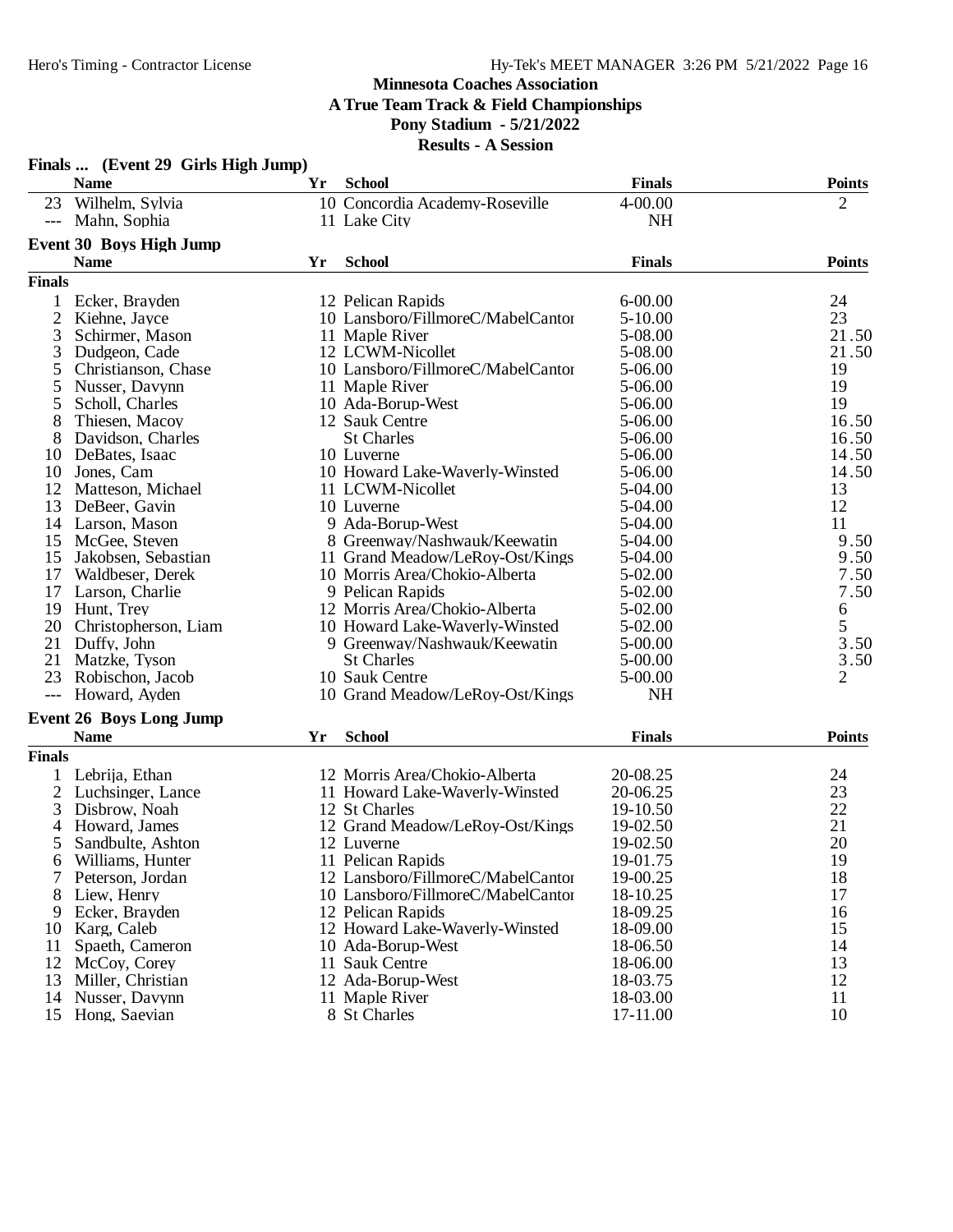**A True Team Track & Field Championships**

**Pony Stadium - 5/21/2022**

| <b>School</b><br><b>Finals</b><br><b>Points</b><br><b>Name</b><br>Yr<br>16 Berlinger, Tyler<br>11 Morris Area/Chokio-Alberta<br>17-09.50<br>9<br>$8\,$<br>11 Sauk Centre<br>17-05.00<br>17<br>Anderson, Ben<br>$\boldsymbol{7}$<br>12 LCWM-Nicollet<br>17-04.75<br>18<br>Warmington, Owen<br>6<br>9 LCWM-Nicollet<br>17-02.50<br>19<br>Magnus, Max<br>$\begin{array}{c} 5 \\ 4 \\ 3 \\ 2 \end{array}$<br>20 Reiland, Zach<br>9 Grand Meadow/LeRoy-Ost/Kings<br>16-11.00<br>21<br>16-10.00<br>Austad, Brayden<br>9 Greenway/Nashwauk/Keewatin<br>22<br>DeBeer, Gavin<br>10 Luverne<br>16-08.75<br>23<br>12 Greenway/Nashwauk/Keewatin<br>16-06.75<br>Olson, Daniel<br><b>FOUL</b><br>Schull, Chad<br>10 Maple River<br>$---$<br><b>Event 27 Girls Triple Jump</b><br><b>School</b><br><b>Finals</b><br><b>Points</b><br><b>Name</b><br>Yr<br><b>Finals</b><br>$\mathbf{1}$<br>Landherr, Elsa<br>11 Jackson County Central<br>33-02.50<br>24<br>23<br>$\overline{2}$<br>Pederson, Hannah<br>10 West Marshall Fusion<br>32-09.50<br>22<br>3<br>32-01.00<br>Thorson, Kendra<br>9 Luverne<br>21<br>8 Osakis<br>Weisser, Bella<br>32-01.00<br>4<br>20<br>12 Minnewaska Area<br>Kovarik, Emma<br>31-11.75<br>5<br>19<br>31-07.00<br>9 Concordia Academy-Roseville<br>6<br>Bigalke, Julia<br>18<br>7<br>Erickson, Grace<br>12 Concordia Academy-Roseville<br>31-04.25<br>8<br>17<br>Farmer, Maci<br>11 Jackson County Central<br>31-02.25<br>9<br>Lochner, Maddie<br>10 Pierz<br>31-01.00<br>16<br>11 West Marshall Fusion<br>31-01.00<br>15<br>10<br>Michalski, Paige<br>31-00.00<br>14<br>11<br>Sathre, Jaselyn<br>12 Grand Meadow/LeRoy-Ost/Kings<br>13<br>12<br>30-09.50<br>Broadwater, Kammry<br>10 Lansboro/FillmoreC/MabelCantor<br>12<br>10 Luverne<br>30-06.25<br>13<br>Nelson, Makena<br>11<br>Hennen, Grace<br>10 Canby/Minneota<br>30-05.75<br>14<br>10<br>Luetmer, McKenzie<br>11 Minnewaska Area<br>30-05.00<br>15<br>9<br>9 Paynesville<br>Anfinson, Finley<br>30-02.00<br>16<br>$\,8\,$<br>10 Lansboro/FillmoreC/MabelCantor<br>17<br>30-02.00<br>Brogle, Lauren<br>$\boldsymbol{7}$<br>18<br>29-05.50<br>Galle, Breeley<br>8 Grand Meadow/LeRoy-Ost/Kings<br>$\begin{array}{c} 6 \\ 5 \end{array}$<br>29-04.50<br>19<br>Bakke, Kara<br>11 Pierz<br>20<br>Sanderson, Kloey<br>11 Lake City<br>29-01.50<br>$\begin{array}{c} 4 \\ 3 \\ 2 \end{array}$<br>21<br>Bach, Natalie<br>12 Canby/Minneota<br>29-01.00<br>22<br>Beltz, Macey<br>11 Lake City<br>28-02.50<br>27-02.00<br>23<br>Barten, Makenna<br>8 Paynesville<br>1<br>24<br>Hoffarth, Bria<br>10 Osakis<br>25-05.00<br><b>Event 33 Girls Shot Put</b><br><b>School</b><br>Yr<br><b>Finals</b><br><b>Name</b><br><b>Points</b><br><b>Finals</b><br>38-07.75<br>24<br>Hart, Jocelyn<br>11 Luverne<br>1<br>23<br>$\overline{2}$<br>10 Grand Meadow/LeRoy-Ost/Kings<br>Foster, Lexy<br>37-11.25<br>22<br>Kranz, Kiley<br>37-06.00<br>3<br>11 Osakis<br>21<br>12 Concordia Academy-Roseville<br>37-03.00<br>Wilhelm, Nora<br>4<br>20<br>Hart, Jadyn<br>33-07.50<br>11 Luverne<br>5<br>11 Osakis<br>33-07.25<br>19<br>Douvier, Madison<br>6<br>Milbrandt, Cheyenne<br>10 Canby/Minneota<br>32-02.50<br>18<br>Hoffman, Becca<br>11 Grand Meadow/LeRoy-Ost/Kings<br>30-08.25<br>17<br>8 | Finals  (Event 26 Boys Long Jump) |  |  |
|------------------------------------------------------------------------------------------------------------------------------------------------------------------------------------------------------------------------------------------------------------------------------------------------------------------------------------------------------------------------------------------------------------------------------------------------------------------------------------------------------------------------------------------------------------------------------------------------------------------------------------------------------------------------------------------------------------------------------------------------------------------------------------------------------------------------------------------------------------------------------------------------------------------------------------------------------------------------------------------------------------------------------------------------------------------------------------------------------------------------------------------------------------------------------------------------------------------------------------------------------------------------------------------------------------------------------------------------------------------------------------------------------------------------------------------------------------------------------------------------------------------------------------------------------------------------------------------------------------------------------------------------------------------------------------------------------------------------------------------------------------------------------------------------------------------------------------------------------------------------------------------------------------------------------------------------------------------------------------------------------------------------------------------------------------------------------------------------------------------------------------------------------------------------------------------------------------------------------------------------------------------------------------------------------------------------------------------------------------------------------------------------------------------------------------------------------------------------------------------------------------------------------------------------------------------------------------------------------------------------------------------------------------------------------------------------------------------------------------------------------------------------------------------------------------------------------------------------------------------------------------------------------------------------------------------------------------------------------------------------------------------------------------------------------------------------------------------------------------------------------------------------------------------------------------------------------------------------------------------------|-----------------------------------|--|--|
|                                                                                                                                                                                                                                                                                                                                                                                                                                                                                                                                                                                                                                                                                                                                                                                                                                                                                                                                                                                                                                                                                                                                                                                                                                                                                                                                                                                                                                                                                                                                                                                                                                                                                                                                                                                                                                                                                                                                                                                                                                                                                                                                                                                                                                                                                                                                                                                                                                                                                                                                                                                                                                                                                                                                                                                                                                                                                                                                                                                                                                                                                                                                                                                                                                                |                                   |  |  |
|                                                                                                                                                                                                                                                                                                                                                                                                                                                                                                                                                                                                                                                                                                                                                                                                                                                                                                                                                                                                                                                                                                                                                                                                                                                                                                                                                                                                                                                                                                                                                                                                                                                                                                                                                                                                                                                                                                                                                                                                                                                                                                                                                                                                                                                                                                                                                                                                                                                                                                                                                                                                                                                                                                                                                                                                                                                                                                                                                                                                                                                                                                                                                                                                                                                |                                   |  |  |
|                                                                                                                                                                                                                                                                                                                                                                                                                                                                                                                                                                                                                                                                                                                                                                                                                                                                                                                                                                                                                                                                                                                                                                                                                                                                                                                                                                                                                                                                                                                                                                                                                                                                                                                                                                                                                                                                                                                                                                                                                                                                                                                                                                                                                                                                                                                                                                                                                                                                                                                                                                                                                                                                                                                                                                                                                                                                                                                                                                                                                                                                                                                                                                                                                                                |                                   |  |  |
|                                                                                                                                                                                                                                                                                                                                                                                                                                                                                                                                                                                                                                                                                                                                                                                                                                                                                                                                                                                                                                                                                                                                                                                                                                                                                                                                                                                                                                                                                                                                                                                                                                                                                                                                                                                                                                                                                                                                                                                                                                                                                                                                                                                                                                                                                                                                                                                                                                                                                                                                                                                                                                                                                                                                                                                                                                                                                                                                                                                                                                                                                                                                                                                                                                                |                                   |  |  |
|                                                                                                                                                                                                                                                                                                                                                                                                                                                                                                                                                                                                                                                                                                                                                                                                                                                                                                                                                                                                                                                                                                                                                                                                                                                                                                                                                                                                                                                                                                                                                                                                                                                                                                                                                                                                                                                                                                                                                                                                                                                                                                                                                                                                                                                                                                                                                                                                                                                                                                                                                                                                                                                                                                                                                                                                                                                                                                                                                                                                                                                                                                                                                                                                                                                |                                   |  |  |
|                                                                                                                                                                                                                                                                                                                                                                                                                                                                                                                                                                                                                                                                                                                                                                                                                                                                                                                                                                                                                                                                                                                                                                                                                                                                                                                                                                                                                                                                                                                                                                                                                                                                                                                                                                                                                                                                                                                                                                                                                                                                                                                                                                                                                                                                                                                                                                                                                                                                                                                                                                                                                                                                                                                                                                                                                                                                                                                                                                                                                                                                                                                                                                                                                                                |                                   |  |  |
|                                                                                                                                                                                                                                                                                                                                                                                                                                                                                                                                                                                                                                                                                                                                                                                                                                                                                                                                                                                                                                                                                                                                                                                                                                                                                                                                                                                                                                                                                                                                                                                                                                                                                                                                                                                                                                                                                                                                                                                                                                                                                                                                                                                                                                                                                                                                                                                                                                                                                                                                                                                                                                                                                                                                                                                                                                                                                                                                                                                                                                                                                                                                                                                                                                                |                                   |  |  |
|                                                                                                                                                                                                                                                                                                                                                                                                                                                                                                                                                                                                                                                                                                                                                                                                                                                                                                                                                                                                                                                                                                                                                                                                                                                                                                                                                                                                                                                                                                                                                                                                                                                                                                                                                                                                                                                                                                                                                                                                                                                                                                                                                                                                                                                                                                                                                                                                                                                                                                                                                                                                                                                                                                                                                                                                                                                                                                                                                                                                                                                                                                                                                                                                                                                |                                   |  |  |
|                                                                                                                                                                                                                                                                                                                                                                                                                                                                                                                                                                                                                                                                                                                                                                                                                                                                                                                                                                                                                                                                                                                                                                                                                                                                                                                                                                                                                                                                                                                                                                                                                                                                                                                                                                                                                                                                                                                                                                                                                                                                                                                                                                                                                                                                                                                                                                                                                                                                                                                                                                                                                                                                                                                                                                                                                                                                                                                                                                                                                                                                                                                                                                                                                                                |                                   |  |  |
|                                                                                                                                                                                                                                                                                                                                                                                                                                                                                                                                                                                                                                                                                                                                                                                                                                                                                                                                                                                                                                                                                                                                                                                                                                                                                                                                                                                                                                                                                                                                                                                                                                                                                                                                                                                                                                                                                                                                                                                                                                                                                                                                                                                                                                                                                                                                                                                                                                                                                                                                                                                                                                                                                                                                                                                                                                                                                                                                                                                                                                                                                                                                                                                                                                                |                                   |  |  |
|                                                                                                                                                                                                                                                                                                                                                                                                                                                                                                                                                                                                                                                                                                                                                                                                                                                                                                                                                                                                                                                                                                                                                                                                                                                                                                                                                                                                                                                                                                                                                                                                                                                                                                                                                                                                                                                                                                                                                                                                                                                                                                                                                                                                                                                                                                                                                                                                                                                                                                                                                                                                                                                                                                                                                                                                                                                                                                                                                                                                                                                                                                                                                                                                                                                |                                   |  |  |
|                                                                                                                                                                                                                                                                                                                                                                                                                                                                                                                                                                                                                                                                                                                                                                                                                                                                                                                                                                                                                                                                                                                                                                                                                                                                                                                                                                                                                                                                                                                                                                                                                                                                                                                                                                                                                                                                                                                                                                                                                                                                                                                                                                                                                                                                                                                                                                                                                                                                                                                                                                                                                                                                                                                                                                                                                                                                                                                                                                                                                                                                                                                                                                                                                                                |                                   |  |  |
|                                                                                                                                                                                                                                                                                                                                                                                                                                                                                                                                                                                                                                                                                                                                                                                                                                                                                                                                                                                                                                                                                                                                                                                                                                                                                                                                                                                                                                                                                                                                                                                                                                                                                                                                                                                                                                                                                                                                                                                                                                                                                                                                                                                                                                                                                                                                                                                                                                                                                                                                                                                                                                                                                                                                                                                                                                                                                                                                                                                                                                                                                                                                                                                                                                                |                                   |  |  |
|                                                                                                                                                                                                                                                                                                                                                                                                                                                                                                                                                                                                                                                                                                                                                                                                                                                                                                                                                                                                                                                                                                                                                                                                                                                                                                                                                                                                                                                                                                                                                                                                                                                                                                                                                                                                                                                                                                                                                                                                                                                                                                                                                                                                                                                                                                                                                                                                                                                                                                                                                                                                                                                                                                                                                                                                                                                                                                                                                                                                                                                                                                                                                                                                                                                |                                   |  |  |
|                                                                                                                                                                                                                                                                                                                                                                                                                                                                                                                                                                                                                                                                                                                                                                                                                                                                                                                                                                                                                                                                                                                                                                                                                                                                                                                                                                                                                                                                                                                                                                                                                                                                                                                                                                                                                                                                                                                                                                                                                                                                                                                                                                                                                                                                                                                                                                                                                                                                                                                                                                                                                                                                                                                                                                                                                                                                                                                                                                                                                                                                                                                                                                                                                                                |                                   |  |  |
|                                                                                                                                                                                                                                                                                                                                                                                                                                                                                                                                                                                                                                                                                                                                                                                                                                                                                                                                                                                                                                                                                                                                                                                                                                                                                                                                                                                                                                                                                                                                                                                                                                                                                                                                                                                                                                                                                                                                                                                                                                                                                                                                                                                                                                                                                                                                                                                                                                                                                                                                                                                                                                                                                                                                                                                                                                                                                                                                                                                                                                                                                                                                                                                                                                                |                                   |  |  |
|                                                                                                                                                                                                                                                                                                                                                                                                                                                                                                                                                                                                                                                                                                                                                                                                                                                                                                                                                                                                                                                                                                                                                                                                                                                                                                                                                                                                                                                                                                                                                                                                                                                                                                                                                                                                                                                                                                                                                                                                                                                                                                                                                                                                                                                                                                                                                                                                                                                                                                                                                                                                                                                                                                                                                                                                                                                                                                                                                                                                                                                                                                                                                                                                                                                |                                   |  |  |
|                                                                                                                                                                                                                                                                                                                                                                                                                                                                                                                                                                                                                                                                                                                                                                                                                                                                                                                                                                                                                                                                                                                                                                                                                                                                                                                                                                                                                                                                                                                                                                                                                                                                                                                                                                                                                                                                                                                                                                                                                                                                                                                                                                                                                                                                                                                                                                                                                                                                                                                                                                                                                                                                                                                                                                                                                                                                                                                                                                                                                                                                                                                                                                                                                                                |                                   |  |  |
|                                                                                                                                                                                                                                                                                                                                                                                                                                                                                                                                                                                                                                                                                                                                                                                                                                                                                                                                                                                                                                                                                                                                                                                                                                                                                                                                                                                                                                                                                                                                                                                                                                                                                                                                                                                                                                                                                                                                                                                                                                                                                                                                                                                                                                                                                                                                                                                                                                                                                                                                                                                                                                                                                                                                                                                                                                                                                                                                                                                                                                                                                                                                                                                                                                                |                                   |  |  |
|                                                                                                                                                                                                                                                                                                                                                                                                                                                                                                                                                                                                                                                                                                                                                                                                                                                                                                                                                                                                                                                                                                                                                                                                                                                                                                                                                                                                                                                                                                                                                                                                                                                                                                                                                                                                                                                                                                                                                                                                                                                                                                                                                                                                                                                                                                                                                                                                                                                                                                                                                                                                                                                                                                                                                                                                                                                                                                                                                                                                                                                                                                                                                                                                                                                |                                   |  |  |
|                                                                                                                                                                                                                                                                                                                                                                                                                                                                                                                                                                                                                                                                                                                                                                                                                                                                                                                                                                                                                                                                                                                                                                                                                                                                                                                                                                                                                                                                                                                                                                                                                                                                                                                                                                                                                                                                                                                                                                                                                                                                                                                                                                                                                                                                                                                                                                                                                                                                                                                                                                                                                                                                                                                                                                                                                                                                                                                                                                                                                                                                                                                                                                                                                                                |                                   |  |  |
|                                                                                                                                                                                                                                                                                                                                                                                                                                                                                                                                                                                                                                                                                                                                                                                                                                                                                                                                                                                                                                                                                                                                                                                                                                                                                                                                                                                                                                                                                                                                                                                                                                                                                                                                                                                                                                                                                                                                                                                                                                                                                                                                                                                                                                                                                                                                                                                                                                                                                                                                                                                                                                                                                                                                                                                                                                                                                                                                                                                                                                                                                                                                                                                                                                                |                                   |  |  |
|                                                                                                                                                                                                                                                                                                                                                                                                                                                                                                                                                                                                                                                                                                                                                                                                                                                                                                                                                                                                                                                                                                                                                                                                                                                                                                                                                                                                                                                                                                                                                                                                                                                                                                                                                                                                                                                                                                                                                                                                                                                                                                                                                                                                                                                                                                                                                                                                                                                                                                                                                                                                                                                                                                                                                                                                                                                                                                                                                                                                                                                                                                                                                                                                                                                |                                   |  |  |
|                                                                                                                                                                                                                                                                                                                                                                                                                                                                                                                                                                                                                                                                                                                                                                                                                                                                                                                                                                                                                                                                                                                                                                                                                                                                                                                                                                                                                                                                                                                                                                                                                                                                                                                                                                                                                                                                                                                                                                                                                                                                                                                                                                                                                                                                                                                                                                                                                                                                                                                                                                                                                                                                                                                                                                                                                                                                                                                                                                                                                                                                                                                                                                                                                                                |                                   |  |  |
|                                                                                                                                                                                                                                                                                                                                                                                                                                                                                                                                                                                                                                                                                                                                                                                                                                                                                                                                                                                                                                                                                                                                                                                                                                                                                                                                                                                                                                                                                                                                                                                                                                                                                                                                                                                                                                                                                                                                                                                                                                                                                                                                                                                                                                                                                                                                                                                                                                                                                                                                                                                                                                                                                                                                                                                                                                                                                                                                                                                                                                                                                                                                                                                                                                                |                                   |  |  |
|                                                                                                                                                                                                                                                                                                                                                                                                                                                                                                                                                                                                                                                                                                                                                                                                                                                                                                                                                                                                                                                                                                                                                                                                                                                                                                                                                                                                                                                                                                                                                                                                                                                                                                                                                                                                                                                                                                                                                                                                                                                                                                                                                                                                                                                                                                                                                                                                                                                                                                                                                                                                                                                                                                                                                                                                                                                                                                                                                                                                                                                                                                                                                                                                                                                |                                   |  |  |
|                                                                                                                                                                                                                                                                                                                                                                                                                                                                                                                                                                                                                                                                                                                                                                                                                                                                                                                                                                                                                                                                                                                                                                                                                                                                                                                                                                                                                                                                                                                                                                                                                                                                                                                                                                                                                                                                                                                                                                                                                                                                                                                                                                                                                                                                                                                                                                                                                                                                                                                                                                                                                                                                                                                                                                                                                                                                                                                                                                                                                                                                                                                                                                                                                                                |                                   |  |  |
|                                                                                                                                                                                                                                                                                                                                                                                                                                                                                                                                                                                                                                                                                                                                                                                                                                                                                                                                                                                                                                                                                                                                                                                                                                                                                                                                                                                                                                                                                                                                                                                                                                                                                                                                                                                                                                                                                                                                                                                                                                                                                                                                                                                                                                                                                                                                                                                                                                                                                                                                                                                                                                                                                                                                                                                                                                                                                                                                                                                                                                                                                                                                                                                                                                                |                                   |  |  |
|                                                                                                                                                                                                                                                                                                                                                                                                                                                                                                                                                                                                                                                                                                                                                                                                                                                                                                                                                                                                                                                                                                                                                                                                                                                                                                                                                                                                                                                                                                                                                                                                                                                                                                                                                                                                                                                                                                                                                                                                                                                                                                                                                                                                                                                                                                                                                                                                                                                                                                                                                                                                                                                                                                                                                                                                                                                                                                                                                                                                                                                                                                                                                                                                                                                |                                   |  |  |
|                                                                                                                                                                                                                                                                                                                                                                                                                                                                                                                                                                                                                                                                                                                                                                                                                                                                                                                                                                                                                                                                                                                                                                                                                                                                                                                                                                                                                                                                                                                                                                                                                                                                                                                                                                                                                                                                                                                                                                                                                                                                                                                                                                                                                                                                                                                                                                                                                                                                                                                                                                                                                                                                                                                                                                                                                                                                                                                                                                                                                                                                                                                                                                                                                                                |                                   |  |  |
|                                                                                                                                                                                                                                                                                                                                                                                                                                                                                                                                                                                                                                                                                                                                                                                                                                                                                                                                                                                                                                                                                                                                                                                                                                                                                                                                                                                                                                                                                                                                                                                                                                                                                                                                                                                                                                                                                                                                                                                                                                                                                                                                                                                                                                                                                                                                                                                                                                                                                                                                                                                                                                                                                                                                                                                                                                                                                                                                                                                                                                                                                                                                                                                                                                                |                                   |  |  |
|                                                                                                                                                                                                                                                                                                                                                                                                                                                                                                                                                                                                                                                                                                                                                                                                                                                                                                                                                                                                                                                                                                                                                                                                                                                                                                                                                                                                                                                                                                                                                                                                                                                                                                                                                                                                                                                                                                                                                                                                                                                                                                                                                                                                                                                                                                                                                                                                                                                                                                                                                                                                                                                                                                                                                                                                                                                                                                                                                                                                                                                                                                                                                                                                                                                |                                   |  |  |
|                                                                                                                                                                                                                                                                                                                                                                                                                                                                                                                                                                                                                                                                                                                                                                                                                                                                                                                                                                                                                                                                                                                                                                                                                                                                                                                                                                                                                                                                                                                                                                                                                                                                                                                                                                                                                                                                                                                                                                                                                                                                                                                                                                                                                                                                                                                                                                                                                                                                                                                                                                                                                                                                                                                                                                                                                                                                                                                                                                                                                                                                                                                                                                                                                                                |                                   |  |  |
|                                                                                                                                                                                                                                                                                                                                                                                                                                                                                                                                                                                                                                                                                                                                                                                                                                                                                                                                                                                                                                                                                                                                                                                                                                                                                                                                                                                                                                                                                                                                                                                                                                                                                                                                                                                                                                                                                                                                                                                                                                                                                                                                                                                                                                                                                                                                                                                                                                                                                                                                                                                                                                                                                                                                                                                                                                                                                                                                                                                                                                                                                                                                                                                                                                                |                                   |  |  |
|                                                                                                                                                                                                                                                                                                                                                                                                                                                                                                                                                                                                                                                                                                                                                                                                                                                                                                                                                                                                                                                                                                                                                                                                                                                                                                                                                                                                                                                                                                                                                                                                                                                                                                                                                                                                                                                                                                                                                                                                                                                                                                                                                                                                                                                                                                                                                                                                                                                                                                                                                                                                                                                                                                                                                                                                                                                                                                                                                                                                                                                                                                                                                                                                                                                |                                   |  |  |
|                                                                                                                                                                                                                                                                                                                                                                                                                                                                                                                                                                                                                                                                                                                                                                                                                                                                                                                                                                                                                                                                                                                                                                                                                                                                                                                                                                                                                                                                                                                                                                                                                                                                                                                                                                                                                                                                                                                                                                                                                                                                                                                                                                                                                                                                                                                                                                                                                                                                                                                                                                                                                                                                                                                                                                                                                                                                                                                                                                                                                                                                                                                                                                                                                                                |                                   |  |  |
|                                                                                                                                                                                                                                                                                                                                                                                                                                                                                                                                                                                                                                                                                                                                                                                                                                                                                                                                                                                                                                                                                                                                                                                                                                                                                                                                                                                                                                                                                                                                                                                                                                                                                                                                                                                                                                                                                                                                                                                                                                                                                                                                                                                                                                                                                                                                                                                                                                                                                                                                                                                                                                                                                                                                                                                                                                                                                                                                                                                                                                                                                                                                                                                                                                                |                                   |  |  |
|                                                                                                                                                                                                                                                                                                                                                                                                                                                                                                                                                                                                                                                                                                                                                                                                                                                                                                                                                                                                                                                                                                                                                                                                                                                                                                                                                                                                                                                                                                                                                                                                                                                                                                                                                                                                                                                                                                                                                                                                                                                                                                                                                                                                                                                                                                                                                                                                                                                                                                                                                                                                                                                                                                                                                                                                                                                                                                                                                                                                                                                                                                                                                                                                                                                |                                   |  |  |
|                                                                                                                                                                                                                                                                                                                                                                                                                                                                                                                                                                                                                                                                                                                                                                                                                                                                                                                                                                                                                                                                                                                                                                                                                                                                                                                                                                                                                                                                                                                                                                                                                                                                                                                                                                                                                                                                                                                                                                                                                                                                                                                                                                                                                                                                                                                                                                                                                                                                                                                                                                                                                                                                                                                                                                                                                                                                                                                                                                                                                                                                                                                                                                                                                                                |                                   |  |  |
|                                                                                                                                                                                                                                                                                                                                                                                                                                                                                                                                                                                                                                                                                                                                                                                                                                                                                                                                                                                                                                                                                                                                                                                                                                                                                                                                                                                                                                                                                                                                                                                                                                                                                                                                                                                                                                                                                                                                                                                                                                                                                                                                                                                                                                                                                                                                                                                                                                                                                                                                                                                                                                                                                                                                                                                                                                                                                                                                                                                                                                                                                                                                                                                                                                                |                                   |  |  |
|                                                                                                                                                                                                                                                                                                                                                                                                                                                                                                                                                                                                                                                                                                                                                                                                                                                                                                                                                                                                                                                                                                                                                                                                                                                                                                                                                                                                                                                                                                                                                                                                                                                                                                                                                                                                                                                                                                                                                                                                                                                                                                                                                                                                                                                                                                                                                                                                                                                                                                                                                                                                                                                                                                                                                                                                                                                                                                                                                                                                                                                                                                                                                                                                                                                |                                   |  |  |
|                                                                                                                                                                                                                                                                                                                                                                                                                                                                                                                                                                                                                                                                                                                                                                                                                                                                                                                                                                                                                                                                                                                                                                                                                                                                                                                                                                                                                                                                                                                                                                                                                                                                                                                                                                                                                                                                                                                                                                                                                                                                                                                                                                                                                                                                                                                                                                                                                                                                                                                                                                                                                                                                                                                                                                                                                                                                                                                                                                                                                                                                                                                                                                                                                                                |                                   |  |  |
|                                                                                                                                                                                                                                                                                                                                                                                                                                                                                                                                                                                                                                                                                                                                                                                                                                                                                                                                                                                                                                                                                                                                                                                                                                                                                                                                                                                                                                                                                                                                                                                                                                                                                                                                                                                                                                                                                                                                                                                                                                                                                                                                                                                                                                                                                                                                                                                                                                                                                                                                                                                                                                                                                                                                                                                                                                                                                                                                                                                                                                                                                                                                                                                                                                                |                                   |  |  |
|                                                                                                                                                                                                                                                                                                                                                                                                                                                                                                                                                                                                                                                                                                                                                                                                                                                                                                                                                                                                                                                                                                                                                                                                                                                                                                                                                                                                                                                                                                                                                                                                                                                                                                                                                                                                                                                                                                                                                                                                                                                                                                                                                                                                                                                                                                                                                                                                                                                                                                                                                                                                                                                                                                                                                                                                                                                                                                                                                                                                                                                                                                                                                                                                                                                |                                   |  |  |
|                                                                                                                                                                                                                                                                                                                                                                                                                                                                                                                                                                                                                                                                                                                                                                                                                                                                                                                                                                                                                                                                                                                                                                                                                                                                                                                                                                                                                                                                                                                                                                                                                                                                                                                                                                                                                                                                                                                                                                                                                                                                                                                                                                                                                                                                                                                                                                                                                                                                                                                                                                                                                                                                                                                                                                                                                                                                                                                                                                                                                                                                                                                                                                                                                                                |                                   |  |  |
|                                                                                                                                                                                                                                                                                                                                                                                                                                                                                                                                                                                                                                                                                                                                                                                                                                                                                                                                                                                                                                                                                                                                                                                                                                                                                                                                                                                                                                                                                                                                                                                                                                                                                                                                                                                                                                                                                                                                                                                                                                                                                                                                                                                                                                                                                                                                                                                                                                                                                                                                                                                                                                                                                                                                                                                                                                                                                                                                                                                                                                                                                                                                                                                                                                                |                                   |  |  |
|                                                                                                                                                                                                                                                                                                                                                                                                                                                                                                                                                                                                                                                                                                                                                                                                                                                                                                                                                                                                                                                                                                                                                                                                                                                                                                                                                                                                                                                                                                                                                                                                                                                                                                                                                                                                                                                                                                                                                                                                                                                                                                                                                                                                                                                                                                                                                                                                                                                                                                                                                                                                                                                                                                                                                                                                                                                                                                                                                                                                                                                                                                                                                                                                                                                |                                   |  |  |
|                                                                                                                                                                                                                                                                                                                                                                                                                                                                                                                                                                                                                                                                                                                                                                                                                                                                                                                                                                                                                                                                                                                                                                                                                                                                                                                                                                                                                                                                                                                                                                                                                                                                                                                                                                                                                                                                                                                                                                                                                                                                                                                                                                                                                                                                                                                                                                                                                                                                                                                                                                                                                                                                                                                                                                                                                                                                                                                                                                                                                                                                                                                                                                                                                                                |                                   |  |  |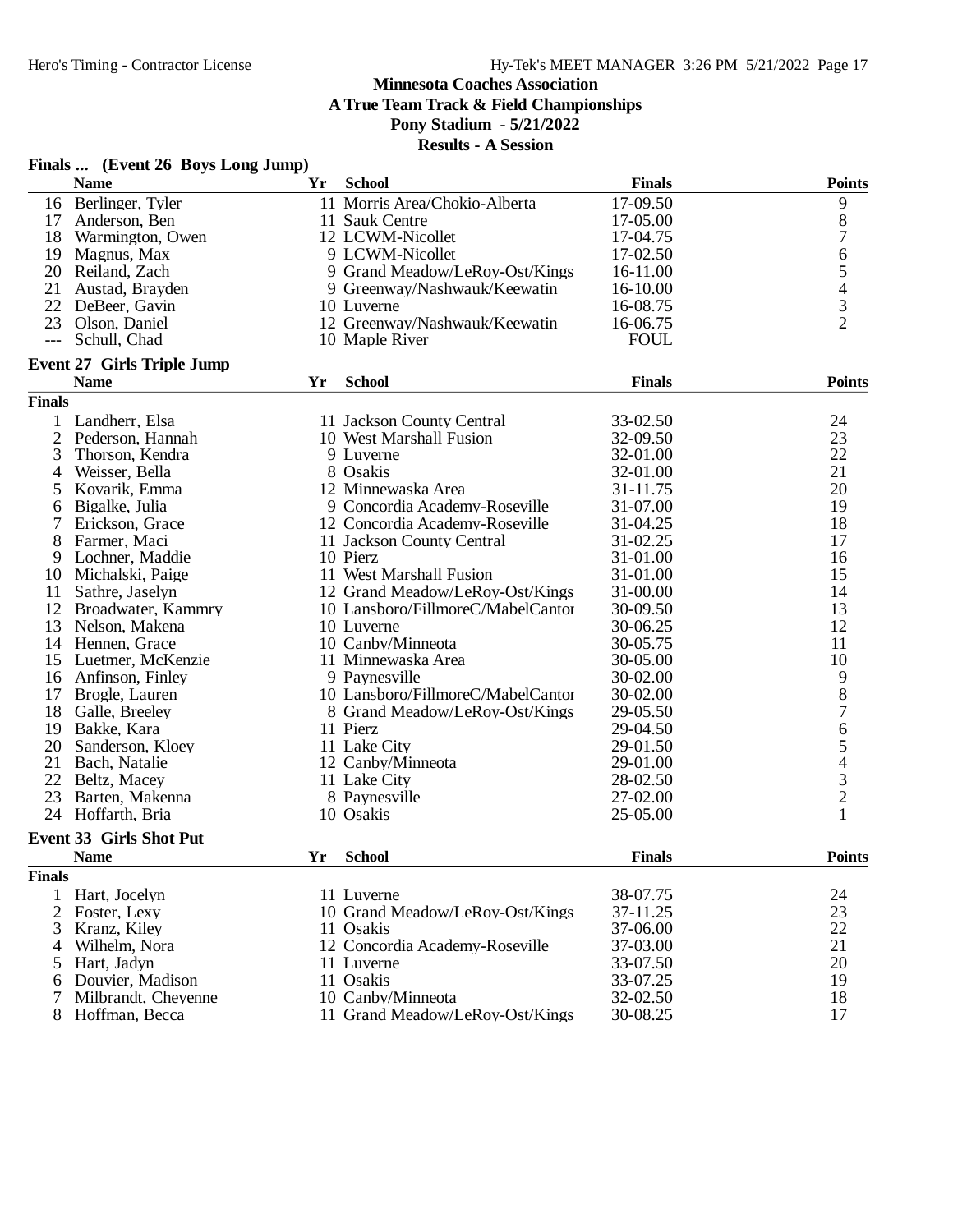**Finals ... (Event 33 Girls Shot Put)**

## **Minnesota Coaches Association**

**A True Team Track & Field Championships**

**Pony Stadium - 5/21/2022**

|                | <b>Name</b>                       | Yr | <b>School</b>                     | <b>Finals</b> | <b>Points</b>                              |
|----------------|-----------------------------------|----|-----------------------------------|---------------|--------------------------------------------|
| 9              | Kolstoe, Jayda                    |    | 8 Minnewaska Area                 | 30-04.25      | 16                                         |
| 10             | Uhlenkamp, Katie                  |    | 11 Paynesville                    | 30-04.25      | 15                                         |
| 11             | Johnson, Aaliyah                  |    | 11 West Marshall Fusion           | 29-07.25      | 14                                         |
| 12             | Rowe, Maddie                      |    | 8 Jackson County Central          | 29-05.00      | 13                                         |
| 13             | McCord, Keira                     |    | 10 Concordia Academy-Roseville    | 29-04.50      | 12                                         |
| 14             | Danielson, Olivia                 |    | 8 Minnewaska Area                 | 28-10.50      | 11                                         |
| 15             | Lochner, Ellie                    |    | 12 Pierz                          | 28-07.25      | 10                                         |
| 16             | Tracy, Brooke                     |    | 12 Lake City                      | 28-02.50      | 9                                          |
| 17             | Coquyt, Payton                    |    | 8 Jackson County Central          | 27-09.00      | 8                                          |
| 18             | Houseman, Delaney                 |    | 12 Canby/Minneota                 | 27-07.00      | $\overline{7}$                             |
| 19             | Bishop, Savannah                  |    | 11 West Marshall Fusion           | 26-10.00      |                                            |
| 20             | Erwin, Bailey                     |    | 9 Lansboro/FillmoreC/MabelCantor  | 26-09.00      | $\begin{array}{c} 6 \\ 5 \end{array}$      |
| 21             | Hansen, Alaina                    |    | 10 Lake City                      | 26-00.00      |                                            |
| 22             | Schaefer, Alivia                  |    | 7 Paynesville                     | 24-09.00      |                                            |
| 23             | Brau, Samantha                    |    | 11 Pierz                          | 23-06.00      | $\begin{array}{c} 4 \\ 3 \\ 2 \end{array}$ |
| 24             | Brogle, Macayla                   |    | 12 Lansboro/FillmoreC/MabelCantor | 20-07.00      | $\mathbf{1}$                               |
|                |                                   |    |                                   |               |                                            |
|                | <b>Event 36 Boys Discus Throw</b> |    |                                   |               |                                            |
|                | <b>Name</b>                       | Yr | <b>School</b>                     | <b>Finals</b> | Points                                     |
| <b>Finals</b>  |                                   |    |                                   |               |                                            |
|                | 1 Fischer, Ethan                  |    | 12 Maple River                    | 182-09        | 24                                         |
| $\overline{2}$ | Luthe, Christian                  |    | 12 Grand Meadow/LeRoy-Ost/Kings   | 138-11        | 23                                         |
| 3              | Haugrud, Nick                     |    | 12 Pelican Rapids                 | 138-00        | 22                                         |
| 4              | Friedrichsen, Jordan              |    | 12 Luverne                        | 135-05        | 21                                         |
| 5              | Peterson, Jacob                   |    | 12 Lansboro/FillmoreC/MabelCantor | 132-01        | 20                                         |
| 6              | Oberg, Evan                       |    | 12 Morris Area/Chokio-Alberta     | 126-09        | 19                                         |
| 7              | Jacobson, Justin                  |    | 10 Pelican Rapids                 | 125-07        | 18                                         |
| 8              | Paul, Riley                       |    | 12 Grand Meadow/LeRoy-Ost/Kings   | 122-07        | 17                                         |
| 9              | McCoy, Corey                      |    | 11 Sauk Centre                    | 118-04        | 16                                         |
| 10             | Marx, Mason                       |    | 11 Greenway/Nashwauk/Keewatin     | 117-08        | 15                                         |
| 11             | Fehr, Monte                       |    | 12 Morris Area/Chokio-Alberta     | 115-05        | 14                                         |
| 12             | Cain, Isaac                       |    | 11 Howard Lake-Waverly-Winsted    | 113-09        | 13                                         |
| 13             | Taylor, Brock                     |    | 11 Lansboro/FillmoreC/MabelCantor | 113-07        | 12                                         |
| 14             | Turgeon, Drew                     |    | 8 LCWM-Nicollet                   | 112-01        | 11                                         |
| 15             | Reyes, Sergio                     |    | 12 Ada-Borup-West                 | 112-00        | 10                                         |
| 16             | Jones, Jacob                      |    | 12 Maple River                    | 109-02        |                                            |
| 17             | Millerbernd, Seth                 |    | 10 Howard Lake-Waverly-Winsted    | 108-02        | $\begin{array}{c} 9 \\ 8 \end{array}$      |
| 18             | Lemmer, Connor                    |    | <b>St Charles</b>                 | 106-11        | $\boldsymbol{7}$                           |
| 19             | McManemy, Gage                    |    | 11 LCWM-Nicollet                  | 106-06        | 6                                          |
| 20             |                                   |    | 9 Luverne                         |               | 5                                          |
|                | Woodley, Elijah                   |    |                                   | 102-08        |                                            |
| 21             | Peterson, Drew                    |    | 12 Ada-Borup-West                 | 97-09         | 4                                          |
| 22             | Duffy, John                       |    | 9 Greenway/Nashwauk/Keewatin      | 92-02         | 3                                          |
| 23             | Parish, Brandon                   |    | 12 Sauk Centre                    | 90-03         | 2                                          |
| 24             | Krohse, Ben                       |    | <b>St Charles</b>                 | 87-06         |                                            |
|                | <b>Event 25 Girls Long Jump</b>   |    |                                   |               |                                            |
|                | <b>Name</b>                       | Yr | <b>School</b>                     | <b>Finals</b> | <b>Points</b>                              |
| <b>Finals</b>  |                                   |    |                                   |               |                                            |
|                | 1 Zinter, Shaina                  |    | 12 Concordia Academy-Roseville    | 17-01.25      | 24                                         |
|                |                                   |    |                                   |               |                                            |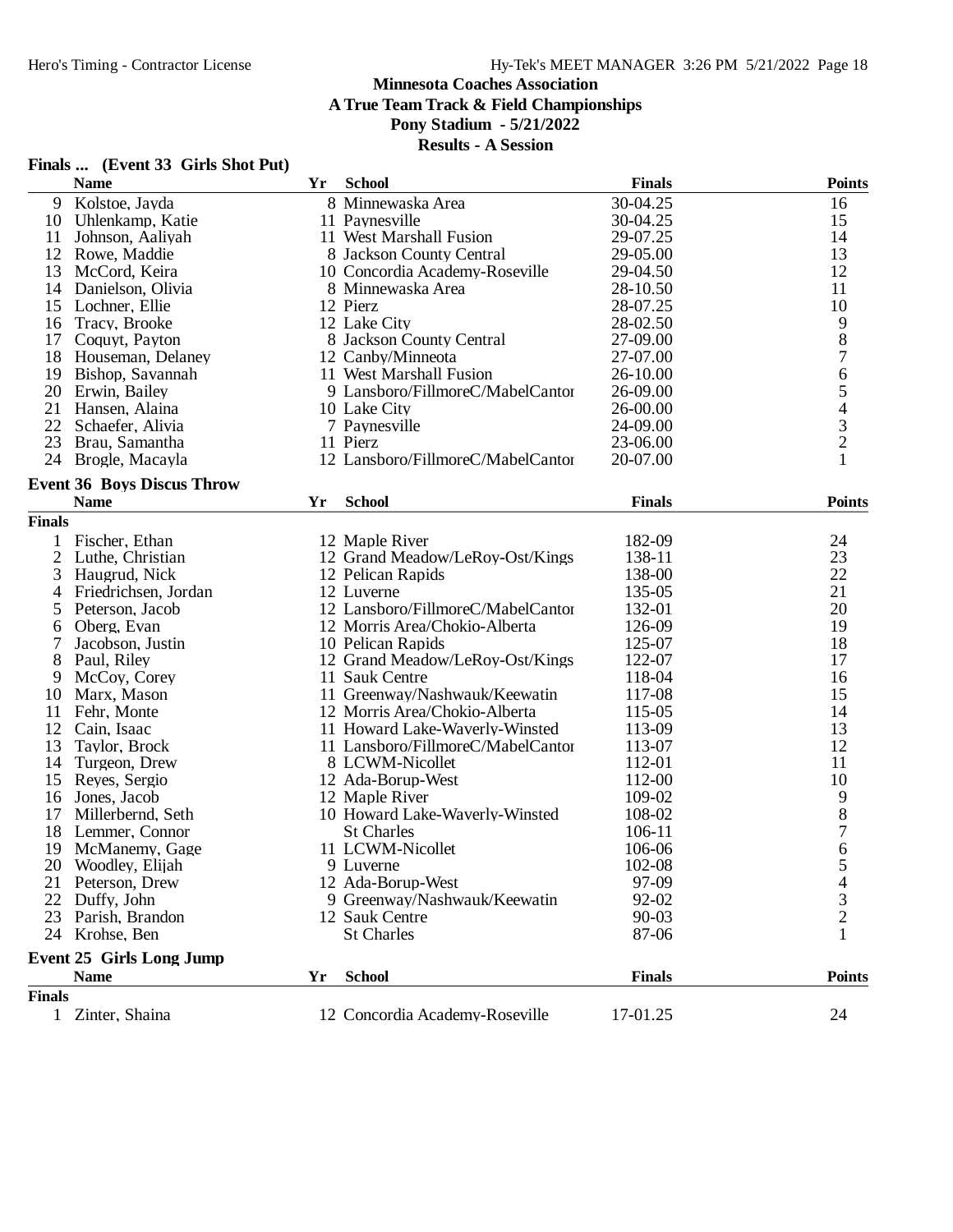**A True Team Track & Field Championships**

## **Pony Stadium - 5/21/2022**

| Finals | (Event 25 Girls Long Jump) |  |  |  |
|--------|----------------------------|--|--|--|
|--------|----------------------------|--|--|--|

|                | <b>Name</b>                         | Yr | <b>School</b>                                                  | <b>Finals</b>        | <b>Points</b>                              |
|----------------|-------------------------------------|----|----------------------------------------------------------------|----------------------|--------------------------------------------|
| 2              | Bremer, Natalie                     |    | 12 Lake City                                                   | 16-00.25             | 23                                         |
| 3              | Kolb, Cloey                         |    | 8 Paynesville                                                  | 15-10.50             | 22                                         |
| 4              | Kimman, Ashley                      |    | 11 Pierz                                                       | 15-09.75             | 21                                         |
| 5              | Thorson, Kendra                     |    | 9 Luverne                                                      | 15-04.75             | 20                                         |
| 6              | Frank, Brooklyn                     |    | 9 Paynesville                                                  | 15-03.00             | 19                                         |
| 7              | Reiland, Anika                      |    | 11 Grand Meadow/LeRoy-Ost/Kings                                | 15-02.50             | 18                                         |
| 8              | Majerus, Jacey                      |    | 12 Lake City                                                   | 15-02.00             | 17                                         |
| 9              | Kendall, Kiana                      |    | 10 Osakis                                                      | 15-02.00             | 16                                         |
| 10             | Cother, Rylie                       |    | 9 Jackson County Central                                       | 15-01.00             | 15                                         |
| 11             | Farmer, Maci                        |    | 11 Jackson County Central                                      | 14-11.25             | 14                                         |
| 12             | Lochner, Maddie                     |    | 10 Pierz                                                       | 14-11.00             | 13                                         |
| 13             | Meyer, Brooklyn                     |    | 10 Minnewaska Area                                             | 14-09.75             | 12                                         |
| 14             | Nelson, Makena                      |    | 10 Luverne                                                     | 14-09.00             | 11                                         |
| 15             | Reiland, Chantle                    |    | 9 Grand Meadow/LeRoy-Ost/Kings                                 | 14-08.25             | 10                                         |
| 16             | Bayne, Lilly                        |    | 12 West Marshall Fusion                                        | 14-07.50             |                                            |
| 17             | Lindemann, Mya                      |    | 11 Minnewaska Area                                             | 14-06.00             | $\begin{array}{c} 9 \\ 8 \end{array}$      |
| 18             | Ruen, Brielle                       |    | 12 Lansboro/FillmoreC/MabelCantor                              | 14-05.25             | $\overline{7}$                             |
| 19             | Walker, Kaelyn                      |    | 8 Osakis                                                       | 14-05.25             | 6                                          |
| 20             | Kieser, Sarai                       |    | 8 Concordia Academy-Roseville                                  | 14-04.50             | 5                                          |
| 21             | Langen, Eva                         |    | 9 West Marshall Fusion                                         | 14-01.25             |                                            |
| 22             | Merritt, Braelyn                    |    | 10 Canby/Minneota                                              | 13-10.50             |                                            |
| 23             | Hennen, Grace                       |    | 10 Canby/Minneota                                              | 13-10.25             | $\begin{array}{c} 4 \\ 3 \\ 2 \end{array}$ |
| 24             | Brogle, Lauren                      |    | 10 Lansboro/FillmoreC/MabelCantor                              | 13-05.00             | $\mathbf{1}$                               |
|                |                                     |    |                                                                |                      |                                            |
|                | <b>Event 28 Boys Triple Jump</b>    |    |                                                                |                      |                                            |
|                |                                     |    |                                                                |                      |                                            |
|                | <b>Name</b>                         | Yr | <b>School</b>                                                  | <b>Finals</b>        | <b>Points</b>                              |
| <b>Finals</b>  |                                     |    |                                                                |                      |                                            |
|                | Luchsinger, Lance                   |    | 11 Howard Lake-Waverly-Winsted                                 | 40-03.00             | 24                                         |
| $\overline{2}$ | Hilton, Christopher                 |    | <b>St Charles</b>                                              | 39-11.00             | 23                                         |
| 3              | Ecker, Brayden                      |    | 12 Pelican Rapids                                              | 39-07.50             | 22                                         |
| 4              | Lietz, Max                          |    | 11 Morris Area/Chokio-Alberta                                  | 39-04.00             | 21                                         |
| 5              | Dudgeon, Cade                       |    | 12 LCWM-Nicollet                                               | 38-05.50             | 20                                         |
| 6              | Peterson, Jordan                    |    | 12 Lansboro/FillmoreC/MabelCantor                              | 38-05.00             | 19                                         |
| 7              | Trio, Will                          |    | 12 Maple River                                                 | 38-04.00             | 18                                         |
| 8              | Mallak, Mitchell                    |    | 11 Howard Lake-Waverly-Winsted                                 | 38-01.00             | 17                                         |
| 9              | Thiesen, Macoy                      |    | 12 Sauk Centre                                                 | 38-01.00             | 16                                         |
| 10             | Hansen, Cale                        |    | 10 Maple River                                                 | 37-07.00             | 15                                         |
| 11             | Jenson, Oskar                       |    | 12 Greenway/Nashwauk/Keewatin                                  | 37-04.75             | 14                                         |
| 12             | Hoffman, Wesley                     |    | 10 LCWM-Nicollet                                               | 36-10.00             | 13                                         |
| 13             | Christianson, Chase                 |    | 10 Lansboro/FillmoreC/MabelCantor                              | 36-09.50             | 12                                         |
| 14             | Anderson, Ben                       |    | 11 Sauk Centre                                                 | 36-05.50             | 11                                         |
| 15             | Rodriguez, Enrique                  |    | 10 Pelican Rapids                                              | 36-01.00             | 10                                         |
| 16             | Atem, Anyuon                        |    | 11 Luverne                                                     | 35-11.25             | 9                                          |
| 17             | DeBeer, Gavin                       |    | 10 Luverne                                                     | 35-05.50             | 8                                          |
| 18             | Scholl, Charles                     |    | 10 Ada-Borup-West                                              | 34-05.50             | 7                                          |
| 19             | Davidson, Charles                   |    | <b>St Charles</b>                                              | 34-03.25             | 6                                          |
| 20             | Howard, Seth                        |    | 9 Grand Meadow/LeRoy-Ost/Kings                                 | 34-02.00             |                                            |
| 21<br>22       | Glynn, Carter<br>Waldbeser, Kendall |    | 8 Grand Meadow/LeRoy-Ost/Kings<br>8 Morris Area/Chokio-Alberta | 33-11.00<br>33-09.50 | $\frac{5}{4}$<br>3                         |